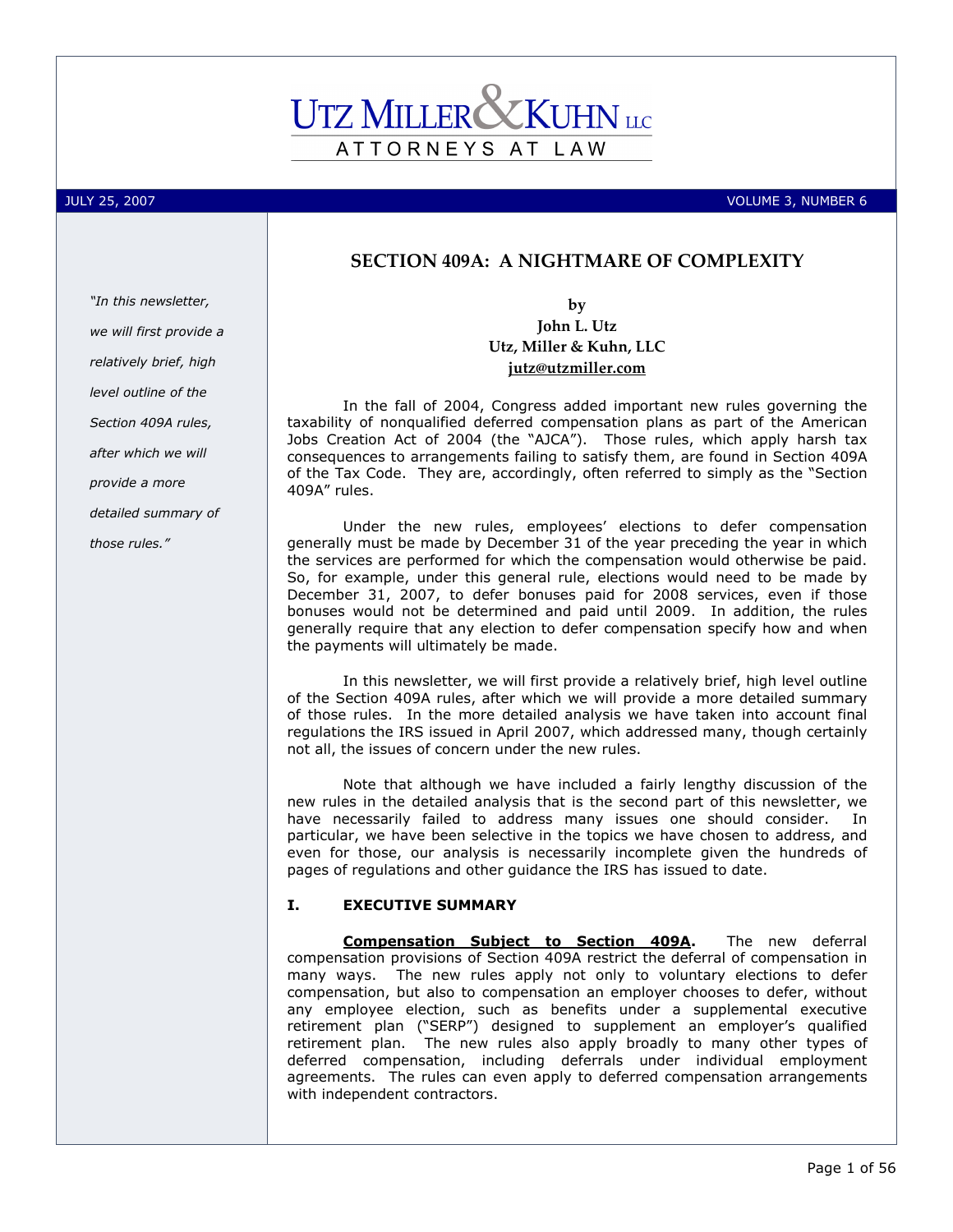"The new rules

generally do not

apply to nontaxable

amounts."

Utz, Miller & Kuhn, LLC 7285 West 132nd St. Suite 320 Overland Park, KS 66213

Phone: 913.685.0970 Fax: 913.685.1281

Gregory B. Kuhn gkuhn@utzmiller.com Phone: 913.685.0774 Fax: 913.685.1281

Eric N. Miller emiller@utzmiller.com Phone: 913.685.8150 Fax: 913.685.1281

John L. Utz jutz@utzmiller.com Phone: 913.685.7978 Fax: 913.685.1281

Matthew J. Eickman meickman@utzmiller.com Phone: 913.685.0749 Fax: 913.685.1281

#### www.utzmiller.com

The information in this newsletter is of a general nature only and does not constitute legal advice.

Consult your attorney for advice appropriate to your circumstances.

The new rules generally do not apply to nontaxable amounts. In addition, the rules generally do not apply to annual bonuses (or other annual compensation) paid within two and one-half months after the end of the calendar year in which the services were provided for which the bonuses (or other compensation) are paid. The new rules can, however, apply to annual bonuses paid more than two and one-half months after year-end, as well as to severance pay.

Here are some of the other rules Section 409A imposes on deferred compensation arrangements:

Events Triggering Distribution. Under Section 409A, deferred compensation may not be distributed earlier than:

- Separation from Service
- Disability
- Death
- A "Specified Time (or pursuant to a Fixed Schedule)" specified under the plan at the date of the deferral of compensation
- A **Change in Ownership** or effective control of a corporation, or in the ownership of a substantial portion of the assets of a corporation, as provided in IRS regulations
- The occurrence of an Unforeseeable Emergency

Specified Time. As noted in the list above, payments under a nonqualified deferred compensation plan may be made at a "specified time." Amounts payable upon the occurrence of an event are not treated as payable at a specified time. For example, amounts payable when an individual attains age 65 are payable at a specified time, while amounts payable when an individual's child begins college are payable upon the occurrence of an event and not at a specified time. Payment at the time distribution is made under an employer's 401(k) or other qualified retirement plan (such as a defined benefit pension plan or profit sharing program) also would not be considered payment at a specified time or pursuant to a fixed schedule, and therefore would not satisfy the new Section 409A requirements of the AJCA.

Disability. A participant is disabled for purposes of the distribution rules if the participant (a) is unable to engage in any substantial gainful activity by reason of any medically determinable physical or mental impairment which can be expected to result in death or can be expected to last for a continuous period of not less than 12 months, or (b) is, by reason of any medically determinable physical or mental impairment which can be expected to result in death or can be expected to last for a continuous period of not less than 12 months, receiving income replacement benefits for a period of not less than three months under an accident or health plan covering employees of the employer.

Unforeseeable Emergency. For purposes of the distribution rules, an "unforeseeable emergency" is a severe financial hardship to a participant resulting from an illness or accident of the participant, the participant's spouse, or a tax dependent of the participant; a loss of the participant's property due to casualty; or other similar extraordinary and unforeseeable circumstances arising as a result of events beyond the control of the participant. In the event of an unforeseeable emergency, the amount distributed must not exceed the amount necessary to satisfy the emergency, plus amounts necessary to pay taxes reasonably anticipated as a result of the distribution, after taking into account the extent to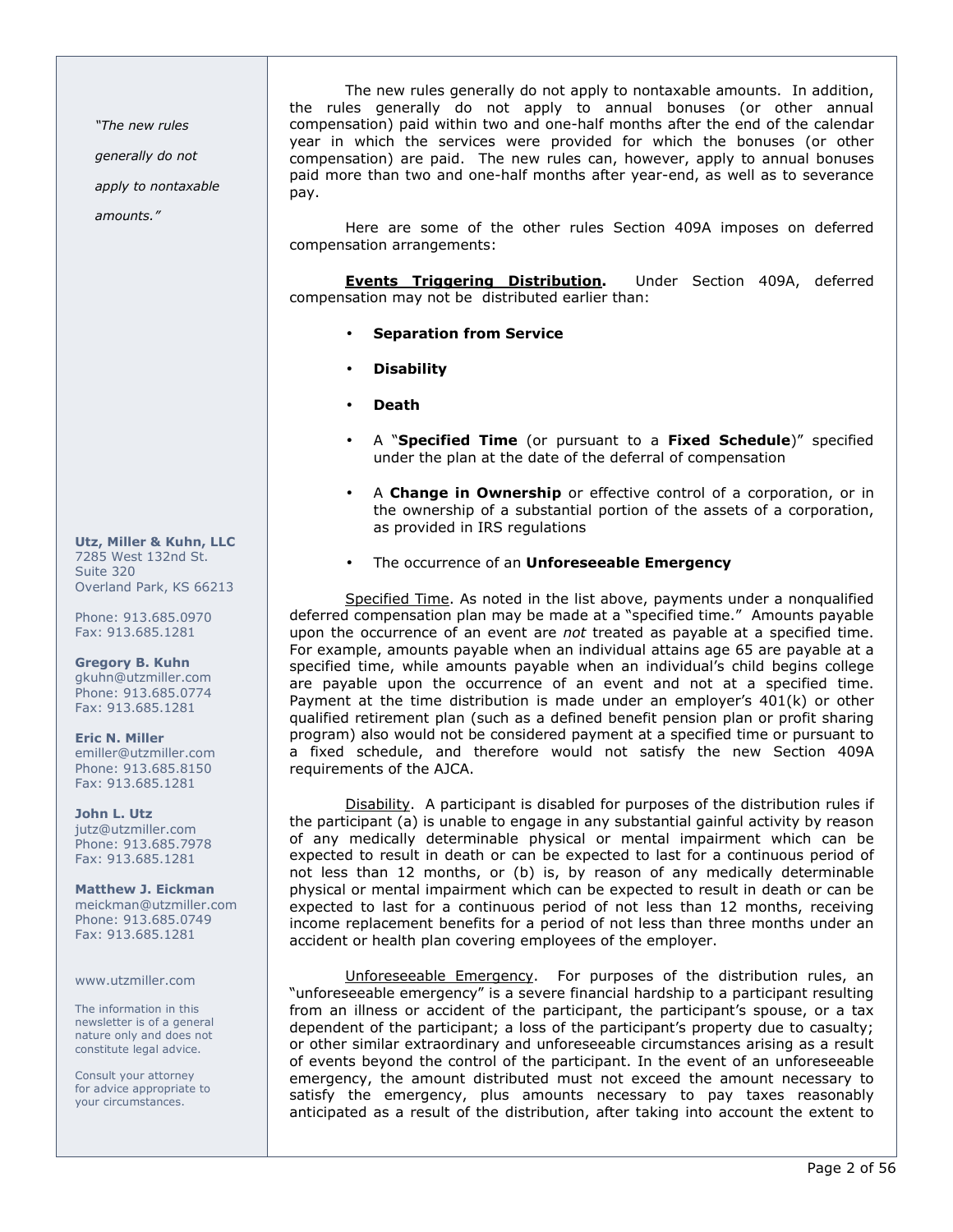"In general, elections to defer compensation for services rendered during a calendar year must be made no later than the close of the preceding

calendar year."

Utz, Miller & Kuhn, LLC 7285 West 132nd St. Suite 320 Overland Park, KS 66213

Phone: 913.685.0970 Fax: 913.685.1281

Gregory B. Kuhn gkuhn@utzmiller.com Phone: 913.685.0774 Fax: 913.685.1281

Eric N. Miller emiller@utzmiller.com Phone: 913.685.8150 Fax: 913.685.1281

John L. Utz jutz@utzmiller.com Phone: 913.685.7978 Fax: 913.685.1281

Matthew J. Eickman meickman@utzmiller.com Phone: 913.685.0749 Fax: 913.685.1281

www.utzmiller.com

The information in this newsletter is of a general nature only and does not constitute legal advice.

Consult your attorney for advice appropriate to your circumstances.

which the hardship is or may be relieved through reimbursement or compensation by insurance or otherwise or by liquidation of the participant's assets (to the extent the liquidation of those assets would not itself cause severe financial hardship).

Acceleration of Benefits. No acceleration of benefits or the payment of benefits is permissible, except as permitted under IRS regulations. A plan may, however, permit the acceleration of the payment of benefits to an individual other than the participant (such as to a former spouse) as necessary to satisfy a domestic relations order, and may permit the acceleration of distribution to the extent necessary to pay certain taxes on the deferred compensation.

**Deferral Election Timing Rules**. In general, elections to defer compensation for services rendered during a calendar year must be made no later than the close of the preceding calendar year. This rule applies to voluntary deferrals of compensation, such as under typical bonus deferral programs or 401(k) tandem plans. Similar timing rules apply to compensation an employer chooses to defer for its employees (without employees making a voluntary election to defer), if those employees have a choice as to when and how distribution is made. Those employee elections as to the timing and form of distribution are subject to the new election deadlines.

The general rule that deferral elections must be made before the beginning of the year in which the employee's services are provided is relaxed for the first year in which a participant becomes eligible to participate in a deferred compensation plan. In that event, a participant may make an election within 30 days after the date he or she becomes eligible. Even then, however, the election may only be made with respect to compensation paid for services to be performed after the election.

There is another special rule, which may be of use under bonus deferral programs. Where performance-based compensation is based on services performed over a period of at least 12 months, a participant's deferral election may be made as late as six months prior to the end of the service period. So, for example, for performance-based bonuses based on services performed over a calendar year, deferral elections could be made as late as June 30 of the year during which the services are performed.

Certain Changes in Distribution Elections Permitted. In the case of both voluntary deferrals and non-voluntary deferrals, participants may be permitted to make later elections to further defer (but not accelerate) distribution in certain circumstances. Under these rules, later elections to delay a payment or change the form of a payment may be made if:

- 1. The plan requires that the later election not take effect until at least 12 months after the date on which the election is made;
- 2. In the case of an election relating to a payment that is not on account of disability, death, or unforeseeable emergency, the plan requires that the payment with respect to which the election is made be deferred for a period of at least five years from the date the payment would otherwise have been made; and
- 3. The plan requires that any election relating to a payment to be made at a specified time (or pursuant to a fixed schedule) not be made less than 12 months prior to the date of the originally scheduled payment.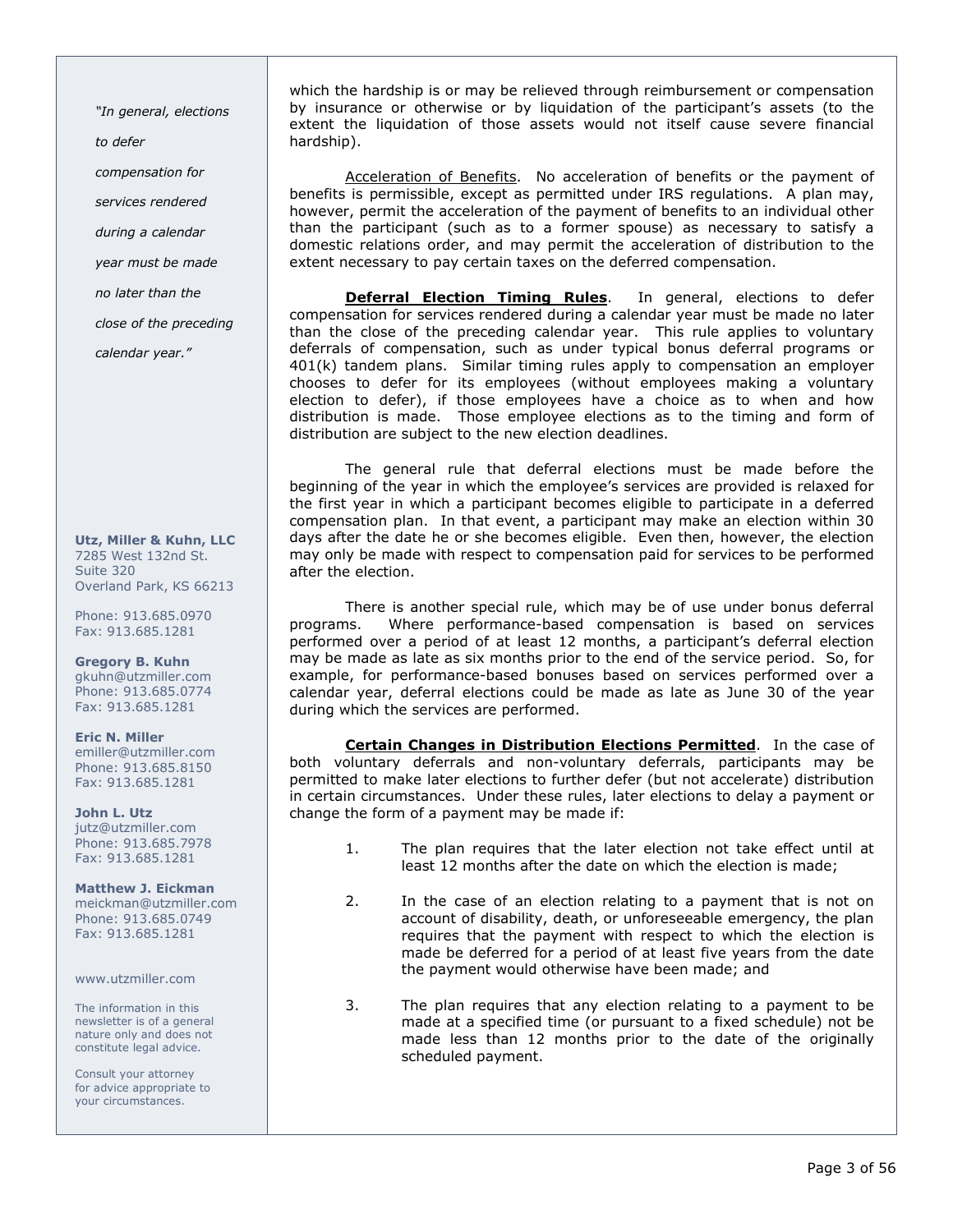"[T]he amount

required to be

included in income is

subject to a 20

percent additional

tax."

Utz, Miller & Kuhn, LLC 7285 West 132nd St. Suite 320 Overland Park, KS 66213

Phone: 913.685.0970 Fax: 913.685.1281

Gregory B. Kuhn gkuhn@utzmiller.com Phone: 913.685.0774 Fax: 913.685.1281

Eric N. Miller emiller@utzmiller.com Phone: 913.685.8150 Fax: 913.685.1281

John L. Utz jutz@utzmiller.com Phone: 913.685.7978 Fax: 913.685.1281

Matthew J. Eickman meickman@utzmiller.com Phone: 913.685.0749 Fax: 913.685.1281

www.utzmiller.com

The information in this newsletter is of a general nature only and does not constitute legal advice.

Consult your attorney for advice appropriate to your circumstances.

**Consequences of Failing to Meet New Rules.** Amounts deferred under a nonqualified deferred compensation plan that does not meet the new requirements will be taxed to the extent they are not subject to a substantial risk of forfeiture. For many plans, this will cause participants to be taxed when they vest. In addition to current income inclusion, interest at the Tax Code's underpayment rate plus one percentage point will be imposed on underpayments that would have occurred had the compensation been properly reported as taxable when first deferred or, if later, when no longer subject to a substantial risk of forfeiture (typically, when participants vest). In addition, the amount required to be included in income is subject to a 20 percent additional tax.

**Effective Date of New Rules**. The new rules are technically effective for amounts deferred after December 31, 2004. The IRS has, however, issued certain transition relief (some of which is discussed in the detailed analysis below). For purposes of the rules' effective date, amounts are treated as deferred on or before December 31, 2004 – and therefore not subject to the new rules – only if before January 1, 2005, the participant had a legally binding right to be paid the amounts and the participant's right to those amounts was earned and vested. In most cases, the result of this rule will be to apply the new rules to amounts that are not vested by December 31, 2004. Earnings on amounts deferred before January 1, 2005, also are not subject to the new rules. Amounts deferred before January 1, 2005 ("grandfathered amounts") become subject to the new rules if the plan under which those deferrals occur is materially modified after October 3, 2004. In general, plan amendments necessary to conform deferred compensation arrangements to the Section 409A rules need not be adopted until December 31, 2007.

New Distribution Elections. A plan can be amended by December 31, 2007, to permit participants to make new elections concerning when and how previously deferred amounts will be distributed, if those previously deferred amounts are subject to the new Section 409A rules. These elections would need to be made by December 31, 2007. Certain restrictions apply, including a prohibition on deferring payment of amounts that would otherwise be paid in 2007 to a later year, or causing payments to be made in 2007 that would otherwise have been made in a later year.

## II. DETAILED ANALYSIS

In this portion of the newsletter we will offer a more detailed discussion of five major topics addressed by IRS regulations interpreting Section 409A. Readers may also wish to consult our earlier newsletters on the Section 409A rules, dated October 18, 2006, and February 19, 2005, available at our website, www.utzmiller.com. The five topics are:

- What deferred compensation is subject to the new rules?
- What are the initial deferral election requirements?
- What rules govern the time and form of payment under deferred compensation programs?
- What rules apply to wrap  $401(k)$  plans and other plans linked to qualified plans?
- What effective date and transition rules apply?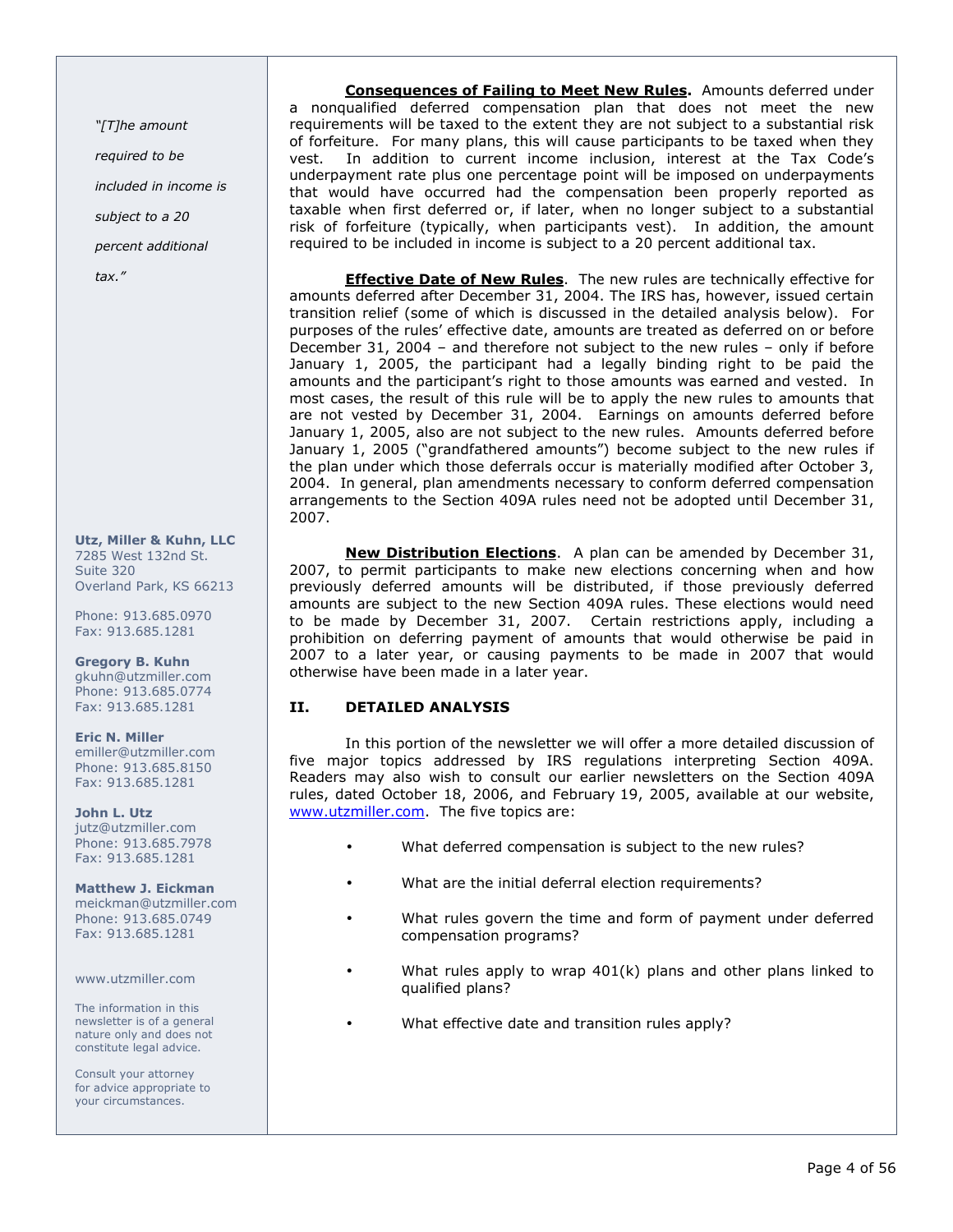"The 409A rules apply not only to the deferral of compensation by employees, but also to deferred compensation arrangements with other service providers, such as

independent

contractors."

Utz, Miller & Kuhn, LLC 7285 West 132nd St. Suite 320 Overland Park, KS 66213

Phone: 913.685.0970 Fax: 913.685.1281

Gregory B. Kuhn gkuhn@utzmiller.com Phone: 913.685.0774 Fax: 913.685.1281

Eric N. Miller emiller@utzmiller.com Phone: 913.685.8150 Fax: 913.685.1281

John L. Utz jutz@utzmiller.com Phone: 913.685.7978 Fax: 913.685.1281

Matthew J. Eickman meickman@utzmiller.com Phone: 913.685.0749 Fax: 913.685.1281

www.utzmiller.com

The information in this newsletter is of a general nature only and does not constitute legal advice.

Consult your attorney for advice appropriate to your circumstances.

## What Deferred Compensation is Subject to the New Rules?

Nonqualified Deferred Compensation Plans. The new Section 409A rules apply to amounts deferred under "nonqualified deferred compensation" plans" – that is, plans that provide for the deferral of compensation. Some programs are, however, excused from application of the rules. In particular, Section 409A does not apply to Section 401(k) or other qualified retirement plans, Section 403(b) tax-sheltered annuities, simplified employee pensions (SEPs), or simple retirement accounts (SIMPLEs). In addition, the Section 409A rules do not apply to certain welfare benefit plans, including bona fide vacation leave, sick leave, compensatory time, disability pay, and death benefit plans. Although the 409A rules do not apply to Section 457(b) eligible deferred compensation plans maintained by tax-exempt or governmental employers, they do apply to Section 457(f) plans maintained by those same employers.

**Independent Contractors**. The 409A rules apply not only to the deferral of compensation by employees, but also to deferred compensation arrangements with other service providers, such as independent contractors. Under IRS regulations, amounts deferred with respect to a service provider that uses an accrual method of accounting will not be subject to Section 409A. An accrual basis service provider will normally already be taking into income compensation as it is earned, absent some structured payment arrangement. This exception for accrual basis taxpayers will not benefit employees, since they are generally cash basis taxpayers.

In addition, the 409A rules generally do not apply to independent contractors providing significant services to at least two service recipients, if those service recipients are unrelated to one another and unrelated to the independent contractor. This exception does not apply where the services provided by the independent contractor are management services. For this purpose, management services are services involving actual or de facto direction or control of the financial or operational aspects of the service recipient's trade or business, or investment management or advisory services provided to a service recipient whose primary trade or business includes the management of financial assets (including investments in real estate), such as a hedge fund or real estate investment trust.

The regulations offer a safe harbor under which an independent contractor providing services to multiple service recipients that are unrelated to one another, and to whom the independent contractor is not related, will be treated as providing significant services to more than one service recipient (so the Section 409A rules do not apply). Under this safe harbor, an independent contractor will be treated as providing significant services to more than one service recipient, and will therefore be exempt from the 409A rules, if not more than 70 percent of the total revenue generated by the trade or business in the taxable year is derived from any one service recipient (or any single group of related service recipients). Under an additional safe harbor, an independent contractor that has actually met the 70 percent threshold just described in the three immediately previous years is deemed to meet the 70 percent threshold for the current year (and, therefore, to avoid the application of Section 409A), but only if at the time the amount is deferred the independent contractor does not know or have reason to anticipate that the independent contractor will fail to meet the threshold in the current year.

Where an independent contractor qualifies for the 70 percent safe harbor just described with respect to arrangements with unrelated service recipients, Section 409A also will not apply to an arrangement between the independent contractor and a service recipient related to the independent contractor, if certain requirements are met. That will be the case if the arrangement, and the practices under the arrangement, are bona fide, arise in the ordinary course of business,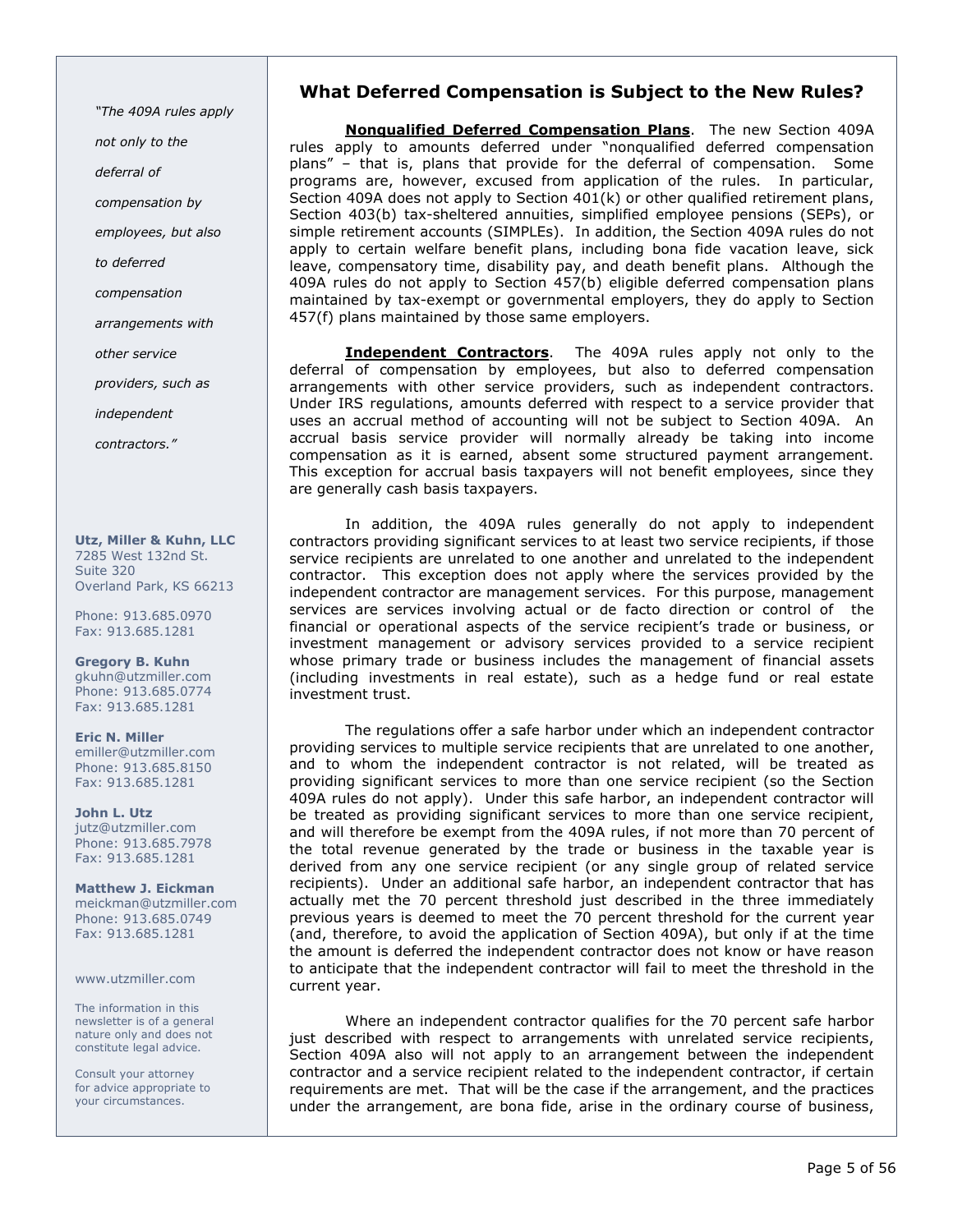"[T]he 409A rules generally do not apply to independent contractors providing significant services to at least two service recipients, if those service recipients are unrelated to one another and unrelated to the independent contractor."

Utz, Miller & Kuhn, LLC 7285 West 132nd St. Suite 320 Overland Park, KS 66213

Phone: 913.685.0970 Fax: 913.685.1281

Gregory B. Kuhn gkuhn@utzmiller.com Phone: 913.685.0774 Fax: 913.685.1281

Eric N. Miller emiller@utzmiller.com Phone: 913.685.8150 Fax: 913.685.1281

John L. Utz jutz@utzmiller.com Phone: 913.685.7978 Fax: 913.685.1281

Matthew J. Eickman meickman@utzmiller.com Phone: 913.685.0749 Fax: 913.685.1281

www.utzmiller.com

The information in this newsletter is of a general nature only and does not constitute legal advice.

Consult your attorney for advice appropriate to your circumstances.

and are substantially the same as arrangements and practices (such as billing and collection practices) applicable to one or more unrelated service recipients to whom the independent contractor provides substantial services and that produce the majority of the total revenue that the independent contractor earns from the trade or business of providing those services during the year.

If at the time an independent contractor's legally binding right to a payment arose, the deferred compensation arrangement was not subject to Section 409A because the independent contractor was eligible for the independent contractor exclusion under the rules just described, the amount deferred under the arrangement during that taxable year (and earnings credited to the deferred amount) will not become subject to Section 409A in a later year if the service provider becomes an employee, independent contractor, or other type of service provider that is subject to the rules of Section 409A.

Where an individual participates in some arrangements as an employee and in others as an independent contractor, such as might occur where an individual provides services as an independent contractor (and participates in an arrangement in that connection), and then becomes eligible for and defers amounts under a separate employee arrangement after being hired as an employee, the two arrangements will not be aggregated under the plan aggregation rules described later in this newsletter.

**Directors.** Although an independent contractor generally may avoid application of Section 409A by providing services to more than one unrelated service recipient, this exception does not apply to outside (that is, non-employee) directors. In other words, an individual will not be exempt from the 409A rules merely because he or she serves as a director for two or more unrelated organizations. The regulations do, however, offer outside directors some relief from the plan aggregation rules (described more fully later). In particular, where payments to an outside director violate the 409A rules, that violation will not cause the director to be taxed on his or her directors' fees from an unrelated company.

Consistent with treating directors' fees paid by separate companies separately, where a director terminates services with one company, but remains on the board of directors of an unrelated company, payments may be made to the director upon separation from service under the first company's plan despite his or her continued service as a director of the unrelated company.

As to employee-directors (that is, inside directors), the 409A rules apply separately to the employee's services as a director and to his or her services as an employee, so long as the director arrangement is substantially similar to arrangements provided to outside directors.

Deferral of Compensation. A plan will provide for the deferral of compensation, and therefore be subject to the 409A rules, only if, under the terms of the plan and the relevant facts and circumstances, (a) the employee or other service provider has a legally binding right during a year to compensation that, pursuant to the terms of the plan, is or may be **payable** to (or on behalf of) the employee (or other service provider) in a later year. A legally binding right to compensation may exist even where the right is subject to a condition, including a condition that constitutes a substantial risk of forfeiture. For example, an employee who in Year One is promised a bonus equal to a set percentage of employer profits, to be paid out in Year Three if the employee remains employed through Year Three, is considered to have a legally binding right to the payment of the compensation, subject to the conditions being met. This promise constitutes a legally binding right even though the employee is not yet vested.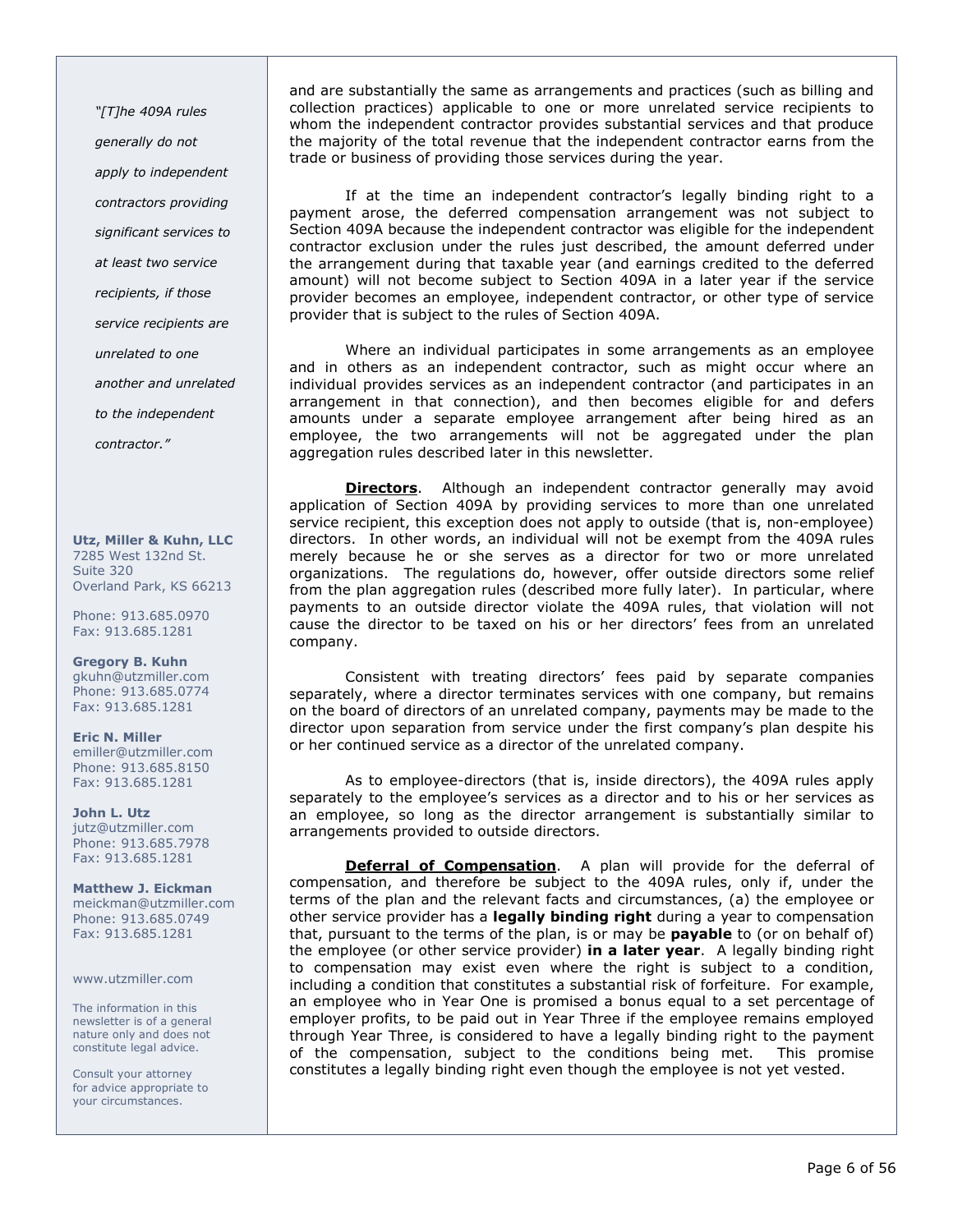"In a very important exception, the 409A rules do not apply to short-term deferrals."

Utz, Miller & Kuhn, LLC 7285 West 132nd St. Suite 320 Overland Park, KS 66213

Phone: 913.685.0970 Fax: 913.685.1281

Gregory B. Kuhn gkuhn@utzmiller.com Phone: 913.685.0774 Fax: 913.685.1281

Eric N. Miller emiller@utzmiller.com Phone: 913.685.8150 Fax: 913.685.1281

John L. Utz jutz@utzmiller.com Phone: 913.685.7978 Fax: 913.685.1281

Matthew J. Eickman meickman@utzmiller.com Phone: 913.685.0749 Fax: 913.685.1281

www.utzmiller.com

The information in this newsletter is of a general nature only and does not constitute legal advice.

Consult your attorney for advice appropriate to your circumstances.

A legally binding right to an amount that will be not be taxable when and if received generally does not constitute a deferral of compensation. This means nontaxable amounts generally are not subject to the 409A rules. A right to a nontaxable amount will, however, constitute a deferral of compensation if the employee (or other service provider) has received the right in exchange for a taxable amount (other than due to participation in a cafeteria plan), or has the right to exchange the right for a taxable amount.

An employee (or other service provider) does not have a legally binding right to compensation if that compensation may be unilaterally reduced or eliminated by the employer (or by another person) after the services creating the right to the compensation have been performed. If the facts and circumstances indicate that (a) this discretion to reduce or eliminate compensation is available or exercisable only upon a condition, or (b) the discretion to reduce or eliminate the compensation lacks substantive significance, the employee (or other service provider) will nevertheless be considered to have a legally binding right to the compensation. In addition, where the employee has effective control over, or is related to, the person granted the discretion to reduce or eliminate the compensation, or has effective control over any portion of that person's compensation or benefits, the discretion will be ignored and the employee will be treated as having a legally binding right to the compensation.

Compensation will not be considered subject to unilateral reduction or elimination merely because the compensation may be reduced or eliminated by operation of the objective terms of the plan, such as under a nondiscretionary, objective provision creating a substantial risk of forfeiture. Similarly, an employee (or other service provider) does not fail to have a legally binding right to compensation merely because the amount of the compensation is determined under a formula that provides for benefits to be offset by benefits under another plan (such as a qualified retirement plan) or because benefits are reduced due to actual or notional investment losses, or, under a final average pay plan, subsequent decreases in compensation.

Short-Term Deferrals. In a very important exception, the 409A rules do not apply to short-term deferrals. A short-term deferral occurs if the plan does not provide for a "deferred payment" and the employee actually or constructively receives the payment by the later of (a) 2-1/2 months from the end of the calendar year in which the amount is no longer subject to a substantial risk of forfeiture, or (b)  $2-1/2$  months from the end of the employer's taxable year in which the amount is no longer subject to a substantial risk of forfeiture. For an amount that is not subject to a substantial risk of forfeiture, but is instead immediately vested, the amount is considered no longer subject to a substantial risk of forfeiture on the date the employee first has a legally binding right to the amount. The payment is treated as actually or constructively received if the payment is taxable (that is, includible in income).

This short-term deferral exception is especially important because for amounts that are subject to vesting requirements, or are otherwise subject to a substantial risk of forfeiture, the 2-1/2 months is measured from the year in which the employee vests (or is no longer subject to a substantial risk of forfeiture), not from the first year in which the employee provides services. As a result, multi-year bonus arrangements that require payment promptly after the bonus amounts vest will normally not be subject to the 409A rules.

A plan provides for a "deferred payment," and therefore does not enjoy the benefit of the short-term deferral rule, if the plan provides for a payment that will be made or completed after a date or an event that will or may occur later than the end of the applicable 2-1/2 month period, either because of an affirmative election on the part of the employee or employer or a deferral condition inherent in the terms of the plan (for example, that the amount will be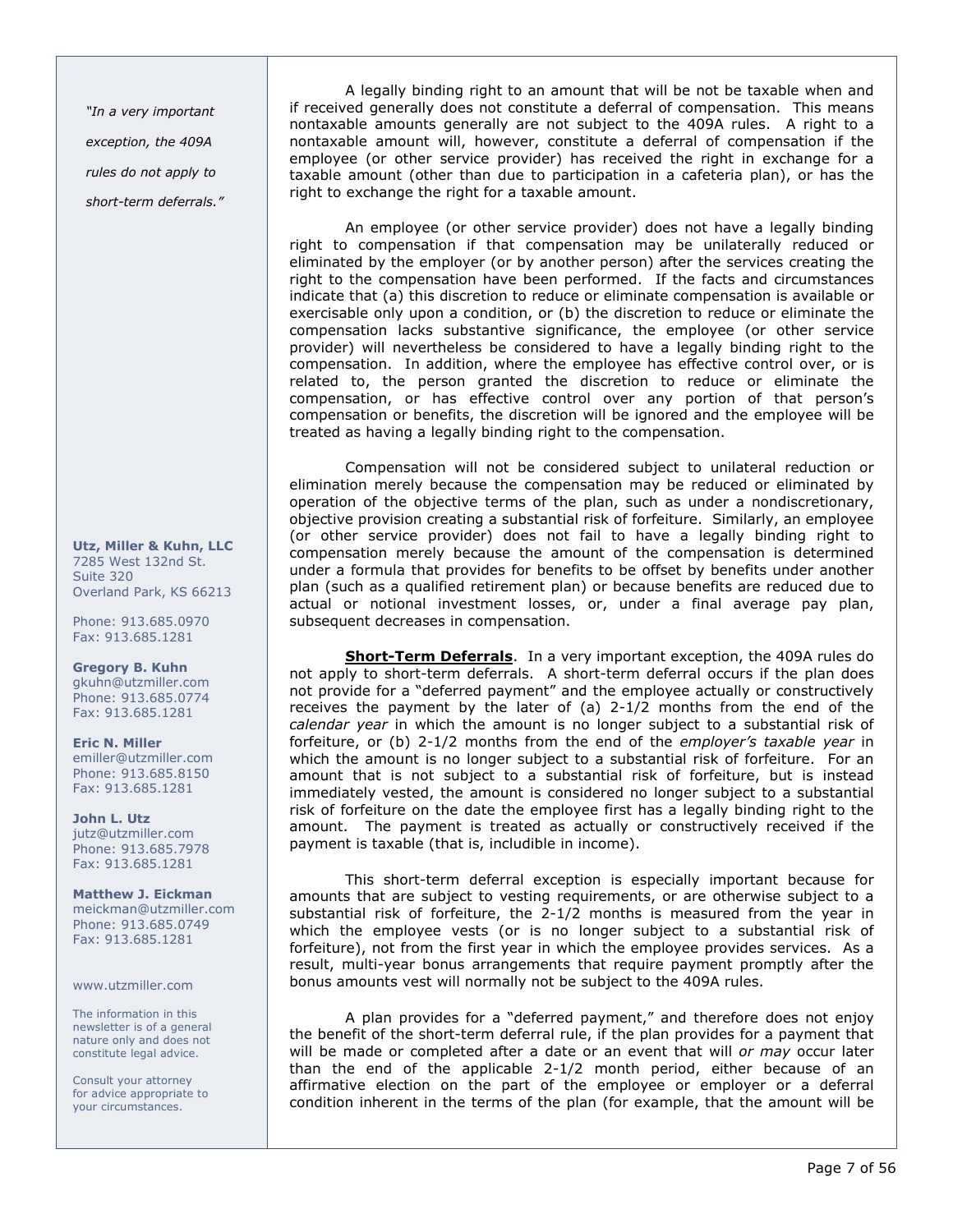"A plan . . . does not enjoy the benefit of the short-term deferral rule if the plan provides for a payment that . . . may occur later than the end of the applicable 2-1/2

month period . . .."

Utz, Miller & Kuhn, LLC 7285 West 132nd St. Suite 320 Overland Park, KS 66213

Phone: 913.685.0970 Fax: 913.685.1281

Gregory B. Kuhn gkuhn@utzmiller.com Phone: 913.685.0774 Fax: 913.685.1281

Eric N. Miller emiller@utzmiller.com Phone: 913.685.8150 Fax: 913.685.1281

John L. Utz jutz@utzmiller.com Phone: 913.685.7978 Fax: 913.685.1281

Matthew J. Eickman meickman@utzmiller.com Phone: 913.685.0749 Fax: 913.685.1281

www.utzmiller.com

The information in this newsletter is of a general nature only and does not constitute legal advice.

Consult your attorney for advice appropriate to your circumstances.

paid upon the employee's separation from service, which may occur in a future year). So, for example, if a plan provided for payment upon separation from service, and that separation from service could occur later than the applicable 2- 1/2 month period, the short-term deferral rule would not apply to avoid the application of Section 409A. Similarly, if a plan provides that payment will be made upon death, disability, or a change of control event, the short-term deferral rule would not apply where that event could occur later than the end of the applicable 2-1/2 month period.

In general, in determining whether payment could be made later than the applicable 2-1/2 month deadline, any right of an employee (or other service provider) or the employer to elect a different payment date, schedule, or event, is disregarded. So, if the default under a plan is to provide for a deferred payment, there will be a deferred payment spoiling the ability to use the short-term deferral rule even if the participant in fact elects that payment occur within the applicable 2-1/2 month period. If, however, the plan's default does not provide for a deferred payment (but instead provides for payment that will occur within the applicable 2-1/2 month period), but the employee or employer makes an election as to when payment will be made, whether there is a deferred payment will be determined based on the payment date, schedule, or event actually elected by the employee or employer.

The regulations extend the 2-1/2 month deadline where timely payments are not administratively practicable or financially feasible. In particular, a payment made after the 2-1/2 month deadline can continue to be treated as meeting the short-term deferral exception if (a) it was administratively impracticable to make payment by the end of the 2-1/2 month period, and as of the time the legally binding right to the compensation arose, this impracticability was unforeseeable, or (b) making the payment by the end of the 2-1/2 month period would have jeopardized the ability of the employer to continue as a going concern. Payment must, however, be made as soon as practicable or as soon as the payment would no longer jeopardize the employer's ability to continue as a going concern. There is a similar delay permitted where an employer reasonably anticipates that it will not be permitted to deduct the payment by reason of the \$1 million limitation on compensation under Tax Code Section 162(m), and a reasonable person would not have anticipated this at the time the legally binding right to the payment arose. In that event, payment must be made as soon as reasonably practicable after the employer anticipates, or reasonably should anticipate, that the payment would no longer be nondeductible by reason of Section 162(m).

Example 1. (Bonus Plan; Does Not Specify Payment Date) On November 1, 2008, Employer Z awards a bonus to Employee A such that Employee A has a legally binding right to the payment as of November 1, 2008, that is not subject to a substantial risk of forfeiture. The bonus plan does not provide for a payment date or a deferred payment. The bonus plan will not be considered to have provided for a deferral of compensation if the bonus is paid or made available to Employee A on or before March 15, 2009.

Example 2. Employer Y has a taxable year ending August 31. On November 1, 2008, Employer Y awards a bonus to Employee B so that Employee B has a legally binding right to the payment as of November 1, 2008, that is not subject to a substantial risk of forfeiture. The bonus plan does not provide for a payment date or a deferred payment. The bonus plan will not be considered to have provided for a deferral of compensation if the bonus is paid or made available to Employee B on or before November 15, 2009.

Example 3. (Bonus Subject to Substantial Risk of Forfeiture; Subsequent **Deferral Election)** On November 1, 2008, Employer X awards a bonus to Employee C such that Employee C has a legally binding right to the payment as of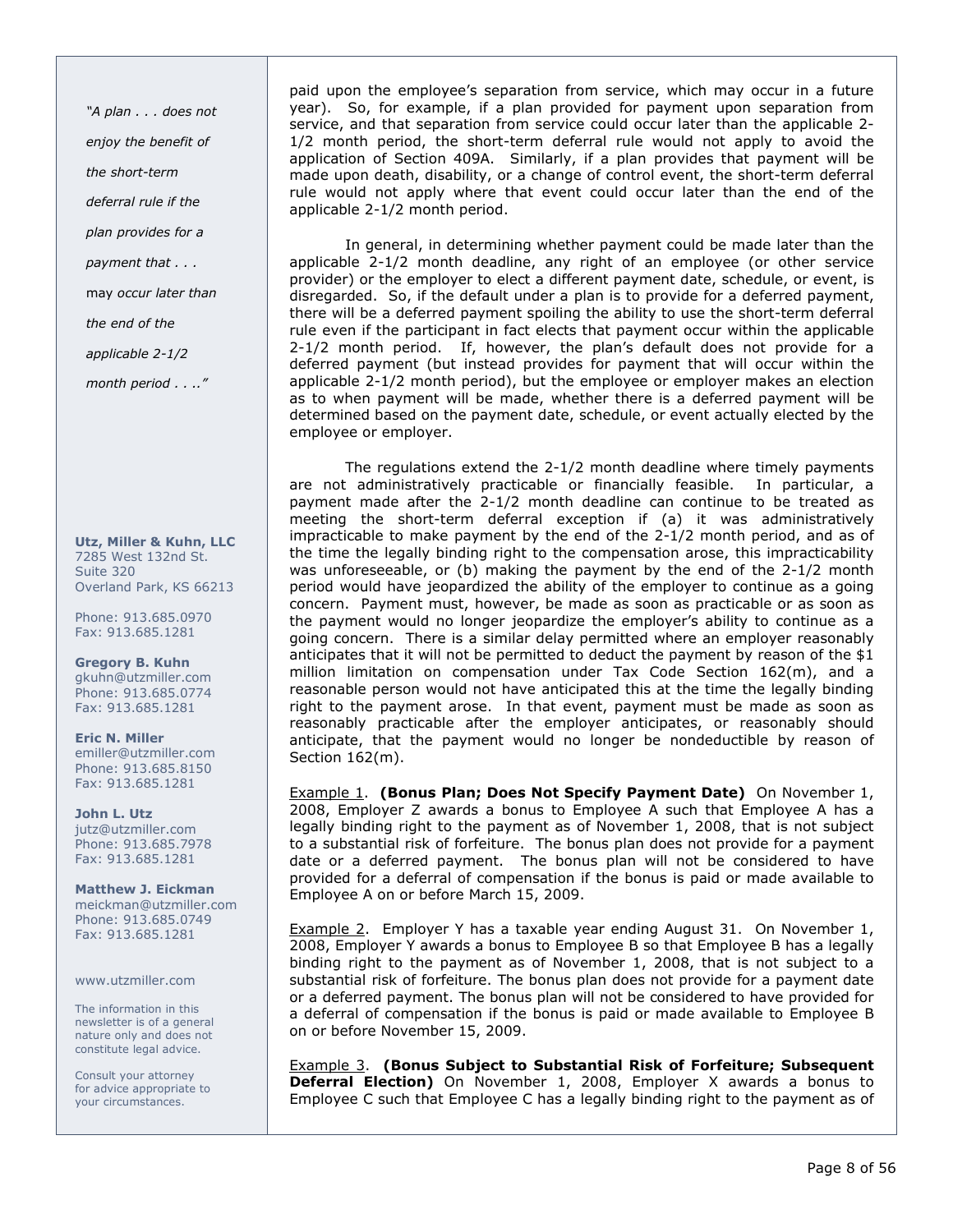"The regulations

extend the 2-1/2

month deadline where

timely payments are

not administratively

practicable or

financially feasible."

Utz, Miller & Kuhn, LLC 7285 West 132nd St. Suite 320 Overland Park, KS 66213

Phone: 913.685.0970 Fax: 913.685.1281

Gregory B. Kuhn gkuhn@utzmiller.com Phone: 913.685.0774 Fax: 913.685.1281

Eric N. Miller emiller@utzmiller.com Phone: 913.685.8150 Fax: 913.685.1281

John L. Utz jutz@utzmiller.com Phone: 913.685.7978 Fax: 913.685.1281

Matthew J. Eickman meickman@utzmiller.com Phone: 913.685.0749 Fax: 913.685.1281

www.utzmiller.com

The information in this newsletter is of a general nature only and does not constitute legal advice.

Consult your attorney for advice appropriate to your circumstances.

November 1, 2008. Under the bonus plan, Employee C will forfeit the bonus unless Employee C continues performing services through December 31, 2010. The right to the payment is subject to a substantial risk of forfeiture through December 31, 2010. Employee C has the right to make a written election not later than December 31, 2009, to receive the bonus on or after December 31, 2015, but Employee C does not make such election. The bonus plan does not provide for a default payment date or a deferred payment in the absence of an election by Employee C. The bonus plan will not be considered to have provided for a deferral of compensation if the bonus is paid or made available to Employee C on or before March 15, 2011.

Example 4. (Employment Required on Scheduled Payment Date) On November 1, 2008, Employer W awards a bonus to Employee D such that Employee D has a legally binding right to the payment as of November 1, 2008. Under the bonus plan, the bonus will be determined based on services performed during the period from January 1, 2009 through December 31, 2010. The bonus is scheduled to be paid as a lump sum payment on February 15, 2011. Under the bonus plan, Employee D will forfeit the bonus unless Employee D continues performing services through the scheduled payment date (February 15, 2011). Provided that at all times before the scheduled payment date Employee D is required to continue to perform services to retain the right to the bonus, and the bonus is paid on or before March 15, 2012, the bonus plan will not be considered to have provided for a deferral of compensation.

Example 5. (Payment Date After Applicable 2-1/2 Month Period) On November 1, 2008, Employer V awards a bonus to Employee E such that Employee E has a legally binding right to the payment as of November 1, 2008. Under the bonus plan, Employee E will forfeit the bonus unless Employee E continues performing services through December 31, 2010. Under the bonus plan, the bonus is scheduled to be paid as a lump sum payment on July 1, 2011. By specifying a payment date after the applicable 2-1/2 month period, the bonus plan provides for a deferred payment. The bonus plan provides for a deferral of compensation, and will not qualify as a short-term deferral regardless of whether the bonus is paid or made available on or before March 15, 2011 (and generally any payment before July 1, 2011 would constitute an impermissible acceleration of a payment).

Example 6. (Payment Upon Separation) On November 1, 2008, Employer U awards a bonus to Employee F such that Employee F has a legally binding right to the payment as of November 1, 2008, that is not subject to a substantial risk of forfeiture. The bonus plan provides for a lump sum payment upon Employee F's separation from service. Because the separation from service is an event that may occur after the applicable 2-1/2 month period, the bonus plan provides for a deferred payment and therefore provides for a deferral of compensation. Accordingly, the bonus plan will not qualify as a short-term deferral regardless of whether Employee F separates from service and the bonus is paid or made available on or before March 15, 2009.

**Example 7.** (Life Annuity) On November 1, 2008, Employer T grants Employee G a legally binding right to the payment of a life annuity with the first annuity payment on November 1, 2013, provided that Employee G continues performing services for Employer T continuously through November 1, 2013. Because the life annuity is treated as a single payment, and because all payments of the life annuity may not occur during the applicable 2-1/2 month period, the plan provides for a deferred payment and none of the amounts payable under the annuity will qualify as a short-term deferral, so that section 409A applies to all amounts that are payable under the plan.

**Example 8.** (Discounted Stock Right) On November 1, 2008, Employer S grants Employee H a stock right providing for an exercise price less than the fair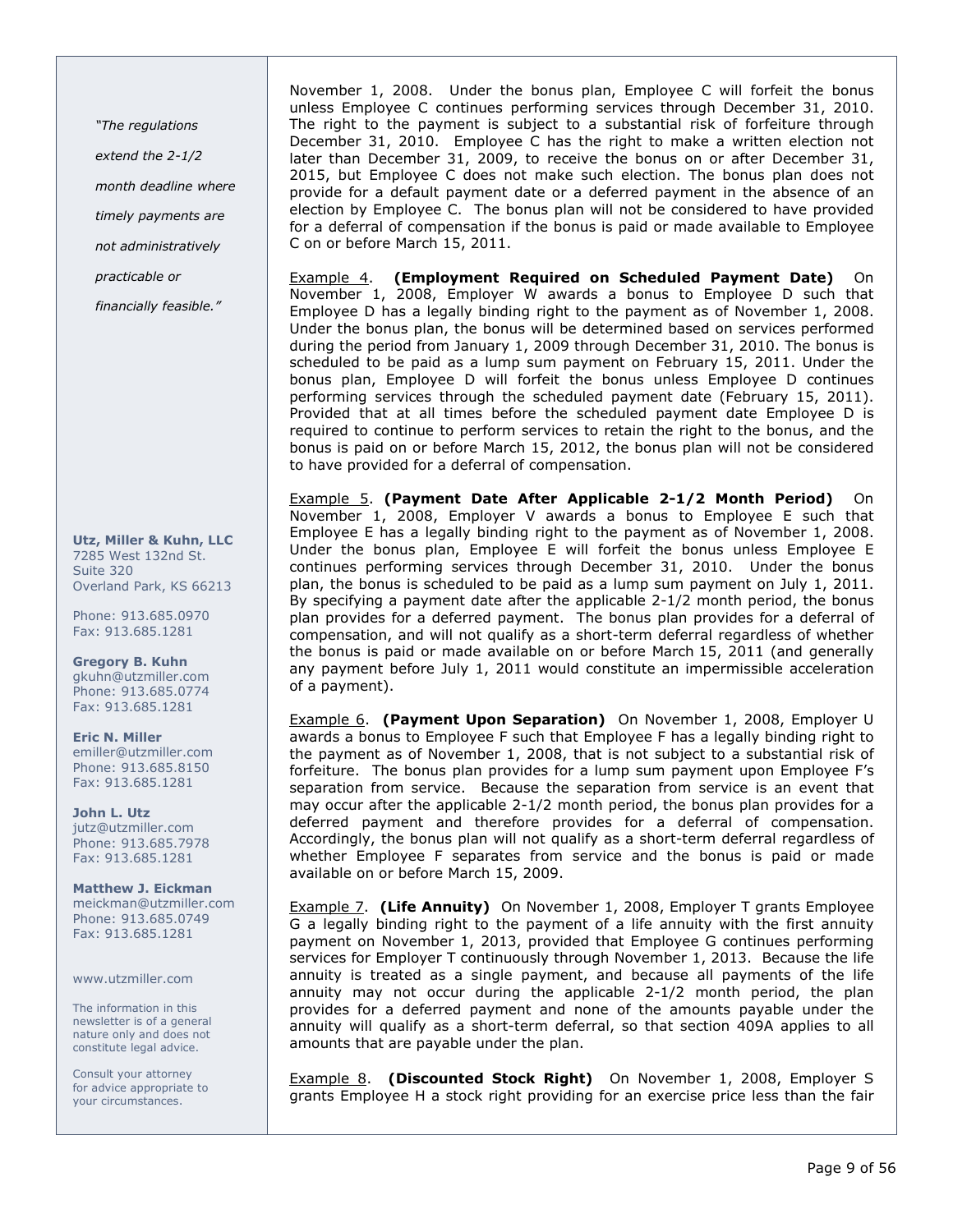"IRS regulations provide substantial relief for severance plans. . .."

Utz, Miller & Kuhn, LLC 7285 West 132nd St. Suite 320 Overland Park, KS 66213

Phone: 913.685.0970 Fax: 913.685.1281

Gregory B. Kuhn gkuhn@utzmiller.com Phone: 913.685.0774 Fax: 913.685.1281

Eric N. Miller emiller@utzmiller.com Phone: 913.685.8150 Fax: 913.685.1281

John L. Utz jutz@utzmiller.com Phone: 913.685.7978 Fax: 913.685.1281

Matthew J. Eickman meickman@utzmiller.com Phone: 913.685.0749 Fax: 913.685.1281

www.utzmiller.com

The information in this newsletter is of a general nature only and does not constitute legal advice.

Consult your attorney for advice appropriate to your circumstances.

market value of the underlying stock on November 1, 2008. The stock right is subject to a substantial risk of forfeiture requiring services through November 1, 2010. The stock right becomes exercisable when the substantial risk of forfeiture lapses and expires on November 1, 2013. Employee H continues providing services through November 1, 2010, at which time the substantial risk of forfeiture lapses. The stock right provides for a deferred payment and will not qualify as a short-term deferral regardless of whether Employee H exercises the stock right on or before March 15, 2011.

Separation Pay. Many had feared the Section 409A rules would apply to many, or even most, severance pay programs. IRS regulations provide substantial relief for severance plans, which the regulations refer to as "separation pay plans." Often, an employer will reserve the right in a separation pay plan to reduce or eliminate benefits at any time. Where an employer reserves such a right, an employee generally will have no legally binding right to a payment until the payment actually occurs, or until such other time as the employer's discretion to eliminate the payment lapses. Severance payments will in this circumstance generally constitute short-term deferrals not subject to Section 409A. Where, however, this discretion of the employer to reduce or eliminate severance pay lacks substantive significance, or the person granted the discretion is controlled by, or related to, the employee to whom the payment will be made, the employee will be considered to have a legally binding right to the compensation.

As noted, IRS regulations provide special, more favorable, rules for certain separation pay plans. For this purpose, a separation pay plan is a plan that provides "separation pay." Where a plan provides both amounts that are separation pay and amounts that are not separation pay, the portion of the plan that provides separation pay will be considered a separation pay plan. The term "separation pay" means any deferral of compensation that will not be paid under any circumstances unless the employee (or other service provider) has had a separation from service, whether that separation is voluntary or involuntary. This includes payments in the form of reimbursements of expenses incurred, and the provision of in-kind benefits. If an employee (or other service provider) may receive compensation without a separation from service, that compensation does not become separation pay merely because the employee elects to receive, or in fact receives, the payment after or upon a separation from service. Compensation does not fail to be separation pay merely because the payment is conditioned upon the execution of a release of claims, noncompetition or nondisclosure provisions, or other similar requirements.

**Involuntary Terminations and Window Program Payments**. The regulations offer a useful exception from the 409A rules for separation pay arrangements providing payment upon *involuntary* separation. Under this exception, to the extent payments upon involuntary separation (or pursuant to a window program) do not exceed (a) two times the employee's annualized compensation, based on the employee's annual rate of pay for the calendar year before the year in which the employee separates from service, adjusted for any increase during that prior year that was expected to continue indefinitely, or (b) if less, two times the annual dollar limit on compensation taken into account under qualified retirement plans in effect for the year of separation (\$225,000 for calendar year 2007), Section 409A will not apply. The plan must, however, require that payments be made no later than the end of the second calendar year following the year in which the employee terminates service. These dollar limits and time limitations for payment are akin to the limits set forth in Department of Labor regulations establishing a safe harbor under which severance programs subject to ERISA will be welfare plans, rather than pension plans, and thereby avoid application of ERISA's vesting and funding requirements.

A "window program," to which this same exception can apply, is a program established by an employer in connection with an impending separation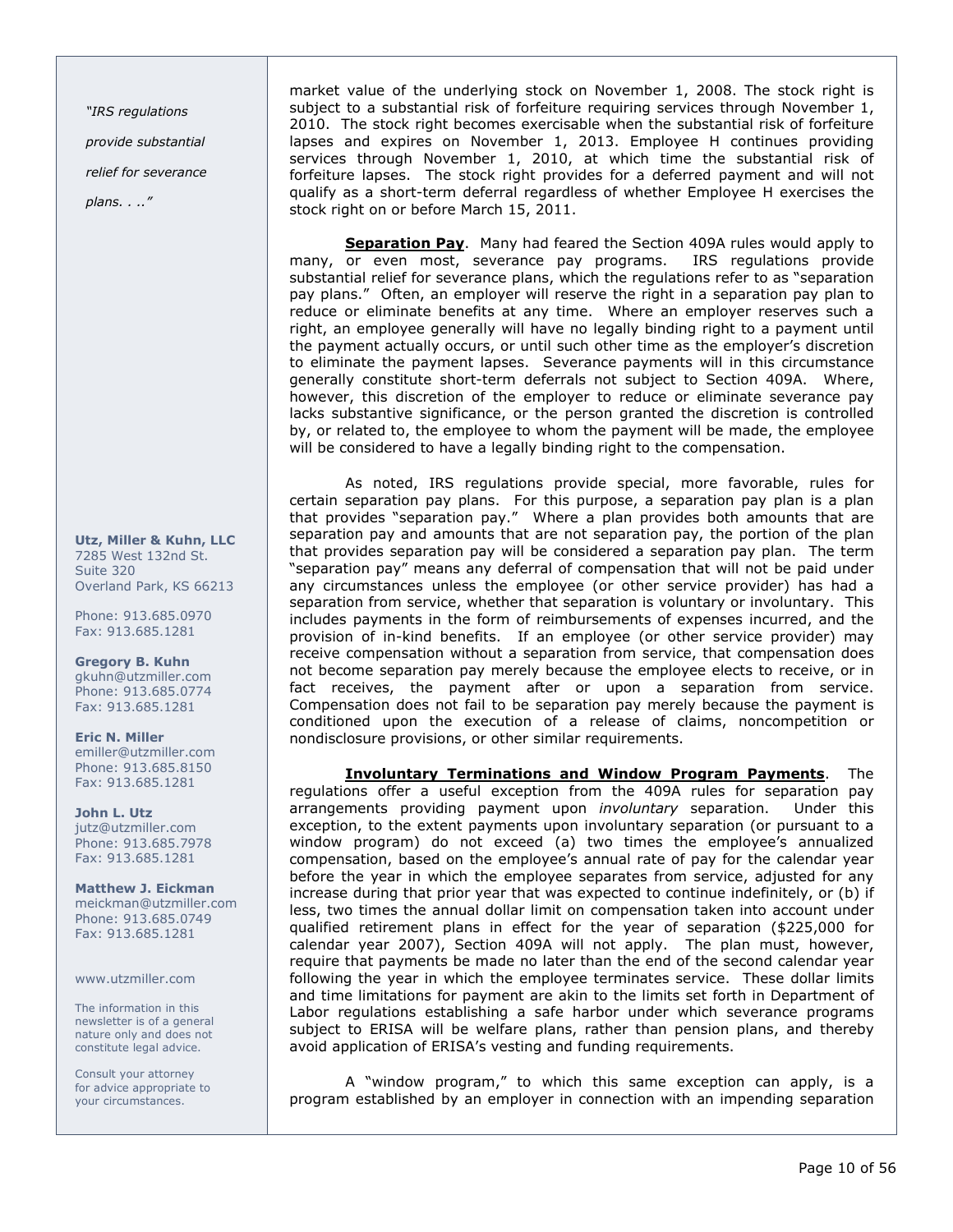"The regulations offer

a useful exception

from the 409A rules

for separation pay

arrangements

providing payment

upon involuntary

separation."

Utz, Miller & Kuhn, LLC 7285 West 132nd St. Suite 320 Overland Park, KS 66213

Phone: 913.685.0970 Fax: 913.685.1281

Gregory B. Kuhn gkuhn@utzmiller.com Phone: 913.685.0774 Fax: 913.685.1281

Eric N. Miller emiller@utzmiller.com Phone: 913.685.8150 Fax: 913.685.1281

John L. Utz jutz@utzmiller.com Phone: 913.685.7978 Fax: 913.685.1281

Matthew J. Eickman meickman@utzmiller.com Phone: 913.685.0749 Fax: 913.685.1281

www.utzmiller.com

The information in this newsletter is of a general nature only and does not constitute legal advice.

Consult your attorney for advice appropriate to your circumstances.

from service to provide separation pay, where the program is made available by the employer for limited period of time (no longer than 12 months) to employees who separate from service during that period or to employees who separate from service during that period under specified circumstances. A program will not be considered to be a window program if the employer establishes a pattern of repeatedly providing for similar separation pay in similar situations for substantially consecutive, limited periods of time. Whether the recurrence of these programs constitutes a pattern is determined based on the facts and circumstances. Although no one factor is determinative, relevant factors include whether the benefits are on account of a specific business event or condition, the degree to which the separation pay relates to the event or condition, and whether the event or condition is temporary or discrete, or is instead a permanent aspect of the employer's business.

**Involuntary Separation from Service**. As noted, this exception from the application of the 409A rules applies only to payments upon *involuntary* separation (or pursuant to a window program). An involuntary separation from service means a separation from service due to an independent exercise of the unilateral authority of the employer to terminate the employee's services. It does not include a termination due to the employee's implicit or explicit request, where the employee was willing and able to continue performing services. An involuntary separation from service may include an employer's failure to renew a contract at the time the contract expires, provided that the employee (or other service provider) was willing and able to execute a new contract with terms and conditions substantially similar to those in the expiring contract (and to continue providing those services).

Any characterization of a separation from service as either voluntary or involuntary that is made by the employer and employee in the documentation of the separation is presumed to be accurate. This presumption may, however, be rebutted where the facts and circumstances indicate otherwise. For example, if a separation from service is designated as a voluntary separation or resignation, but the facts and circumstances indicate that absent such voluntary separation from service the employer would have terminated the employee, and the employee had knowledge that he or she would be so terminated, the separation from service is involuntary.

Separation for Good Reason. A voluntary separation from service will be treated as an involuntary separation in certain circumstances. This can be important in determining whether the exception from the 409A rules just described (for limited payments upon involuntary termination) applies. It may also be important in determining whether compensation is considered to be subject to a substantial risk of forfeiture (as discussed more fully below). That is because, generally, compensation payable only by reason of an involuntary termination without cause is subject to a substantial risk of forfeiture until and unless that involuntary termination without cause occurs.

An employee's voluntary separation from service will be treated as an involuntary separation if it occurs under certain limited bona fide conditions, where the avoidance of the requirements of Section 409A is not a purpose of the inclusion of those conditions in the plan or the actions by the employer in connection with the satisfaction of those conditions, and a voluntary separation from service under those conditions effectively constitutes an involuntary separation from service. Generally these conditions will be pre-specified under an agreement to provide compensation upon a separation from service for "good reason." Good reason (or any similar condition) must be defined in a way that requires the employer to take action resulting in a material negative change to the employee in his or her employment, such as in the duties to be performed by the employee, the conditions under which those duties are to be performed, or the compensation to be received for performing those services. Other factors taken into account in determining whether a separation from service for good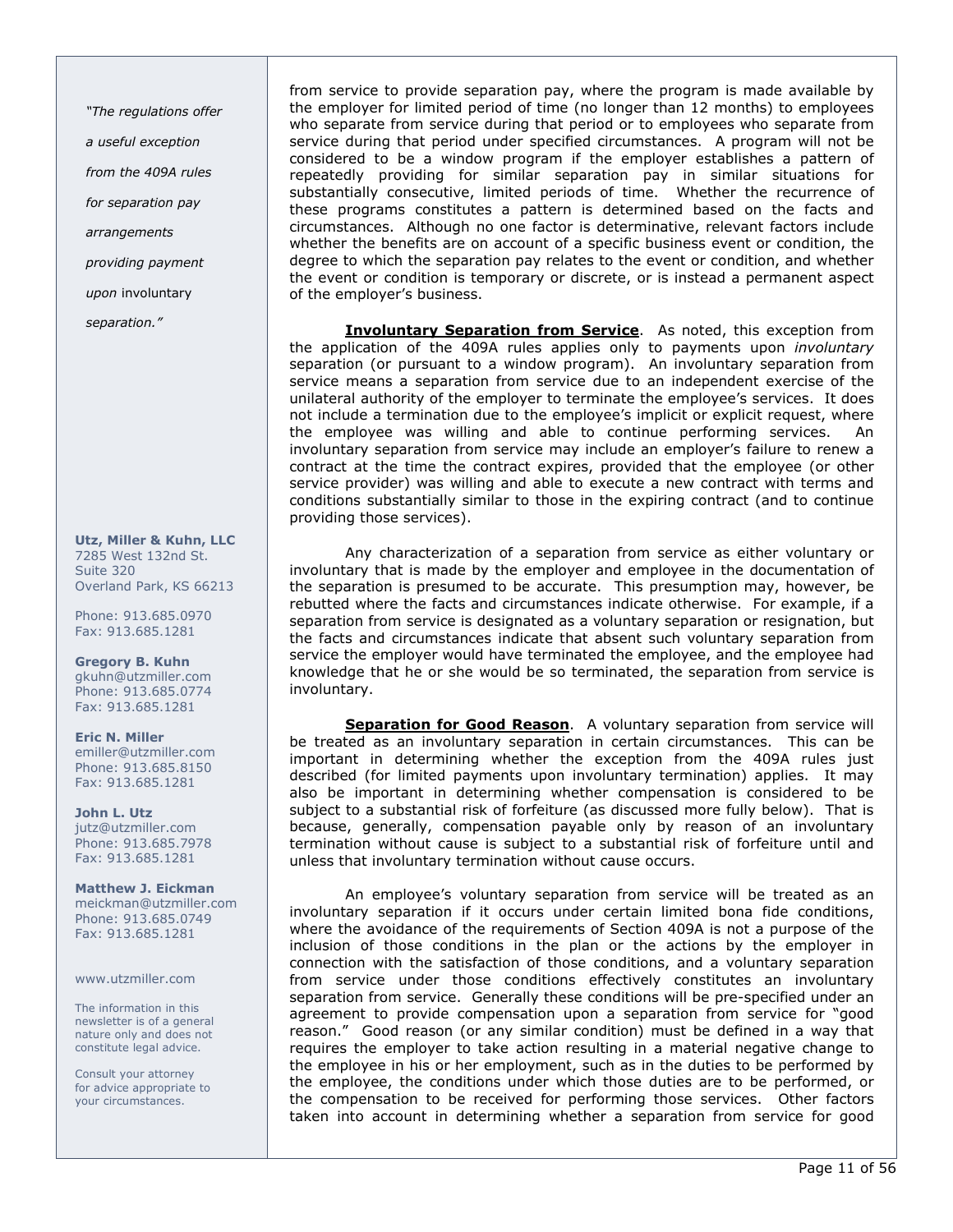"The regulations

provide a safe harbor,

under which a plan

may provide that a

voluntary separation

from service will be

treated as an

involuntary

separation . . .."

Utz, Miller & Kuhn, LLC 7285 West 132nd St. Suite 320 Overland Park, KS 66213

Phone: 913.685.0970 Fax: 913.685.1281

Gregory B. Kuhn gkuhn@utzmiller.com Phone: 913.685.0774 Fax: 913.685.1281

Eric N. Miller emiller@utzmiller.com Phone: 913.685.8150 Fax: 913.685.1281

John L. Utz jutz@utzmiller.com Phone: 913.685.7978 Fax: 913.685.1281

Matthew J. Eickman meickman@utzmiller.com Phone: 913.685.0749 Fax: 913.685.1281

www.utzmiller.com

The information in this newsletter is of a general nature only and does not constitute legal advice.

Consult your attorney for advice appropriate to your circumstances.

reason effectively constitutes an involuntary separation from service include the extent to which the payments upon separation for good reason are in the same amount and are to be made at the same time and in the same form as payments available upon an actual involuntary separation from service, and whether the employee is required to give the employer notice of the existence of the condition that would result in treatment as a separation from service for good reason and a reasonable opportunity to remedy the condition.

The regulations provide a safe harbor, under which a plan may provide that a voluntary separation from service will be treated as an involuntary separation if the separation occurs under certain express conditions which include the following:

- 1. the separation from service must occur during a pre-determined limited period of time not to exceed two years following the initial existence of one or more of the following conditions arising without the consent of the employee:
	- a. a material diminution in the employee's **base** compensation,
	- b. a material diminution in the employee's **authority,** duties, or responsibilities,
	- c. a material diminution in the authority, duties, or responsibilities of the **supervisor** to whom the employee is required to report, including a requirement that the employee report to a corporate officer or employee instead of reporting directly to the board of directors of the corporation (or similar governing body with respect to an entity other than a corporation),
	- d. a material diminution in the **budget** over which the employee retains authority,
	- e. a material change in the **geographic location** at which the employee must perform the services, or
	- f. any other action or inaction that constitutes a **material breach of agreement** by the employer of the agreement under which the employee provides services.
- 2. The amount, time and form of payment upon the separation from service must be substantially identical to the amount, time and form of payment payable due to an actual involuntary separation from service, to the extent such a right exists.
- 3. The employee must be required to provide notice to the employer of the existence of the condition described in (1) above within a period not to exceed 90 days of the initial existence of the condition, and upon giving that notice the employer must be provided a period of at least 30 days during which it may remedy the condition and not be required to pay the amount.

Short-term Deferral Rule and Separation Pay on Involuntary

**Termination**. An employee's right to a separation payment will be considered a nonvested right if the amount is payable only upon involuntary termination without cause (as discussed more fully in the section below on "Substantial Risk of Forfeiture"). As a result, even if payments under an involuntary separation pay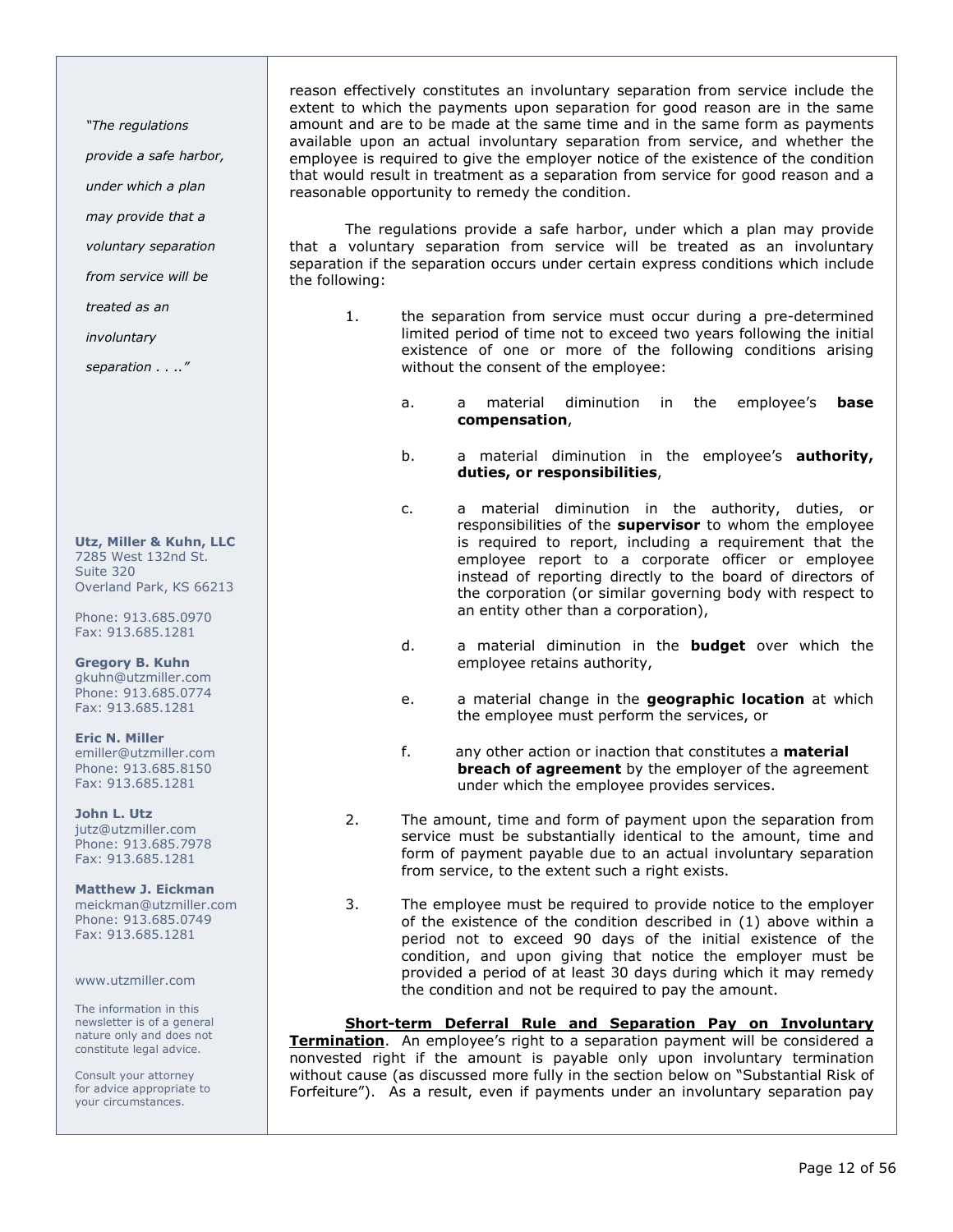"IRS regulations

exempt certain

reimbursement

arrangements from

the 409A rules . . .."

Utz, Miller & Kuhn, LLC 7285 West 132nd St. Suite 320 Overland Park, KS 66213

Phone: 913.685.0970 Fax: 913.685.1281

Gregory B. Kuhn gkuhn@utzmiller.com Phone: 913.685.0774 Fax: 913.685.1281

Eric N. Miller emiller@utzmiller.com Phone: 913.685.8150 Fax: 913.685.1281

John L. Utz jutz@utzmiller.com Phone: 913.685.7978 Fax: 913.685.1281

Matthew J. Eickman meickman@utzmiller.com Phone: 913.685.0749 Fax: 913.685.1281

www.utzmiller.com

The information in this newsletter is of a general nature only and does not constitute legal advice.

Consult your attorney for advice appropriate to your circumstances.

arrangement (paying only upon involuntary termination without cause) do not qualify for the exception to the 409A rules described earlier (in the section on "Involuntary Terminations and Window Program Payments"), the arrangement may be structured to meet the requirements of the short-term deferral exception, and in that way avoid the application of Section 409A.

**Expense Reimbursements**. The regulations address the application of Section 409A to payments that constitute reimbursements of a terminated employee's expenses under a separation pay plan (including a plan providing payments upon voluntary separation). Because the promise to reimburse a former employee will not be contingent on the employee's provision of any substantial services, a right to reimbursement generally will not be treated as being subject to a substantial risk of forfeiture. As a result, if the period during which incurred expenses will be reimbursed extends beyond the year in which the legally binding right arises, the right to that reimbursement generally would constitute deferred compensation. Although the IRS has refused to grant a categorical exclusion from the application of Section 409A to reimbursement arrangements, IRS regulations exempt certain reimbursement arrangements from the 409A rules to the extent those reimbursements cover only expenses incurred before the end of the second calendar year following the calendar year in which the employee has a separation from service.

The types of reimbursements excluded from the application of Section 409A include reimbursements for expenses that the employer can deduct as ordinary business expenses, as well as reasonable outplacement expenses and reasonable moving expenses actually incurred by an employee and directly related to the employee's termination of employment. Moving expenses may include the reimbursement for any loss an employee actually incurs due to the sale of his or her primary residence in connection with a separation from service. This special relief for reimbursements also applies to an employer's provision of in-kind benefits, and direct payments to a person providing goods or services to a terminated employee, if the provision of these in-kind benefits or direct payments would be treated as reimbursement arrangements were the employee to have paid for them and received reimbursement from the employer. In-kind benefits are services provided to or on behalf of an employee, such as financial planning services, or tangible personal or real property made available for use by or on behalf of the employee, such as the use of an aircraft or vehicle.

As noted above, for expense reimbursements to be excluded from the Section 409A rules, the reimbursement right must apply only to expenses incurred during a limited period of time. The limited period of time during which expenses may be incurred, or in which in-kind benefits may be provided by the employer or a third party that the employer will pay, may not extend beyond the last day of the second calendar year following the year in which the separation from service occurred. In addition, the period during which the reimbursements for those expenses will be paid may not extend beyond the third year following the year in which the separation from service occurred.

Medical Benefits. As indicated earlier, nontaxable amounts are generally not subject to Section 409A. As a result, Section 409A will not apply to the provision of continued medical coverage following a separation from service unless those benefits are taxable. Note, however, that medical expense reimbursements may be taxable under a discriminatory self-insured health plan that fails to meet the nondiscrimination rules of Section 105(h) of the Tax Code. Even as to taxable medical reimbursements, to the extent a separation pay plan (including a plan providing payments due to a voluntary separation from service) entitles an employee to reimbursement by the employer of payments of medical expenses that are incurred and paid by the employee, but not reimbursed by a person other than the employer, and that are allowable as a deduction (ignoring the 7.5 percent of adjusted gross income threshold for medical deductions),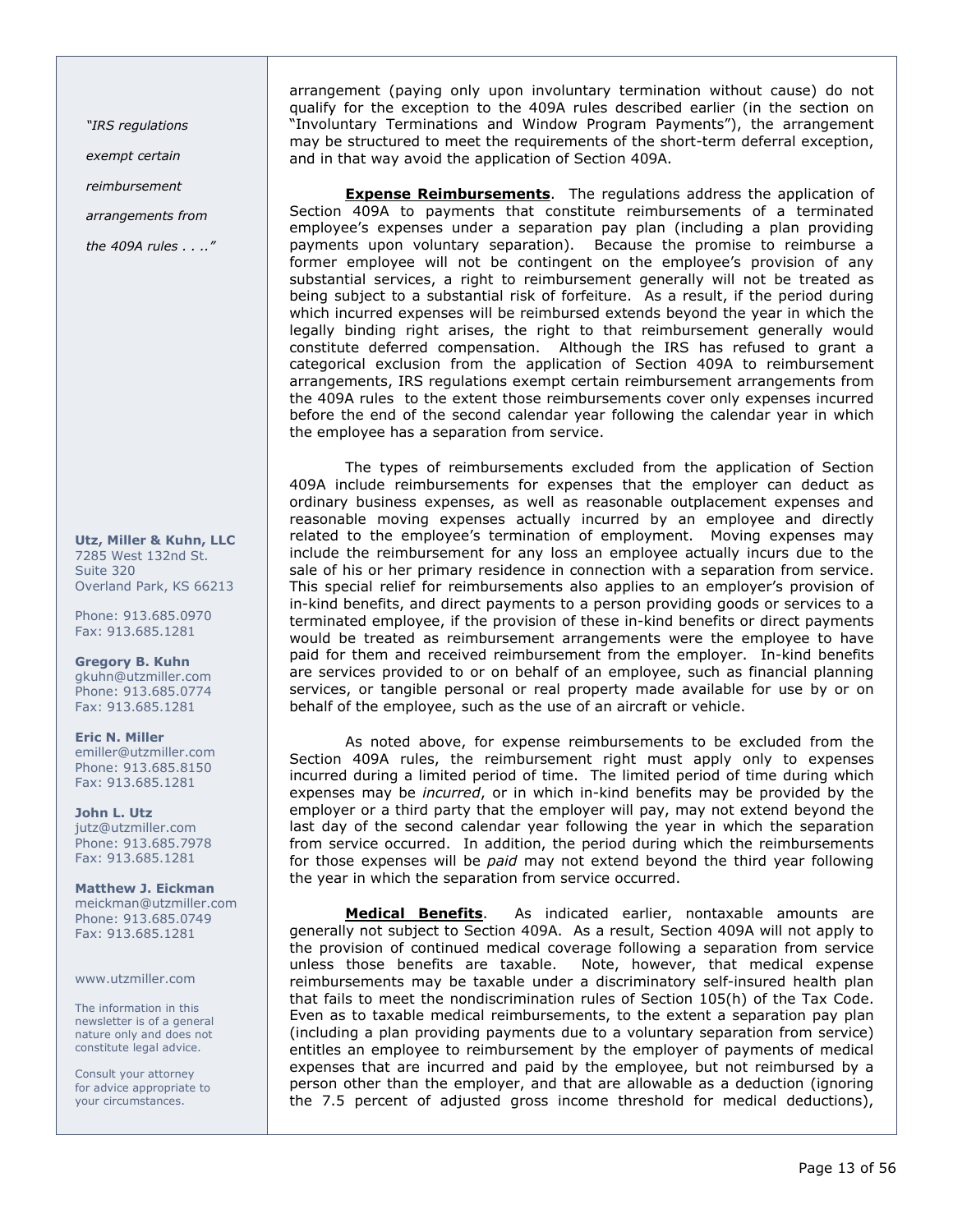[T]he exclusions . . . for certain separation pay arrangements do not apply to the extent separation pay acts as a substitute for, or replacement of, amounts that would otherwise be subject to Section 409A."

Utz, Miller & Kuhn, LLC 7285 West 132nd St. Suite 320 Overland Park, KS 66213

Phone: 913.685.0970 Fax: 913.685.1281

Gregory B. Kuhn gkuhn@utzmiller.com Phone: 913.685.0774 Fax: 913.685.1281

Eric N. Miller emiller@utzmiller.com Phone: 913.685.8150 Fax: 913.685.1281

John L. Utz jutz@utzmiller.com Phone: 913.685.7978 Fax: 913.685.1281

Matthew J. Eickman meickman@utzmiller.com Phone: 913.685.0749 Fax: 913.685.1281

www.utzmiller.com

The information in this newsletter is of a general nature only and does not constitute legal advice.

Consult your attorney for advice appropriate to your circumstances.

Section 409A will not apply to the provisions of those benefits. This exception applies only to the extent the right to reimbursement applies during the period of time during which the employee would be entitled to COBRA coverage if the employee elected that coverage.

De Minimis Amount. In addition to the exceptions to Section 409A applicable to separation pay described above, the 409A rules do not apply to payments to an employee under a separation pay plan to the extent, in the aggregate, those payments do not exceed the dollar limit under Tax Code Section  $402(g)(1)(B)$  in effect for the year of the separation from service (\$15,500 for 2007).

Substituting Separation Pay for Deferred Compensation. To avoid abuse, the exclusions from the 409A rules described above for certain separation pay arrangements do not apply to the extent separation pay acts as a substitute for, or replacement of, amounts that would otherwise be subject to Section 409A. Where, for example, a right to separation pay is obtained in exchange for an employee giving up a right to a payment of deferred compensation that is subject to the 409A rules, the separation pay would not be excluded from coverage under Section 409A, but would instead be treated as a payment of the original amount of deferred compensation.

It can be difficult to determine what constitutes a substitute for deferred compensation where an employee receives a payment at separation from service and at that time forfeits other deferred compensation to which the employee had a legally binding, though unvested, right. Whether the payment made upon separation acts as a prohibited acceleration of vesting and substitute payment for the amount of deferred compensation forfeited, or whether the deferred compensation is instead treated as forfeited and the amount paid is treated as a separate payment of current compensation (which may qualify for the various special and favorable rules for separation pay), is determined based on the facts and circumstances. Where, however, the separation from service is voluntary, it is presumed that the payment results from an acceleration of vesting followed by a payment of the deferred compensation that is subject to Section 409A. Accordingly, any change in the payment schedule to accelerate or defer the payments would be subject to the 409A rules, including the general prohibition on acceleration. This presumption that a right to payment is not a new right, but is instead a right substituted for a preexisting forfeited right, may be rebutted by demonstrating that the employee would have obtained the right to the payment regardless of the forfeiture of the nonvested right. A factor indicating that the employee would have obtained a right to a payment regardless of the forfeiture of the nonvested right is that the amount to which the employee obtains a right is materially less than the present value of the forfeited amount, multiplied by a fraction. The numerator of that fraction is the period of service the employee actually completed, and the denominator is the full period of service the employee would have been required to complete to receive the full amount of the payment. So, for example, where an employee is entitled to a future payment only if he or she completes three years of service and at the time of termination he or she has completed one year of service, the presumption would be rebutted if the payment to the employee is materially less than the present value of one third of the nonvested amount. Another factor indicating that the employee would have received the payment even if he or she had not forfeited other deferred compensation is that the payment the employee receives is of a type customarily made to employees who separate from service with the employer and who do not forfeit nonvested rights of deferred compensation, such as, for example, a payment of accrued but unused leave or a payment for a release of actual or potential claims.

Indemnification and Liability Insurance. There has been concern that providing executives or other employees with indemnification protection might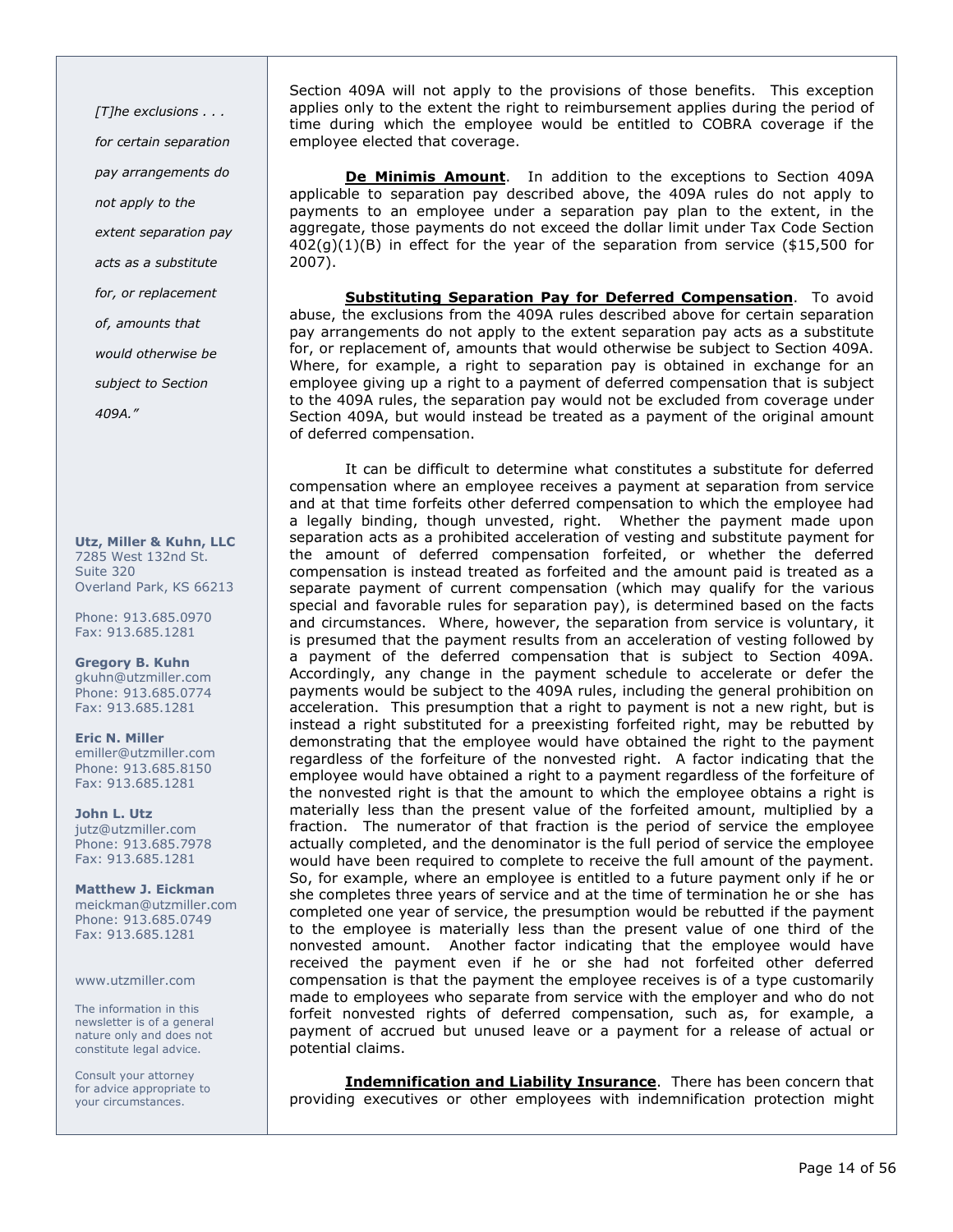"Nondiscounted nonqualified stock options and stock appreciation rights . . .

are not subject to

Section 409A."

Utz, Miller & Kuhn, LLC 7285 West 132nd St. Suite 320 Overland Park, KS 66213

Phone: 913.685.0970 Fax: 913.685.1281

Gregory B. Kuhn gkuhn@utzmiller.com Phone: 913.685.0774 Fax: 913.685.1281

Eric N. Miller emiller@utzmiller.com Phone: 913.685.8150 Fax: 913.685.1281

John L. Utz jutz@utzmiller.com Phone: 913.685.7978 Fax: 913.685.1281

Matthew J. Eickman meickman@utzmiller.com Phone: 913.685.0749 Fax: 913.685.1281

www.utzmiller.com

The information in this newsletter is of a general nature only and does not constitute legal advice.

Consult your attorney for advice appropriate to your circumstances.

result in the deferral of compensation subject to Section 409A, particularly where that protection extends beyond separation from service. Fortunately, IRS regulations provide generally that the right to the payment of contingent amounts pursuant to an employee's indemnification for expenses incurred as a result of a legal claim for damages related to the employee's performance as an employee of the employer, to the extent permissible under applicable law, will not be treated as the right to deferred compensation. Similarly, a right to liability insurance coverage providing for such payments in the event of such a lawsuit also will not be treated as providing for a deferral of compensation.

Legal Settlements. IRS regulations address the application of Section 409A to amounts paid pursuant to litigation between an employee and an employer, including court awards and bona fide settlements, and including amounts characterized as wages or otherwise treated as replacing compensation.<br>The regulations generally provide that Section 409A does not apply to The regulations generally provide that Section 409A settlements or awards resolving bona fide legal claims based on wrongful termination, employment discrimination, the Fair Labor Standards Act, or workers' compensation statutes, regardless of whether those claims arise under federal, state, local, or foreign laws, and even where the settlements or awards pursuant to those claims are treated as compensation for federal tax purposes. In addition, the regulations generally provide that Section 409A does not apply to the payment of, or reimbursement for, attorneys' fees incurred in connection with the enforcement of such a claim. However, this exception covers only rights arising from a bona fide claim, and is not intended to allow settlements or awards to act as substitutes for, or to allow for the restructuring of, preexisting deferred compensation subject to Section 409A. For example, a change to the timing of the payment of a preexisting amount of deferred compensation as part of such a settlement would be subject to the rules governing accelerated payments and subsequent deferral elections. In addition, the payment of an amount upon the execution of a waiver of any or all claims does not necessarily indicate that the amounts are paid as an award or settlement of an actual bona fide claim. Rather, to qualify for the exception for legal settlements, the amounts must be paid with respect to an actual bona fide claim for damages under applicable law.

Educational Benefits. There had been some concern about the application of Section 409A to promises to provide future taxable educational benefits to employees. These benefits typically would be provided as an inducement to provide services for a period of time. Some had expressed concern that the amount and timing of the payment of those benefits would be difficult to ascertain, because the amount and timing would depend upon the employee's decisions with respect to further education. In response, the IRS regulations provide that Section 409A does not apply to taxable educational benefits, where the benefits consist solely of educational assistance (as defined in Tax Code Section  $127(c)$ ) provided solely for the education of the employee. This exception does not apply to benefits provided for the education of an employee's spouse, child, other family member, or any other person.

Stock Options and Stock Appreciation Rights. In general, Section 409A does not apply to grants of incentive stock options ("ISO") nor to employee stock purchase plans (absent a modification, extension, or renewal that is treated as a grant of a new option). Nondiscounted nonqualified stock options and stock appreciation rights also are not subject to Section 409A. That is, grants of stock options where the exercise price can never be less than the fair market value of the underlying stock at the date of grant (a nondiscounted option) are not subject to the new rules. Conversely, an option with an exercise price that is or may be below the fair market value of the underlying stock at the date of grant (a discounted option) is subject to the requirements of Section 409A, except where the terms of the option only permit exercise during a short-term deferral period (the 2-1/2 month period described earlier). Section 409A will also apply where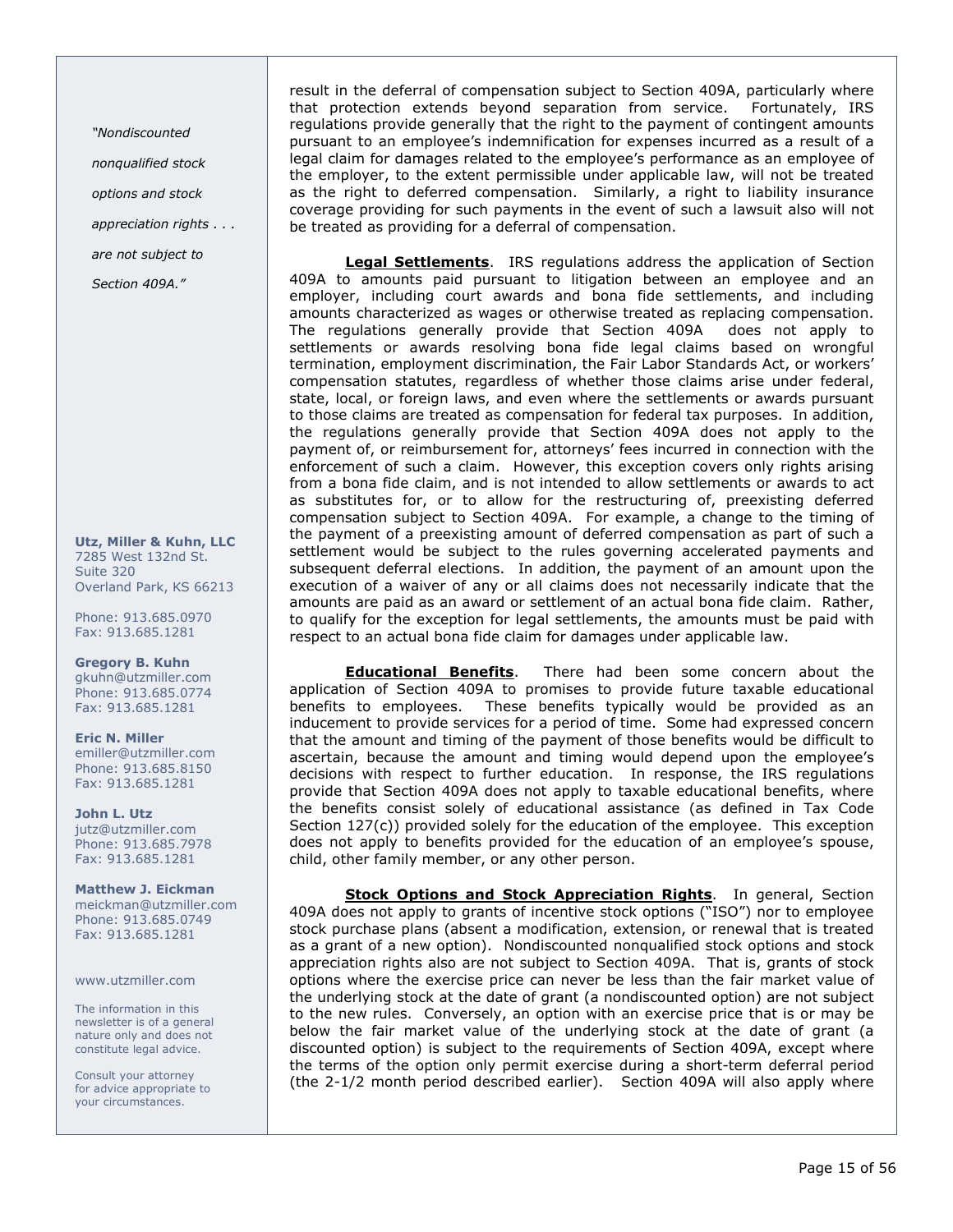"Where . . . the 409A requirements are violated . . . under one plan, all amounts deferred by the individual under the same type of plan are aggregated and the employee is subject to adverse tax consequences on the aggregated amount."

Utz, Miller & Kuhn, LLC 7285 West 132nd St. Suite 320 Overland Park, KS 66213

Phone: 913.685.0970 Fax: 913.685.1281

Gregory B. Kuhn gkuhn@utzmiller.com Phone: 913.685.0774 Fax: 913.685.1281

Eric N. Miller emiller@utzmiller.com Phone: 913.685.8150 Fax: 913.685.1281

John L. Utz jutz@utzmiller.com Phone: 913.685.7978 Fax: 913.685.1281

Matthew J. Eickman meickman@utzmiller.com Phone: 913.685.0749 Fax: 913.685.1281

www.utzmiller.com

The information in this newsletter is of a general nature only and does not constitute legal advice.

Consult your attorney for advice appropriate to your circumstances.

an option includes a feature for the deferral of compensation other than the deferral of taxation to the later of the date of exercise or the time the stock acquired first becomes substantially vested. The regulations refer to stock options and stock appreciation rights collectively as "stock rights."

The exception from the 409A rules for nondiscounted nonstatutory stock options is generally intended to cover only options granted on common stock of the employer that is the service recipient. Stock to which the option relates generally may not include any preference as to distribution other than distributions in liquidation. The regulations provide guidance on when stock rights can, without losing their 409A exemption, nevertheless be based on (a) stock of a related company (generally, applying the Tax Code's controlled group rules using a 50 percent, rather than 80 percent, ownership standard), or (b) stock of a company with an ownership interest in a joint venture, when compensating employees of the joint venture (generally permissible where the owning company has at least a 20 percent ownership interest, subject to certain special rules).

IRS regulations also offer guidance on how to value stock for purposes of determining whether stock rights are discounted and therefore subject to the 409A rules. The regulations generally permit the use of an average price determined over a specified period of time for publicly traded stock, where that specified period occurs within the 30 days before and 30 days after the grant date. The regulations also provide guidance on valuing stock that is not readily tradable on an established securities market. In addition, the regulations address the conditions under which a modification, extension, or renewal of a stock right will be treated as a new grant. This is important because if a modification of a stock right is considered a new grant, the determination of whether it is discounted, and therefore subject to the 409A rules, will be made by looking to the fair market value of the underlying stock on the date of the new grant.

Plan Aggregation Rules. The provisions of Section 409A are applied on an individual participant basis. As a result, where the requirements of 409A are violated with respect to a participant, that individual suffers adverse tax consequences, but the violation does not disqualify the arrangement as to other participants. Where, however, the 409A requirements are violated with respect to an individual under one plan, all amounts deferred by the individual under the same type of plan are aggregated and the employee is subject to adverse tax consequences on the aggregated amount. The regulations establish nine types of plans for purposes of these aggregation rules (with different types of contributions being treated as different plans in some cases, as in 1 and 2 below). Those plan types are as follows:

- 1. Elective Contributions to Account Balance Plans
- 2. Nonelective Contributions to Account Balance Plans
- 3. Nonaccount Balance Plans
- 4. Involuntary Separation Pay Plans and Window Programs
- 5. Reimbursements (and In-kind Benefits)
- 6. Split Dollar Life Insurance
- 7. Amounts Treated as Modified Foreign Income
- 8. Stock Rights
- 9. All Other Deferrals of Compensation.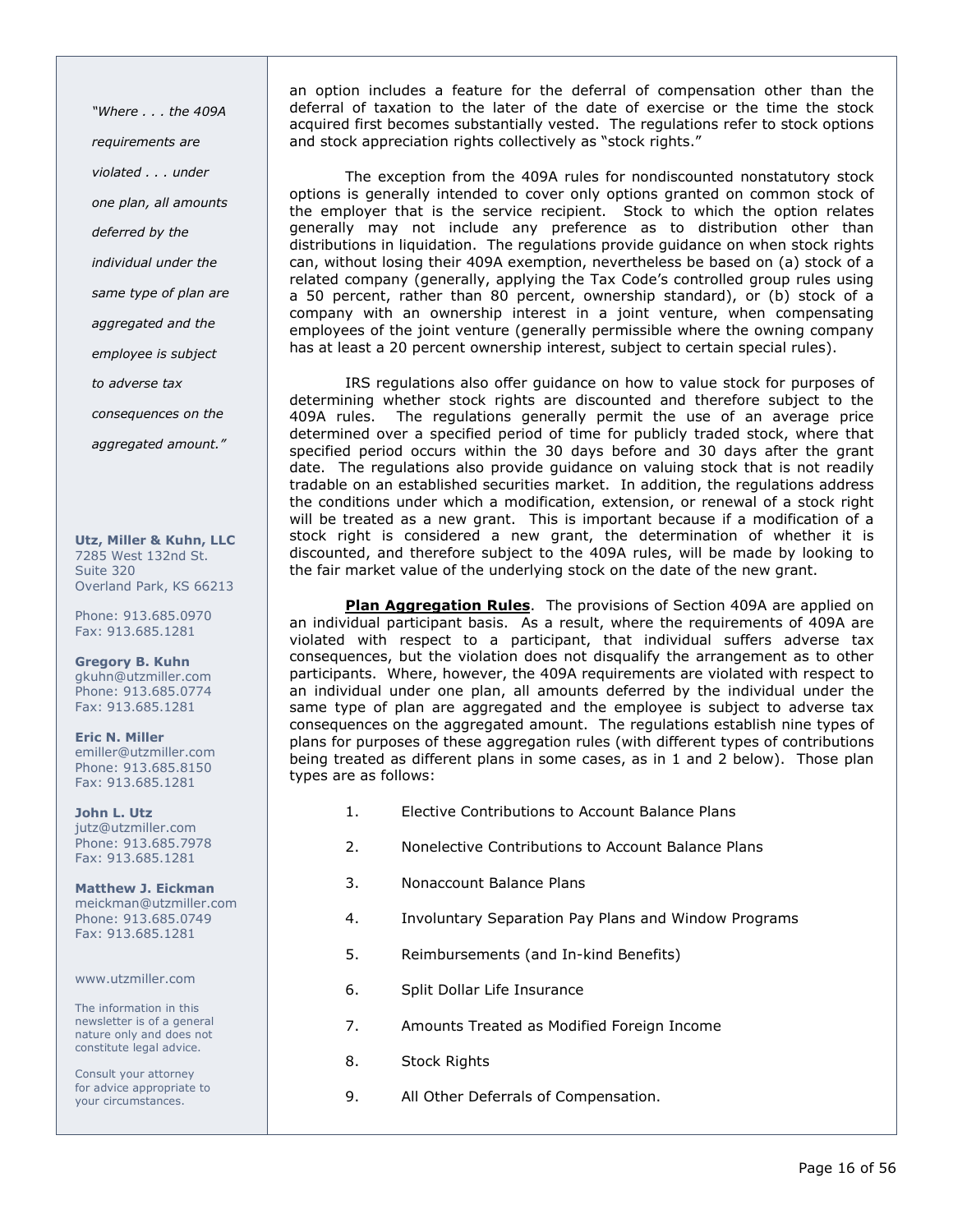"[D]eferred

compensation arrangements subject to Section 409A [must] be set forth in writing."

Utz, Miller & Kuhn, LLC 7285 West 132nd St. Suite 320 Overland Park, KS 66213

Phone: 913.685.0970 Fax: 913.685.1281

Gregory B. Kuhn gkuhn@utzmiller.com Phone: 913.685.0774 Fax: 913.685.1281

Eric N. Miller emiller@utzmiller.com Phone: 913.685.8150 Fax: 913.685.1281

John L. Utz jutz@utzmiller.com Phone: 913.685.7978 Fax: 913.685.1281

Matthew J. Eickman meickman@utzmiller.com Phone: 913.685.0749 Fax: 913.685.1281

www.utzmiller.com

The information in this newsletter is of a general nature only and does not constitute legal advice.

Consult your attorney for advice appropriate to your circumstances.

Written Plan Requirement. The regulations establish a requirement that deferred compensation arrangements subject to Section 409A be set forth in writing. A plan is considered established on the latest of (a) the date on which it is adopted, (b) the date on which it is effective, or (c) the date on which the material terms of the plan are set forth in writing. The material terms of a plan may be set forth in writing in one or more documents. Those material terms include the amount (or the method or formula for determining the amount) of deferred compensation to be provided under the plan and the time and form of payment. Although generally a plan will not be considered established until its material terms are set forth in writing, a plan will be deemed to be established as of the date a participant obtains a legally binding right to a deferral of compensation, so long as the plan is actually established (under the rules just described) by (a) the end of the year in which the legally binding right arises, or (b) with respect to an amount not payable in the year immediately following the year in which the legally binding right arises (the subsequent year), the 15th day of the third month of the subsequent year.

If employees are permitted to make initial deferral elections, the plan must set forth in writing, on or before the date the employee's election is required to be irrevocable, the conditions under which the election may be made. If a plan permits subsequent deferral elections, the plan must set forth in writing, on or before the date such an election is required to be irrevocable, conditions under which those elections may be made.

In limited circumstances described later in this newsletter, payments may be accelerated. A plan generally is not required to set forth in writing the conditions under which payment may be accelerated.

As discussed later, distributions upon separation from service must be delayed for six months for certain employees known as "specified employees." Where those rules apply, a plan must provide that distributions to a specified employee may not be made before the date that is six months after the date of separation from service, or, if earlier, the employee's date of death. This six month delay must be written in the plan. A plan does not fail to satisfy this requirement merely because it does not contain the six month delay rule, if the employee who has a right to compensation deferred under the plan is not a specified employee. The rule must, however, be set forth in writing on or before the date the employee first becomes a specified employee. In general, this means the provision must be set forth in writing on or before what is known as the "specified employee effective date" (described later in this newsletter) for the first list of specified employees that includes the employee.

In the case of an amendment that increases the amount deferred under a plan, the plan is not considered established with respect to the additional amount until the plan, as amended, is established under the rules described above. Under a transition rule, a legally enforceable unwritten plan that was adopted and effective before December 31, 2007, is treated as established as of the later of the date on which it was adopted or became effective, provided that the material terms of the plan are set forth in writing on or before December 31, 2007. Although plans of the same type are normally aggregated, deferrals under a plan that fails to meet the requirements of Section 409A solely due to a failure to meet the written plan requirements will not be aggregated with deferrals under other plans of the same type that do satisfy the written plan requirement.

The IRS had been asked whether a plan could comply with the 409A rules by use of a "savings clause," where the savings clause provides that each provision of the plan will be interpreted to be consistent with the requirements of Section 409A and any provision of the plan that does not satisfy those requirements will be of no force or effect. Under IRS regulations, such a provision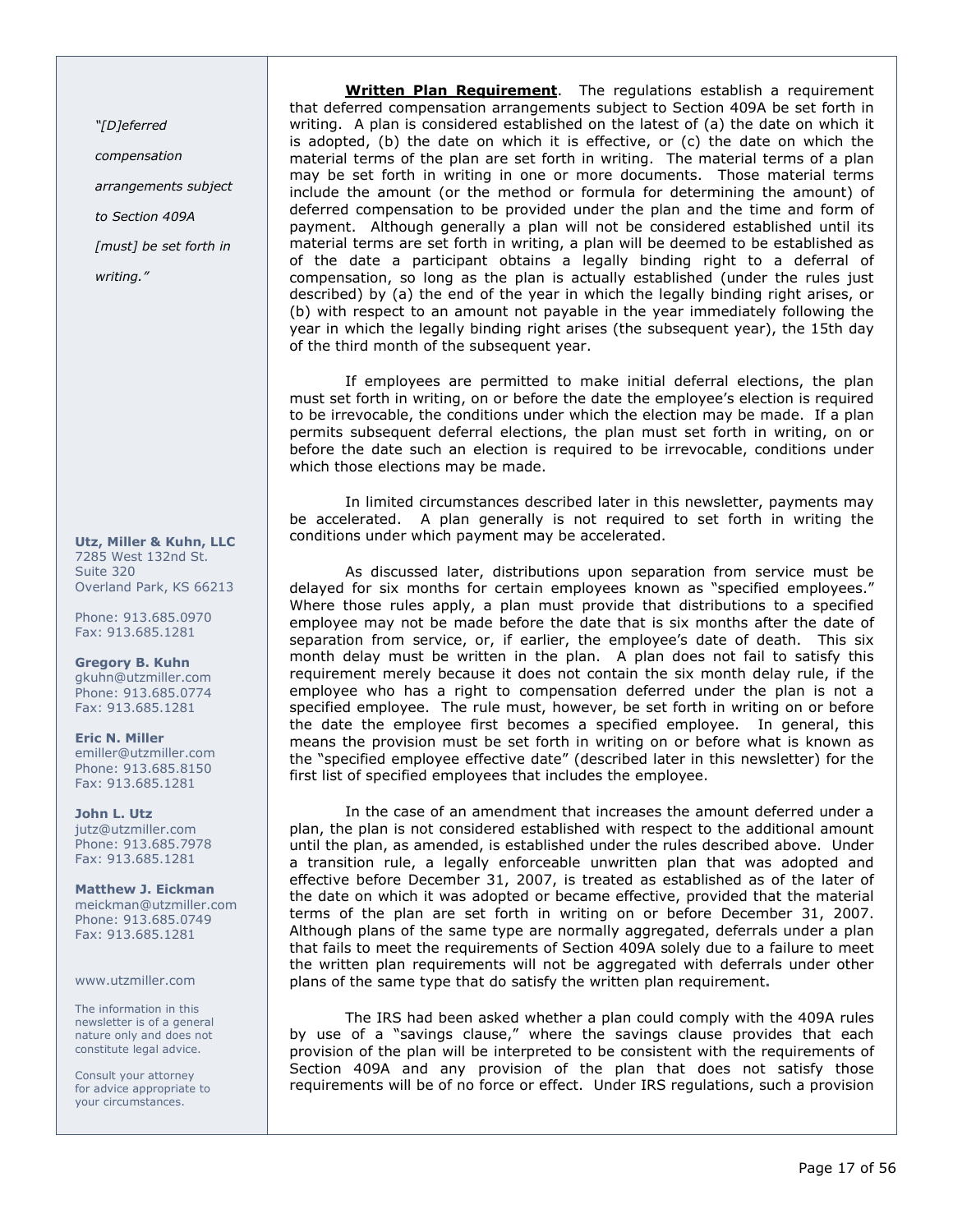"An employee's

obligations under a

noncompete

agreement will not,

by themselves,

constitute a

substantial risk of

forfeiture."

Utz, Miller & Kuhn, LLC 7285 West 132nd St. Suite 320 Overland Park, KS 66213

Phone: 913.685.0970 Fax: 913.685.1281

Gregory B. Kuhn gkuhn@utzmiller.com Phone: 913.685.0774 Fax: 913.685.1281

Eric N. Miller emiller@utzmiller.com Phone: 913.685.8150 Fax: 913.685.1281

John L. Utz jutz@utzmiller.com Phone: 913.685.7978 Fax: 913.685.1281

Matthew J. Eickman meickman@utzmiller.com Phone: 913.685.0749 Fax: 913.685.1281

www.utzmiller.com

The information in this newsletter is of a general nature only and does not constitute legal advice.

Consult your attorney for advice appropriate to your circumstances.

would not be adequate to comply with 409A requirements. In particular, IRS regulations provide that for purposes of determining the terms of a plan, general provisions of the plan that purport to nullify noncompliant plan terms, or to supply required specific plan terms, are disregarded. As a result, if a plan contains terms that do not meet the requirements of Section 409A, or fail to contain a plan term necessary to meet the requirements of those rules, the plan will violate the requirements of Section 409A regardless of whether the plan contains a savings clause.

The IRS had also been asked to publish model amendments for use in complying with the requirements of Section 409A. When issuing regulations in April 2007, the IRS indicated that it did not believe it feasible to publish model amendments at that time due to the complex and varied universe of deferred compensation plans.

Substantial Risk of Forfeiture. As noted earlier in the discussion of what constitutes deferred compensation subject to the new rules and how the short-term deferral rules apply, the determination of what constitutes a "substantial risk of forfeiture" is critical. Compensation is subject to a substantial risk of forfeiture for purposes of 409A if entitlement to the amount is conditioned on (a) the performance of substantial future services, or (b) the occurrence of a condition related to a purpose of the compensation, and in either case the possibility of forfeiture is substantial. A typical substantial risk of forfeiture occurs where an employee is required to remain in employment for a particular number of years, or to a particular date, to become entitled to compensation. This requirement causes the compensation to be conditioned on the performance of substantial future services, and therefore constitutes a substantial risk of forfeiture. As to the occurrence of a "condition related to a purpose of the compensation," the condition must relate to the employee's performance for the employer, or the employer's business activities or organizational goals. An example of the latter would be the attainment of a prescribed level of earnings or equity value, or the completion of an initial public offering.

A payment conditioned on an involuntary separation from service without cause will be subject to a substantial risk of forfeiture if there is a substantial risk that the employee will not be involuntarily separated from service without cause.

An employee's obligations under a noncompete agreement will not, by themselves, constitute a substantial risk of forfeiture. That is, an amount will not be considered subject to a substantial risk of forfeiture merely because the employee's right to that amount is conditioned on the employee refraining from the performance of services (as, for example, agreeing not to compete with the employer). In addition, a requirement that an employee sign a release of claims to receive a benefit does not create a substantial risk of forfeiture. More generally, conditions under the discretionary control of an employee (other than the decision whether or not to continue providing services) do not create a substantial risk of forfeiture.

In general, plan amendments that extend a substantial risk of forfeiture will not be recognized. In particular, so called "rolling risks of forfeiture," under which an employer or employee may periodically extend, or roll, the risk of forfeiture, will be disregarded in determining whether an employee's compensation is subject to a substantial risk of forfeiture. More generally, the addition of any risk of forfeiture after the legally binding right to compensation arises, or any extension of a period during which compensation is subject to a substantial risk of forfeiture, is disregarded for purposes of determining whether compensation is subject to a substantial risk of forfeiture.

An amount will not be considered subject to a substantial risk of forfeiture beyond the date or time at which the employee otherwise could have elected to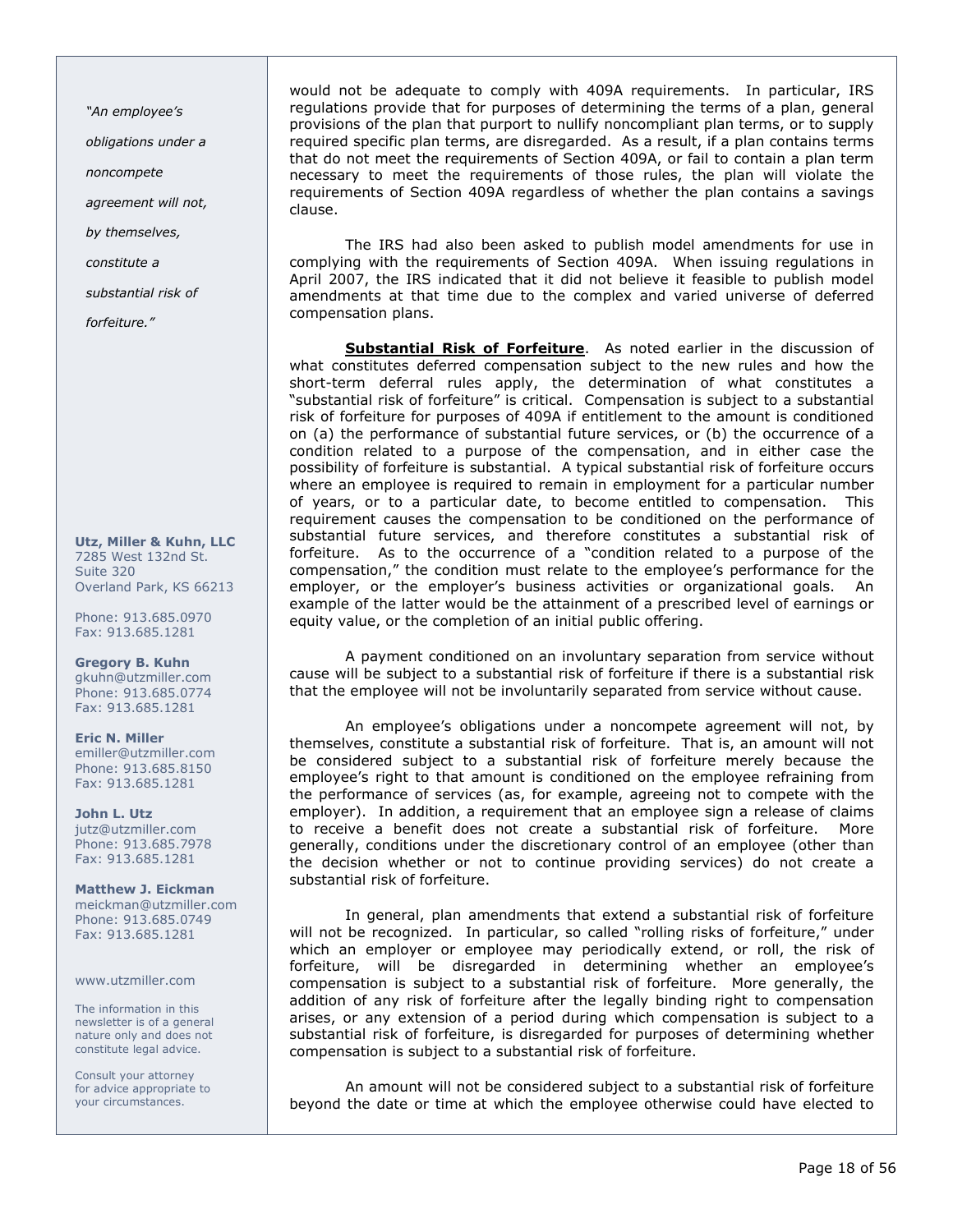"IRS regulations . . . clarify that the Section 409A rules apply even where an employee has no choice whatsoever as to the amount deferred, or the time

or form of payment."

Utz, Miller & Kuhn, LLC 7285 West 132nd St. Suite 320 Overland Park, KS 66213

Phone: 913.685.0970 Fax: 913.685.1281

Gregory B. Kuhn gkuhn@utzmiller.com Phone: 913.685.0774 Fax: 913.685.1281

Eric N. Miller emiller@utzmiller.com Phone: 913.685.8150 Fax: 913.685.1281

John L. Utz jutz@utzmiller.com Phone: 913.685.7978 Fax: 913.685.1281

Matthew J. Eickman meickman@utzmiller.com Phone: 913.685.0749 Fax: 913.685.1281

#### www.utzmiller.com

The information in this newsletter is of a general nature only and does not constitute legal advice.

Consult your attorney for advice appropriate to your circumstances.

receive the amount. There is an exception to this rule where the amount that is subject to a substantial risk of forfeiture (ignoring earnings) is materially greater than the amount that the employee could otherwise have elected to receive. So for example, a salary deferral generally may not be made subject to a substantial risk of forfeiture. But where a bonus arrangement provides an election between a cash payment of a certain amount or restricted stock units with a materially greater value that will be forfeited absent continued services for a period of years, the right to the restricted stock units will generally be treated as subject to a substantial risk of forfeiture.

In determining whether the possibility of forfeiture is substantial, special rules apply where the employee owns a significant amount of equity in the employer. In particular, where the employee owns a significant amount of the total combined voting power of value of all classes of equity of the employer, all relevant facts and circumstances will be taken into account in determining whether the probability of the employer enforcing the condition is substantial.

## What are the Initial Deferral Election Requirements?

In general, plans subject to Section 409A must require employees to comply with specific deadlines for making deferral elections. In particular, a plan must provide that compensation for services performed during a calendar may be deferred at the election of an employee only if the employee's election to defer is made no later than the close of the prior calendar year. This timing rule applies not only to an employee's election concerning whether and how much to defer, but also any election offered the employee as to the time and form of payment.

An election is treated, for these purposes, as being made as of the date the election becomes irrevocable. So, although changes may be made to an initial deferral election, the election must become irrevocable no later than the last permissible date for making the election (generally, by December 31 of the year prior to the year in which the services are provided to which the compensation relates). Evergreen elections, under which a deferral election as to future compensation remains in place unless the employee changes the election, are permissible under Section 409A. An evergreen election must, however, become irrevocable with respect to future compensation no later than the last permissible date for making an affirmative initial deferral election. So, for example, in the case of a salary deferral program under which an employee makes an initial election to defer ten percent of his or her salary earned during the subsequent calendar year, the plan may provide that this deferral election will remain in effect unless and until changed by the employee, so long as the election becomes irrevocable with respect to salary earned during any future calendar year by December 31 of the preceding calendar year.

**Nonelective Arrangements**. The statute is not clear concerning the election rules that apply to nonelective deferred compensation. IRS regulations, however, clarify that the Section 409A rules apply even where an employee has no choice whatsoever as to the amount deferred, or the time or form of payment. In this circumstance, the plan must, no later than the time the employee first has a legally binding right to the compensation, specify the time and form of payment.

Performance-Based Compensation. An exception to the general rule requiring that deferral elections be made by the prior December 31 applies to "performance-based" compensation, where that compensation is based on services performed over a period of at least 12 consecutive months (the "performance period"). With respect to performance-based compensation, an employee's initial deferral election may be made as late as six months before the end of the performance period. This extended election deadline for performancebased compensation will normally apply in the context of bonus plans.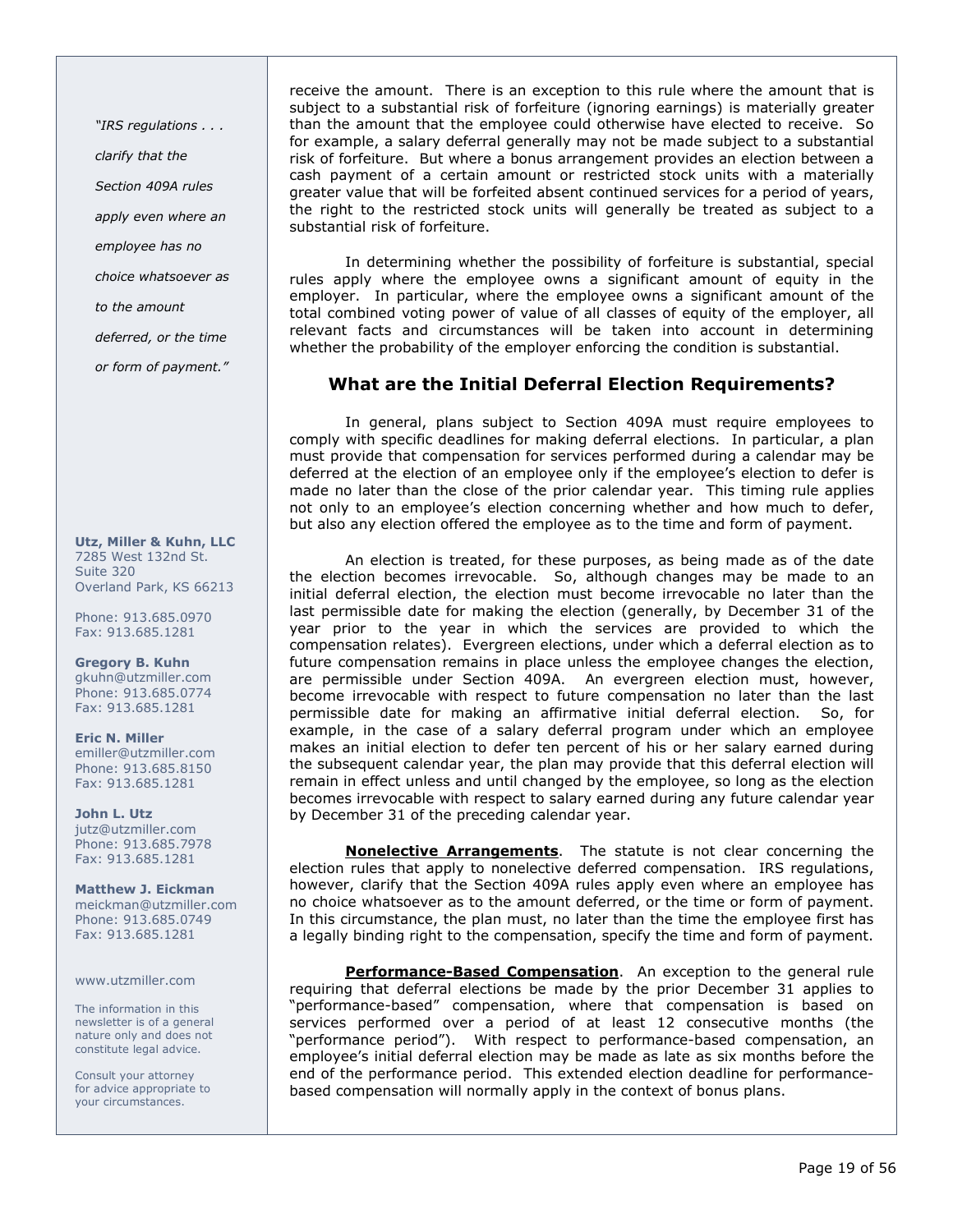"An exception to the general rule requiring that deferral elections be made by the prior December 31 applies to 'performancebased'

compensation . . .."

Utz, Miller & Kuhn, LLC 7285 West 132nd St. Suite 320 Overland Park, KS 66213

Phone: 913.685.0970 Fax: 913.685.1281

Gregory B. Kuhn gkuhn@utzmiller.com Phone: 913.685.0774 Fax: 913.685.1281

Eric N. Miller emiller@utzmiller.com Phone: 913.685.8150 Fax: 913.685.1281

John L. Utz jutz@utzmiller.com Phone: 913.685.7978 Fax: 913.685.1281

Matthew J. Eickman meickman@utzmiller.com Phone: 913.685.0749 Fax: 913.685.1281

#### www.utzmiller.com

The information in this newsletter is of a general nature only and does not constitute legal advice.

Consult your attorney for advice appropriate to your circumstances.

To enjoy the extended election deadline for performance-based compensation, the employee must perform services continuously from the later of (a) the beginning of the performance period, or (b) the date the performance criteria are established, through the date the employee's election is made. In addition, no election may be made after the compensation has become readily ascertainable. For this purpose, if performance-based compensation is a specified or calculable amount, the compensation will be readily ascertainable if and when the amount is first substantially certain to be paid. If the performance-based compensation is not a specified or calculable amount because, for example, the amount may vary based upon the level of performance, the compensation, or any portion of the compensation, is readily ascertainable when the amount is first both calculable and substantially certain to be paid. For this purpose, performancebased compensation is bifurcated between the portion that is readily ascertainable and the amount that is not readily ascertainable. As a result, in general, any minimum amount that is both calculable and substantially certain to be paid will be treated as readily ascertainable.

To enjoy the special election deadline, performance-based compensation must be contingent on the satisfaction of preestablished organizational or individual performance criteria. Performance-based compensation does not include any amount, or portion of an amount, that would be paid either (a) regardless of performance, or (b) based upon a level of performance that is substantially certain to be met at the time the criteria are established. Performance-based compensation generally may include payments based upon subjective performance criteria if (a) those criteria relate to the performance of the employee, a group of employees that includes the employee, or a business unit for which the employee provides services (which may include the entire organization), and (b) the determination that the subjective performance criteria have been met is not made by the employee or a member of the employee's family, or a person the employee supervises or over whose compensation the employee has any control.

Performance criteria may be established (in writing) up to 90 days after commencement of the period of service to which the criteria relates, if the outcome is substantially uncertain at that time. Recall, though, that at the time of an initial deferral election, the amount of the compensation must not be readily ascertainable.

The attainment of a prescribed value for the employer (or a portion thereof), or a share of stock of the employer, may be used as a performancebased criterion, if it is a condition for receiving the compensation. If an amount of compensation is not based solely on an increase in the value of the employer's stock after the grant or award (for example, as with restricted stock units or a stock right grant with an exercise price that is less than the fair market value of the stock as of the date of grant), none of the compensation attributable to the grant or award will be performance-based compensation unless the other amount itself qualifies as performance-based compensation. As a result, compensation that is equal to a predetermined number of shares of stock, and that is variable only to the extent the value of those shares increases or deceases, generally will not be performance-based. Nonetheless, such an award of equity-based compensation may constitute performance-based compensation if entitlement to the compensation is itself subject to a performance-based vesting condition.

We discussed earlier the exception from the 409A rules for nondiscounted stock rights. That exception applies only where the stock rights have no feature for the deferral of compensation other than that inherent in the nature of a stock option or SAR. In contrast, a stock right with a deferral feature is subject to Section 409A from the date of grant. The arrangement would, therefore, need to specify a permissible payment time and a form of payment. This requirement will not be met if, at some point during the term of the stock right, the stock right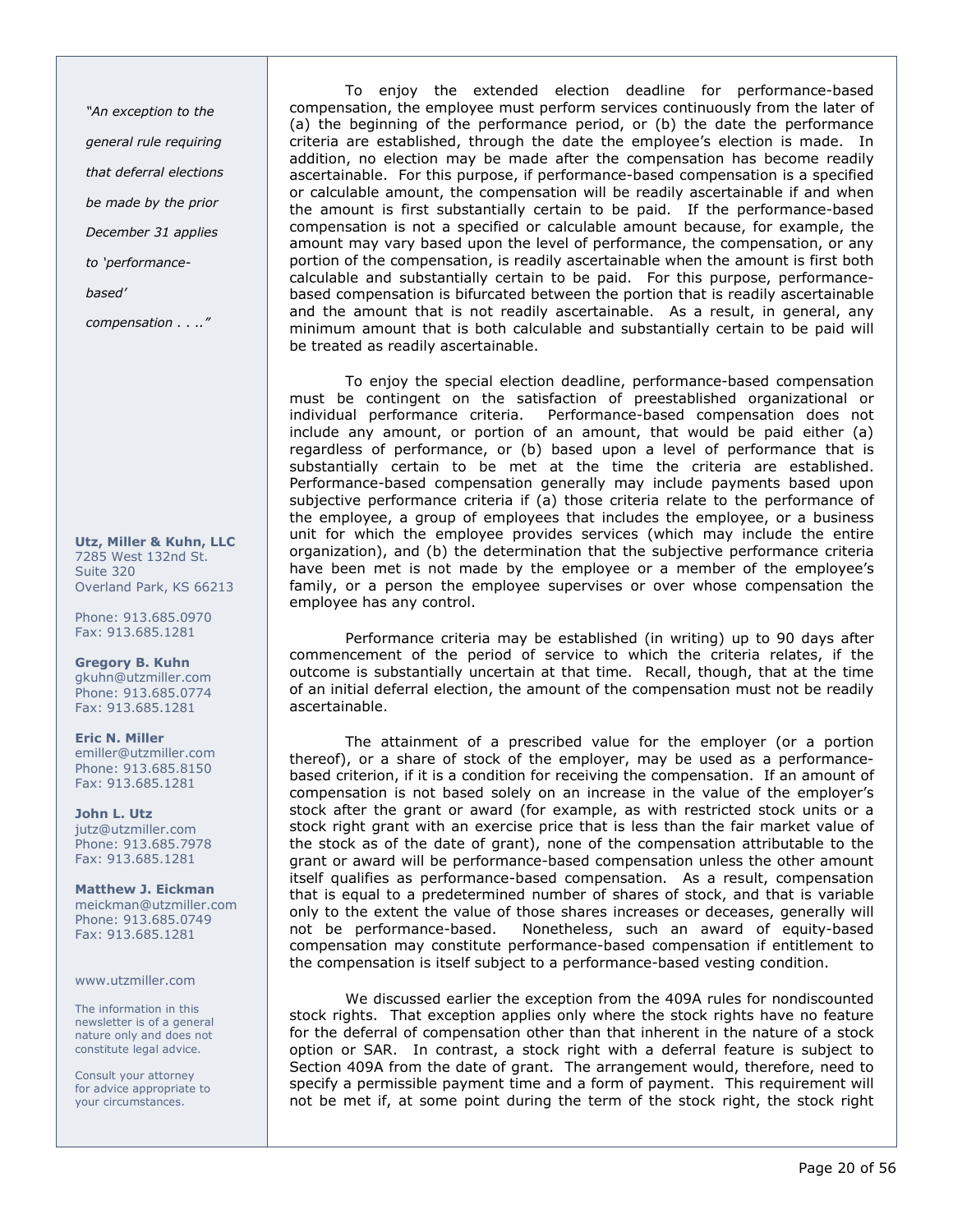"The normal

December 31

deadline for initial

deferral elections is

relaxed for newly

eligible participants."

Utz, Miller & Kuhn, LLC 7285 West 132nd St. Suite 320 Overland Park, KS 66213

Phone: 913.685.0970 Fax: 913.685.1281

Gregory B. Kuhn gkuhn@utzmiller.com Phone: 913.685.0774 Fax: 913.685.1281

Eric N. Miller emiller@utzmiller.com Phone: 913.685.8150 Fax: 913.685.1281

John L. Utz jutz@utzmiller.com Phone: 913.685.7978 Fax: 913.685.1281

Matthew J. Eickman meickman@utzmiller.com Phone: 913.685.0749 Fax: 913.685.1281

www.utzmiller.com

The information in this newsletter is of a general nature only and does not constitute legal advice.

Consult your attorney for advice appropriate to your circumstances.

becomes immediately exercisable and the employee may decide whether and when to exercise the right. In addition, where a deferral feature is added to an existing stock right, the stock right generally will violate Section 409A because it will have a deferral feature and will not have specified a permissible payment time or event.

First Year of Eligibility. The normal December 31 deadline for initial deferral elections is relaxed for newly eligible participants. In particular, a plan may permit a newly eligible employee to make a deferral election within the first 30 days of his or her participation in the plan. This election may, however, apply only to compensation for services performed after the election. Note that where the employee is already participating in another plan of the same type, the plan aggregation rules (discussed earlier in this newsletter) will apply to prevent the employee from being considered newly eligible for purposes of this rule. In the case of compensation earned based on a specified performance period (for example, an annual bonus), this first year election is deemed to apply to compensation for services performed after the election (as required) if the election applies only to a portion of the compensation that is no greater than (a) the total amount of the compensation for the performance period, multiplied by (b) the ratio of (i) the number of days remaining in the performance period after the election, over (ii) the total number of days in the performance period.

Generally, where an employee is rehired or changes position so as to cease participating in a plan, and then is rehired or transfers back to a position permitting participation, the extended deadline for new participants will not apply. That is because if the employee did not receive a full distribution from the plan previously, he or she will still be considered to be a participant by reason of his or her right to benefits previously earned. IRS regulations do, however, permit such an employee to be treated as newly eligible if the employee has not been an active participant in the plan (applying the plan aggregation rules) for at least 24 months. For this purpose, an employee is an active participant if, under the plan's terms and without further amendment or action by the employer, the employee is eligible to accrue benefits (even if the employee has elected not to participate in the plan), other than earnings on amounts previously deferred. In addition, where an employee has been paid all amounts deferred under a plan, and on and before the date of the last payment was not eligible to continue (or to elect to continue) to participate in the plan for periods after the last payment (other than through an election of a different time and form of payment with respect to the amounts paid), the employee may be treated as initially eligible to participate as of the first date following that payment when the employee becomes eligible to accrue an additional amount of deferred compensation.

**Excess Benefit Plans**. Commentators had requested relief with respect to the timing rules for initial elections establishing the time and schedule of payments under nonelective excess benefits plans. Commentators noted that under those plans, an employee often automatically becomes a participant when the employee's benefits under a qualified plan become limited under the Tax Code's rules governing those plans. Because determining whether an employee is a participant requires calculations, commentators observed that both the employee and employer may be unaware that the employee has become a participant for some time after the employee actually first becomes eligible. As a consequence, IRS regulations generally provide that with respect to a nonelective "excess benefit plan," an employee is treated as initially eligible to participate as of the first day of the calendar year immediately following the first calendar year the employee accrues a benefit. As a result, an initial deferral election with respect to the time and form of payment may be made effective for benefits accrued for services performed during the year immediately preceding the year in which the election is made. This rule may only be used once with respect to an employee's participation in a plan.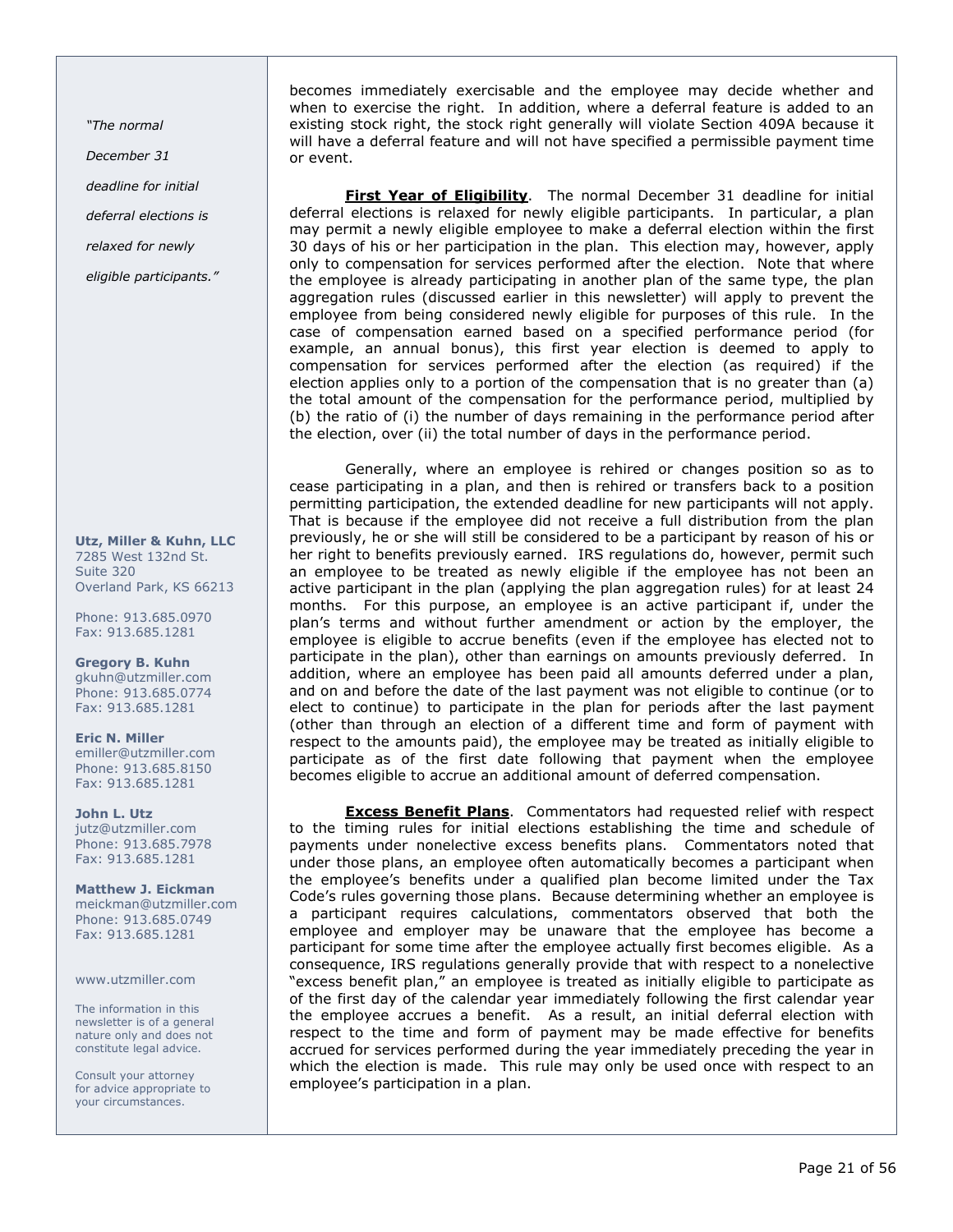"Where a separation pay arrangement is negotiated . . . at the time of [an] employee's involuntary separation . . . an initial deferral election [may] be made . . . even though that payment will relate primarily to services already provided."

Utz, Miller & Kuhn, LLC 7285 West 132nd St. Suite 320 Overland Park, KS 66213

Phone: 913.685.0970 Fax: 913.685.1281

Gregory B. Kuhn gkuhn@utzmiller.com Phone: 913.685.0774 Fax: 913.685.1281

Eric N. Miller emiller@utzmiller.com Phone: 913.685.8150 Fax: 913.685.1281

John L. Utz jutz@utzmiller.com Phone: 913.685.7978 Fax: 913.685.1281

Matthew J. Eickman meickman@utzmiller.com Phone: 913.685.0749 Fax: 913.685.1281

www.utzmiller.com

The information in this newsletter is of a general nature only and does not constitute legal advice.

Consult your attorney for advice appropriate to your circumstances.

The term "excess benefit plan" means all plans in which an employee participates, to the extent those plans do not provide for an election between current compensation (including a short-term deferral) and deferred compensation, and solely provide deferred compensation equal to the excess of (a) the benefits the employee would have accrued under a qualified plan in which the employee also participates in the absence of one or more of the limits incorporated into the plan to reflect one or more of the limits on contributions or benefits applicable to qualified plans under the Tax Code, over (b) the benefits the employee actually accrues under the qualified plan. For this purpose, the term qualified plan includes not only qualified retirement plans, but also Section 403(b) tax sheltered annuities, Section 457(b) plans, simplified employee pensions, and simple retirement accounts.

Deferring Short-Term Deferrals. As noted earlier, amounts paid under the 2-1/2 month rule for short-term deferrals are not subject to Section 409A. An employee may, however, be permitted to defer payment beyond the short-term deferral period, in which case Section 409A would apply. An employee may be permitted to defer payment beyond the time payment originally was scheduled by following the 409A rules for subsequent changes in the time and form of payment. (These rules are described later in this newsletter.) In general, this means the employee must make his or her election at least 12 months before the right to the payment vests, and must defer payment for a period of not less than five years from the date the right to the payment could vest. As a consequence, no payments can be made within five years of the date the right to the payment vests (including upon separation from service), except in the case of a change in control, death, disability, or an unforeseeable emergency. This also means if the right to the payment actually vests within 12 months of the election, and the election is given effect so the payment is not made within the short-term deferral period, deferral of the payment would violate Section 409A.

To take an example, assume an employee may be entitled to the immediate payment of a bonus upon the occurrence of an initial public offering ("IPO"). Assume also that this condition qualifies as a substantial risk of forfeiture so the arrangement would constitute a short-term deferral. At some point after obtaining a right to payment, but before the IPO, the employee elects to defer any potential bonus payments to a date five years from the date of the IPO. To comply with the initial deferral election rules, this deferral election must not be given effect for 12 months. Accordingly, if the IPO occurs within 12 months of the deferral election, payment must be made at the time of the IPO in accordance with the short-term deferral rules. If payment is not made at that time, but rather is made, for example, five years from the date of the IPO, that payment would be deemed deferred pursuant to an invalid initial deferral election effective before the required lapse of 12 months. The arrangement would, therefore, violate Section 409A. The regulations get to this result conceptionally by (a) treating the date the substantial risk of forfeiture lapses as the original time of payment established by a fictitious initial deferral election, and (b) treating the form in which the payment would be made absent a deferral election (that is, under the original short-term deferral program) as the original form of payment established under the fictitious initial deferral election.

**Individually Negotiated Severance Agreements**. Where a separation pay arrangement is negotiated with a particular employee at the time of the employee's involuntary separation from service, IRS regulations permit an initial deferral election to be made with respect to that separation pay event even though that payment will relate primarily to services already provided. More particularly, where separation pay due to an involuntary termination has been the subject of bona fide, arms-length negotiations between an employer and employee, the employee may make an election as to the time and form of payment, if the election is made on or before the date the employee obtains a legally binding right to the payment. In contrast, this special rule does not apply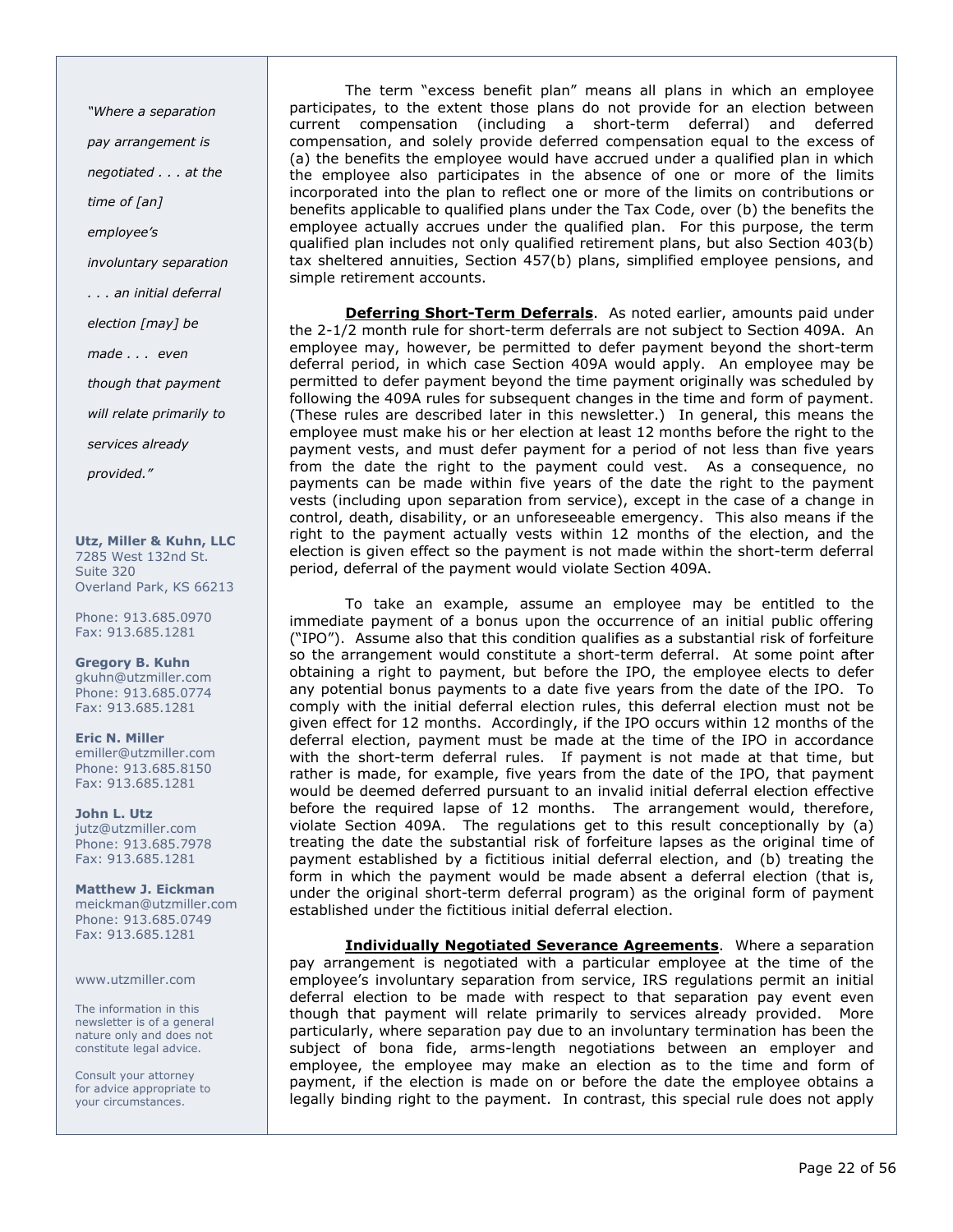"[A] special deadline [can] apply to initial deferral elections for compensation paid by employers with fiscal years other than the calendar year."

Utz, Miller & Kuhn, LLC 7285 West 132nd St. Suite 320 Overland Park, KS 66213

Phone: 913.685.0970 Fax: 913.685.1281

Gregory B. Kuhn gkuhn@utzmiller.com Phone: 913.685.0774 Fax: 913.685.1281

Eric N. Miller emiller@utzmiller.com Phone: 913.685.8150 Fax: 913.685.1281

John L. Utz jutz@utzmiller.com Phone: 913.685.7978 Fax: 913.685.1281

Matthew J. Eickman meickman@utzmiller.com Phone: 913.685.0749 Fax: 913.685.1281

www.utzmiller.com

The information in this newsletter is of a general nature only and does not constitute legal advice.

Consult your attorney for advice appropriate to your circumstances.

to any separation pay to which the employee obtained a legally binding right before the time of the separation pay negotiations. This would include, for example, a pre-existing right to a payment upon separation other than for cause. In the case of separation pay due to participation in a window program (described earlier in this newsletter), an initial deferral election may be made at any time before the election to participate in the window program becomes irrevocable.

Initial Deferral Elections for Certain Forfeitable Rights. Commentators had asked the IRS how the initial deferral election rules could be satisfied for grants of nonqualified deferred compensation that occur in the middle of a year, especially where the grant was unforeseeable by the employee. The IRS acknowledged that under these circumstances an initial deferral election could not be made by December 31 of the year preceding the grant, unless the employee had the foresight to request an election in that prior year. IRS regulations, therefore, offer partial relief by providing that where a grant of nonqualified deferred compensation is subject to a forfeiture condition requiring the continued performance of services for a period of at least 12 months, an initial deferral election may be made no later than 30 days after the date of grant. This relief applies, however, only where the election is made at least 12 months in advance of the earliest date on which the forfeiture condition could lapse. This results in the election being made at least 12 months before the employee has fully earned the compensation. The rule is intended to be of help in the case of grants of certain ad hoc awards, such as restricted stock units, that are subject to a requirement that the employee continue to perform services for at least 12 months.

Despite the 12-month requirement, this rule permitting initial deferral elections as much as 30 days after the date of grant is available even if the right to the compensation may vest earlier than 12 months following the employee's election due to the employee's death or disability, or due to a change of control. However, if death, disability, or a change of control occurs and the employee vests before the end of the 12-month period, the deferral election may be given effect only if the deferral election would be permitted under the regulations' normal rules, without resort to this special rule for certain forfeitable rights.

**Initial Deferral Election for Fiscal Year Compensation**. The legislative history to Section 409A suggests that a special deadline should apply to initial deferral elections for compensation paid by employers with fiscal years other than the calendar year. The regulations establish such a rule, generally permitting an initial election to defer fiscal year compensation to be made on or before the end of the fiscal year immediately preceding the first fiscal year in which any services are performed for which the compensation is paid. For this purpose, fiscal year compensation does not, however, include all compensation paid by a fiscal year employer. Where compensation is not specifically based upon an employer's fiscal year as the measurement period, the normal timing requirements applicable to initial deferral elections described above would apply unchanged. As a result, the special rule applies to compensation that is based on service periods that are co-extensive with one or more of the employer's consecutive fiscal years, where no amount of the compensation is payable during that service period. For example, a bonus based upon a service period of two consecutive fiscal years, payable after the completion of the second year, would be fiscal year compensation. In contrast, periodic salary payments or bonuses based on service periods other than the employer's fiscal year would not be fiscal year compensation, and the deferral of those amounts would be subject to the general timing rule for initial deferral elections.

Commissions. The regulations include special rules for commissions. The applicable rules are intended to address the difficulty employees and employers may have in determining when the services related to a particular commission payment began, and the resulting difficulty in knowing how to apply the general rule that a deferral election must be made before the year in which any services are performed.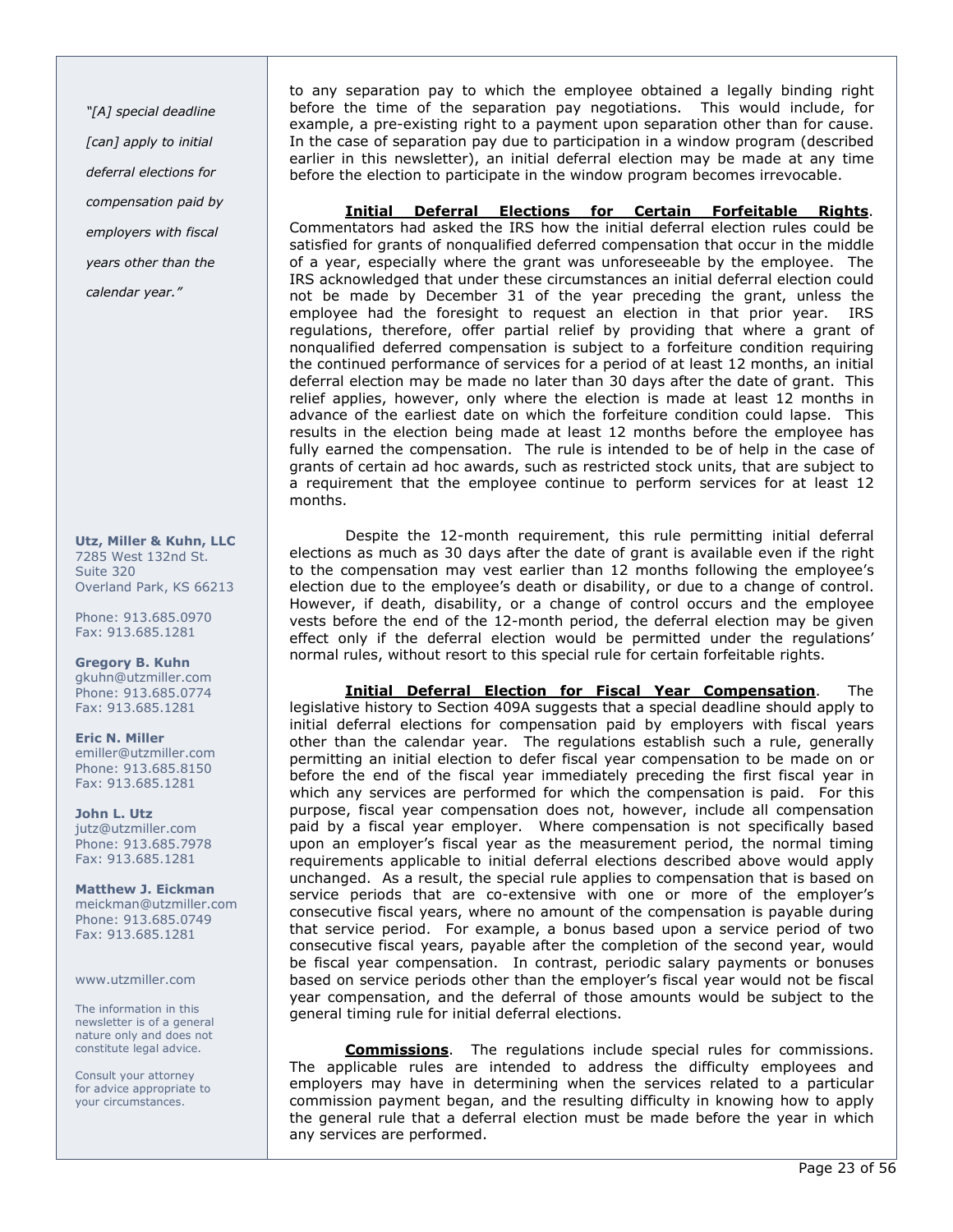"The regulations

include special rules

for commissions."

Utz, Miller & Kuhn, LLC 7285 West 132nd St. Suite 320 Overland Park, KS 66213

Phone: 913.685.0970 Fax: 913.685.1281

Gregory B. Kuhn gkuhn@utzmiller.com Phone: 913.685.0774 Fax: 913.685.1281

Eric N. Miller emiller@utzmiller.com Phone: 913.685.8150 Fax: 913.685.1281

John L. Utz jutz@utzmiller.com Phone: 913.685.7978 Fax: 913.685.1281

Matthew J. Eickman meickman@utzmiller.com Phone: 913.685.0749 Fax: 913.685.1281

www.utzmiller.com

The information in this newsletter is of a general nature only and does not constitute legal advice.

Consult your attorney for advice appropriate to your circumstances.

Where a commission arrangement (a) requires that an employee be providing services at the time of the payment to be entitled to a payment, (b) the commission is paid in the normal course, and (c) neither the employee nor the employer has a right to specify a payment date, the arrangement generally will not provide for the deferral of compensation. Section 409A will, therefore, not apply.

Where commission compensation is deferred compensation to which Section 409A applies, the regulations set forth a series of rules addressing when deferral elections may be made. Under these rules, an employee will be treated as having performed the relevant services to which sales commission compensation relates only in the year in which the customer remits payment to the employer or, if applied consistently to all similarly situated employees, the year in which the sale occurs. This permits an employee to make an initial deferral election with respect to commission compensation as late as December 31 of the calendar year preceding the year in which the customer remits payment, or, under a consistently applied rule, December 31 of the calendar year preceding the year in which the sale occurs.

These special rules apply to "sales commission compensation," which is compensation or portions of compensation earned by an employee where (a) a substantial portion of the services provided by the employee consist of the direct sale of a product or service to an unrelated customer, (b) the compensation paid by the employer to the employee consists of either a portion of the purchase price for the product or services or an amount substantially all of which is calculated by reference to the volume of sales, and (c) the payment of the compensation is either contingent upon the employer receiving payment from an unrelated customer for the product or services or, if applied consistently to all similarly situated employees, is contingent upon the closing of the sales transaction and such other requirements as may be specified by the employer before the closing. To be an unrelated customer, the customer must not be related to either the employee or the employer.

Another special rule applies where an employee earns "investment commission compensation." This rule was added in response to a request by commentators that the special rules for commission income be extended to commissions earned due to the increase in value, or maintenance of overall value, of a pool of assets or accounts. For such investment commission compensation, an employee is treated as having provided the services to which the compensation relates over the 12 months immediately preceding the date as of which the overall value of the assets or asset accounts is determined for purposes of the calculation of the commission compensation. Investment commission compensation is compensation earned by an employee where a substantial portion of the services provided by the employee consists of sales of financial products or other direct customer services to an unrelated customer with respect to customer assets or customer accounts. Amounts will only be treated as investment commission compensation, however, if (a) the customer retains the rights to terminate the customer relationship and may move or liquidate the assets or asset accounts without undue delay (which may be subject to a reasonable notice period), (b) the compensation consists of a portion of the value of the overall assets or asset account balance, an amount substantially all of which is calculated by reference to the increase in the value of the overall assets or account balance during a specified period, or both, and (c) the value of the overall assets or account balance and investment commission compensation is determined at least annually. The customer is unrelated only if the customer is not related to either the employee or the employer.

The regulations apply these special commission compensation rules even to arrangements involving customers related to the employee or the employer if (a) substantial sales or substantial services occur between the employer and a significant number of unrelated customers, (b) the sales or service arrangement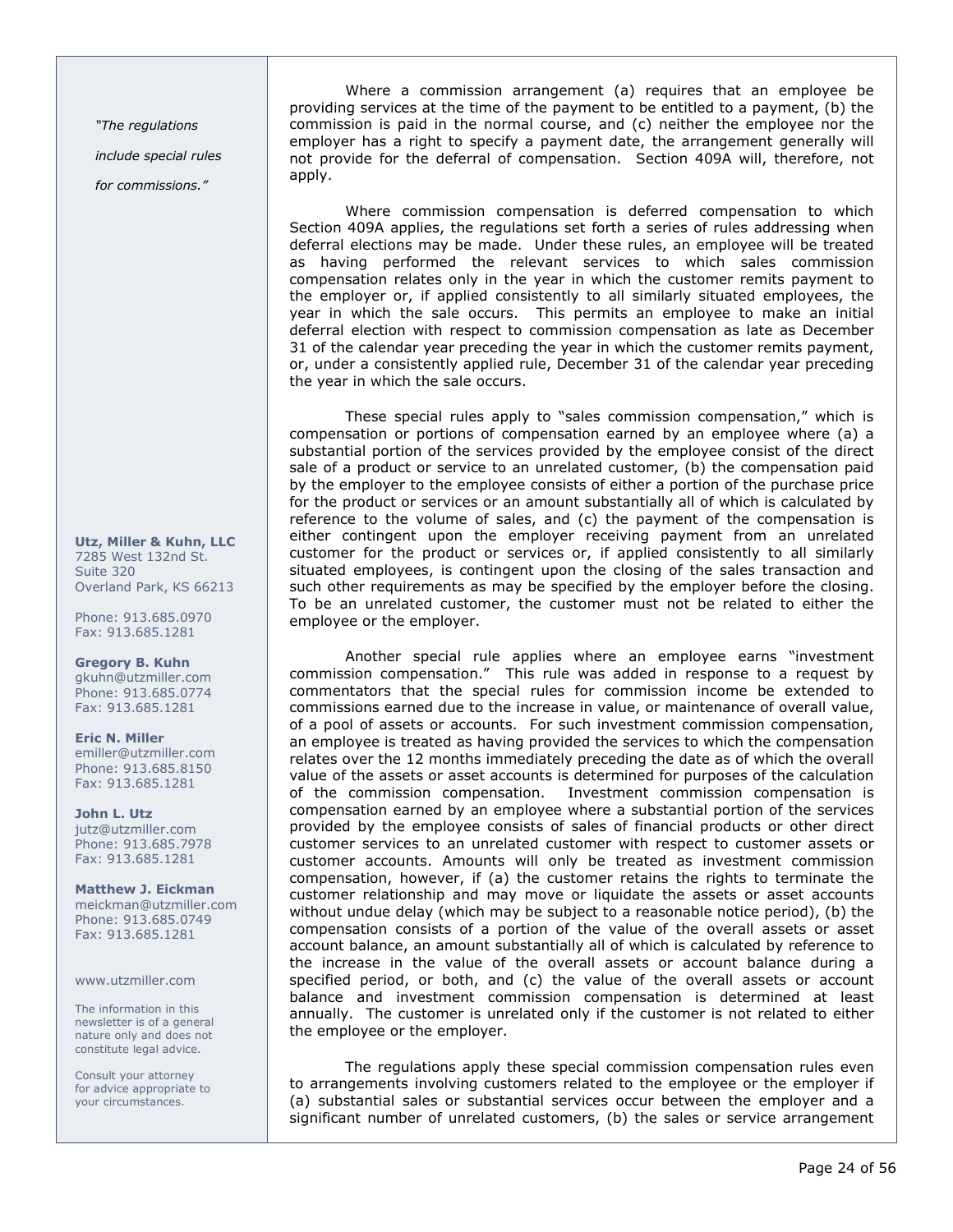"[P]ayments may be

made under the

Section 409A rules at

a fixed date . . . or

upon any of five

events . . .."

Utz, Miller & Kuhn, LLC 7285 West 132nd St. Suite 320 Overland Park, KS 66213

Phone: 913.685.0970 Fax: 913.685.1281

Gregory B. Kuhn gkuhn@utzmiller.com Phone: 913.685.0774 Fax: 913.685.1281

Eric N. Miller emiller@utzmiller.com Phone: 913.685.8150 Fax: 913.685.1281

John L. Utz jutz@utzmiller.com Phone: 913.685.7978 Fax: 913.685.1281

Matthew J. Eickman meickman@utzmiller.com Phone: 913.685.0749 Fax: 913.685.1281

www.utzmiller.com

The information in this newsletter is of a general nature only and does not constitute legal advice.

Consult your attorney for advice appropriate to your circumstances.

and the commission arrangement with respect to a customer related to either the employer or the employee are bona fide and arise in the ordinary course of business, and (c) both the terms and practices are substantially the same as the terms and practices applicable to customers to whom the employee and employer are not related, and to whom, either individually or in the aggregate, the employer has made substantial sales or provided substantial services.

## What Rules Govern the Time and Form of Payment Under Deferred Compensation Programs?

As noted in the executive summary above, payments may be made under the Section 409A rules at a fixed date or under a fixed schedule, or upon any of five events: a separation from service, death, disability, change in the ownership or effective control of a corporation, or unforeseeable emergency. Where the time of payment is based upon the occurrence of a specified event (such as one of the five events listed above or, as discussed later in the section on "Specified Time or Fixed Schedule of Payments," upon the lapse of a substantial risk of forfeiture), the plan must designate the date of event as the payment date, or specify another payment date that is objectively determinable and nondiscretionary at the time the event occurs. A plan may, alternatively, provide that payment will be made in accordance with a schedule that is objectively determinable and nondiscretionary based on the date the event occurs, so long as the schedule is fixed at the time the permissible payment event is designated.

Rather than designating a particular date for payment, a plan may provide that a payment, including a payment that is part of a schedule, will be made during a designated year that is objectively determinable and nondiscretionary at the time the payment event occurs such as, for example, a schedule of three substantially equal payments payable during the first three years following the year in which a separation from service occurs. Similarly, a plan may also provide that a payment, including a payment that is part of a schedule, will be made during a designated period objectively determinable and nondiscretionary at the time the payment event occurs, if (a) the designated period both begins and ends within one year or the designated period is not more than 90 days, and (b) the employee does not have a right to designate the year of the payment (other than through an election that complies with the subsequent deferral election rules described later in this newsletter). Where a plan provides for a period of more than one day following the payment event during which a payment may be made, such as where a plan provides for payment within 90 days following the date of the event, the payment date for purposes of the subsequent deferral rules is treated as the first possible date upon which the payment could be made under the terms of the plan.

A plan may also provide for payment upon the earliest or latest of more than one event or time, so long as each event or time is a permissible time for payment.

Single Time and Form for Each Payment Event. A single time and form of payment must be designated with respect to each amount that is payable upon a payment event. For example, a plan must designate how an amount will be paid upon a control in control, and generally cannot provide one time and form of payment upon a particular type of change of control, with another time and form of payment applying upon another type of control in control. A plan may, however, provide for a different time and form of payment depending on whether the permissible payment event occurs before or after a specified date. In addition, a different time and form of payment may be designated with respect to a separation from service under each of the following conditions:

1. Separation from service during a limited period of time not to exceed two years following a change in control,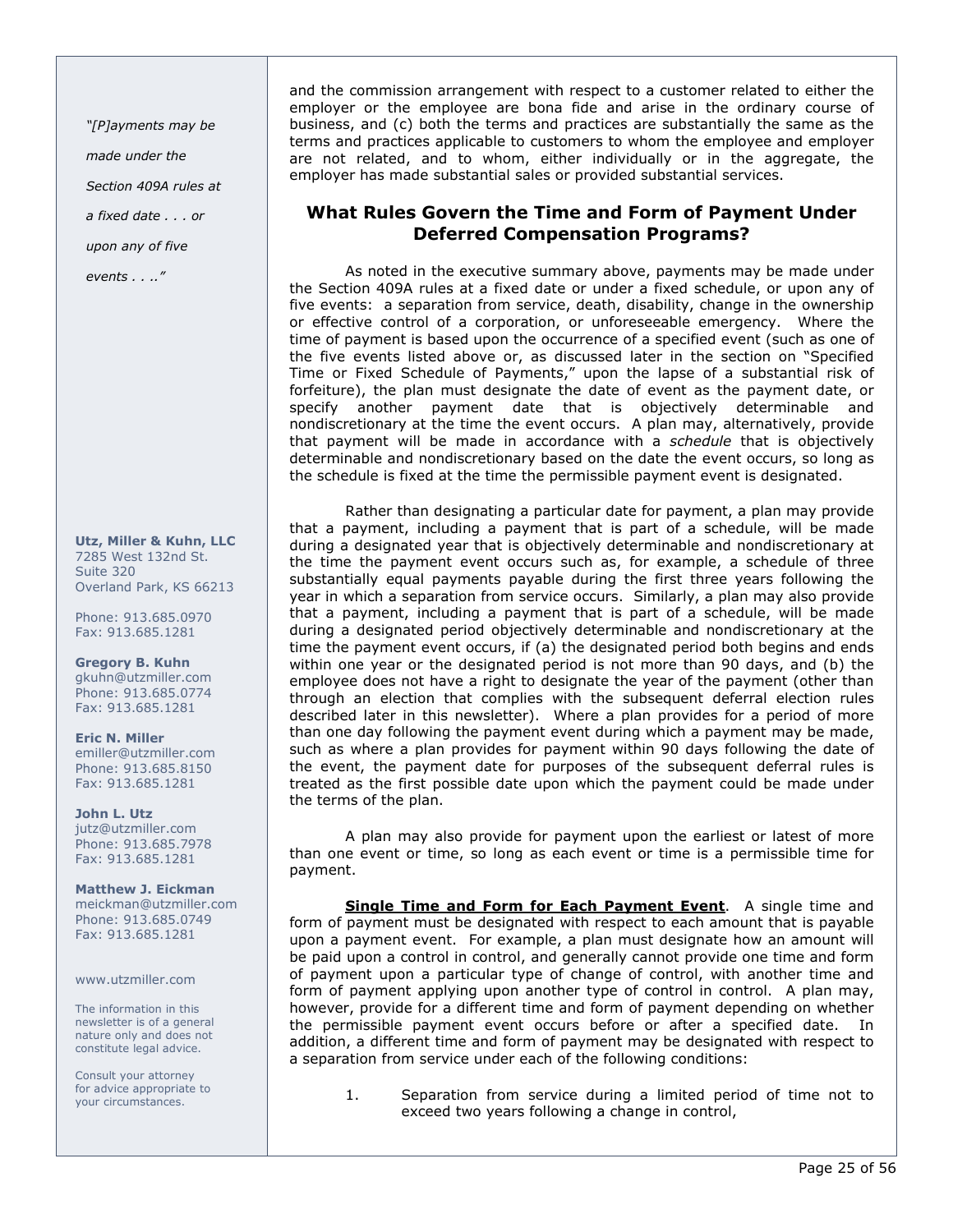"[W]here the calculation

of an amount of a

payment is not

administratively

practicable due to

events beyond the

control of the employee

. . ., payment may be

made during the first

calendar year in which

calculation of the

amount . . . is

administratively

practicable."

Utz, Miller & Kuhn, LLC 7285 West 132nd St. Suite 320 Overland Park, KS 66213

Phone: 913.685.0970 Fax: 913.685.1281

Gregory B. Kuhn gkuhn@utzmiller.com Phone: 913.685.0774 Fax: 913.685.1281

Eric N. Miller emiller@utzmiller.com Phone: 913.685.8150 Fax: 913.685.1281

John L. Utz jutz@utzmiller.com Phone: 913.685.7978 Fax: 913.685.1281

Matthew J. Eickman meickman@utzmiller.com Phone: 913.685.0749 Fax: 913.685.1281

www.utzmiller.com

The information in this newsletter is of a general nature only and does not constitute legal advice.

Consult your attorney for advice appropriate to your circumstances.

- 2. Separation from service before or after a specified date (for example, the attainment of a specified age), or a separation from service before or after a combination of a specified date, such as attaining a specified age, and a specified period of service determined under a predetermined, nondiscretionary, objective formula or pursuant to the method for crediting service under a qualified plan sponsored by the employer, or
- 3. A separation from service not described in (1) or (2) above.

Although a plan may provide for a different time and form of payment with respect to one or more of the categories of separation from service described above, the addition or deletion of such a different time and form of payment upon separation from service that applies to an existing deferral will be subject to the subsequent deferral election rules and the anti-acceleration rules, described later in this newsletter.

Payment by Date Administratively Feasible. The IRS has acknowledged that it may not be administratively feasible to make payment upon the exact date designated by a plan. The regulations, therefore, treat a payment as made upon the plan's designated date if the payment is made by the later of (a) the end of the calendar year containing the designated date, or (b) the  $15<sup>th</sup>$ day of the third calendar month following the designated date. In addition, a payment will be deemed to have been made at the scheduled time of payment if it is made earlier than the scheduled date, but not more than 30 days earlier, and the employee is not permitted, directly or indirectly, to designate the year of the payment. For purposes of these rules, if the date specified is only a year, or a period of time during a year, the date specified under the plan is treated as the first day of that year or first day of that period.

In addition, where the calculation of an amount of a payment is not administratively practicable due to events beyond the control of the employee or the employee's estate, payment may be made during the first calendar year in which calculation of the amount of the payment is administratively practicable. The failure of an employee (or employee's beneficiary) to provide reasonably available information necessary to calculate the amount of a payment will not, however, constitute an event beyond the control of the employee. There is a similar rule where payment would jeopardize the ability of the employer to continue as a going concern. In that event, payment will be treated as made on the plan's designated date if payment is made during the first calendar year in which the payment would not jeopardize the ability of the employer to continue as a going concern.

Changing Time and Form After Payment Event Has Occurred. An employee may change the time and form of payment after the occurrence of the event upon which the payment is to be made, if the change would otherwise be timely and permissible under the regulations. As an example, consider a plan that provides for a lump sum payment on the third anniversary following separation from service. Consider further an employee who has a separation from service on July 1, 2010. The July 1, 2013 payment date is treated as the fixed date upon which payment is to be made. Accordingly, the employee generally could elect to defer the time and form of payment, provided that the election were made on or before June 30, 2012, and deferred payment to at least July 1, 2018 (under the subsequent deferral election rules described later in this newsletter).

Specified Time or Fixed Schedule of Payments. Generally, a plan will be deemed to provide for a specified time or fixed schedule of payments where, at the time of deferral, the specific date upon which the payment or payments will be made is nondiscretionary and may be objectively determined. The regulations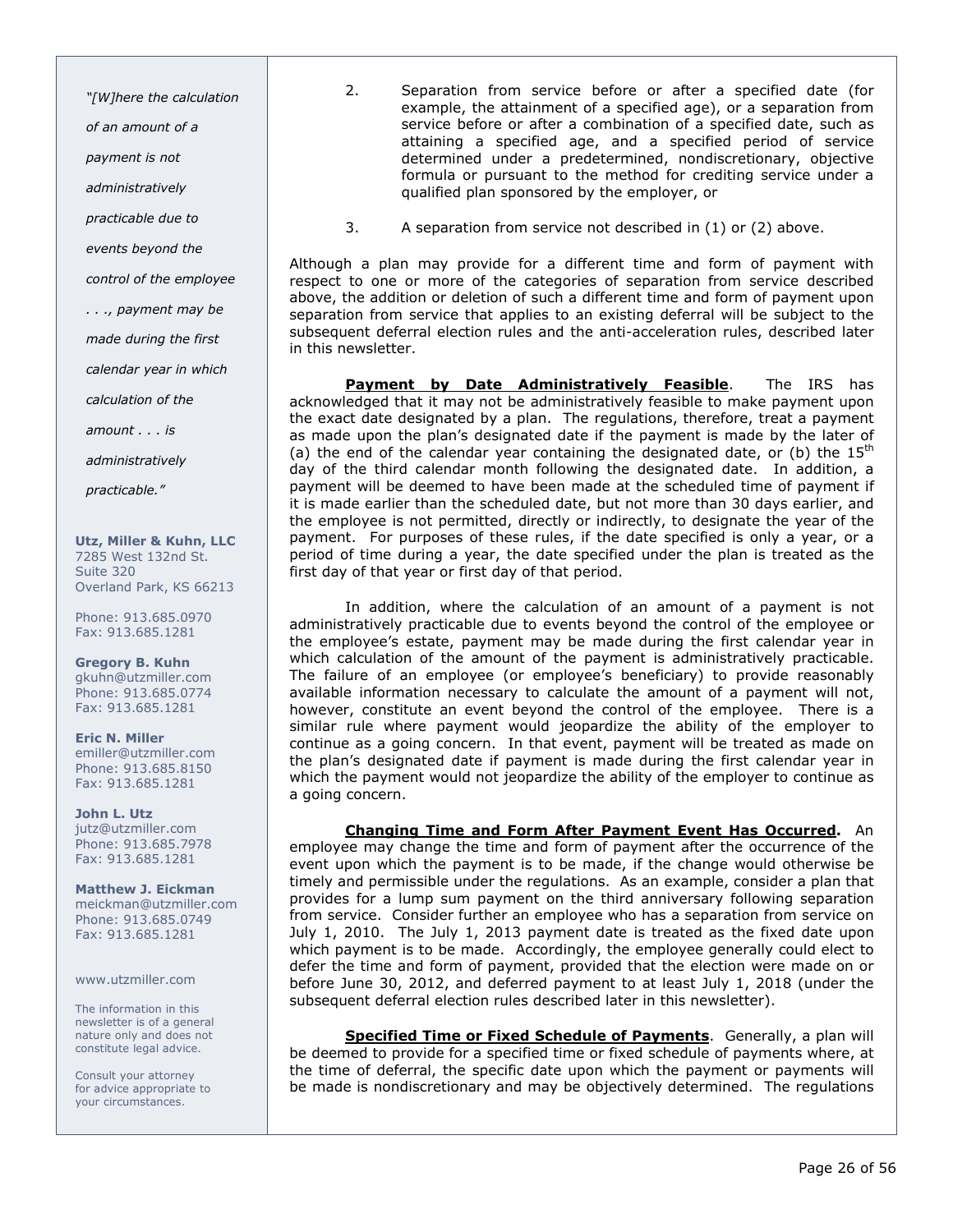"Another permissible

payment event is

separation from

service."

Utz, Miller & Kuhn, LLC 7285 West 132nd St. Suite 320 Overland Park, KS 66213

Phone: 913.685.0970 Fax: 913.685.1281

Gregory B. Kuhn gkuhn@utzmiller.com Phone: 913.685.0774 Fax: 913.685.1281

Eric N. Miller emiller@utzmiller.com Phone: 913.685.8150 Fax: 913.685.1281

John L. Utz jutz@utzmiller.com Phone: 913.685.7978 Fax: 913.685.1281

Matthew J. Eickman meickman@utzmiller.com Phone: 913.685.0749 Fax: 913.685.1281

### www.utzmiller.com

The information in this newsletter is of a general nature only and does not constitute legal advice.

Consult your attorney for advice appropriate to your circumstances.

permit plans to simply specify the calendar year or years (or a defined period or periods within a year or years) in which payments are scheduled to be made, without specifying the particular date within a year (or deferred period) on which payment will be made. This raises a question as to how the rules permitting subsequent deferrals operate where a year, rather than a particular date, is specified. The question arises because where an amount is payable at a specified time or per a fixed schedule, and the plan permits a delay in payment under a subsequent election, the plan must require that the subsequent election be made at least 12 months prior to the date of the first scheduled payment. So, where only a year of distribution is specified, when is the first scheduled payment considered to occur? For a plan that designates only the year in which payment is to be made (rather than a specified date), the first scheduled payment is, under the regulations, deemed to be scheduled to be paid as of January 1 of that year. Similarly, where payment is to be made in a designated period, the first scheduled payment is deemed to be made as of the first day of that designated period.

In addition, the regulations provide a special rule that applies where vesting is based upon the occurrence of an event. A plan will be considered to provide for payment at a specified time or per a fixed schedule if the plan provides, at the time of deferral, that payment will be made at a date or dates that are objectively determinable based upon the date of the lapsing of a substantial risk of forfeiture. So, for example, a plan that provides that payments will be made in three annual installments each December 31 following an initial public offering (where the condition that an IPO occur constitutes a substantial risk of forfeiture) would satisfy the requirement that the plan provide for payments at a specified time or pursuant to a fixed schedule.

Separation from Service. Another permissible payment event is separation from service. An employee will be considered to have experienced a separation from service if he or she dies, retires, or otherwise has a termination of employment. An employment relationship will, however, be treated as continuing intact while an individual is on military leave, sick leave, or other bona fide leave of absence, if the period of that leave does not exceed six months, or, if longer, so long as the individual's right to reemployment with the employer is provided either by statute or by contract. A leave of absence will be bona fide only if there is a reasonable expectation that the employee will return to perform services for the employer. If a period of leave exceeds six months and the individual's right to reemployment is not provided for either by statute or by contract, the employee's employment relationship will be deemed to terminate on the first date immediately following expiration of the six month period.

A special rule applies with respect to disability leave. In that case, the employment relationship will be treated as continuing for a period of up to 29 months, unless otherwise terminated by the employer or the employee, regardless of whether the employee retains a contractual right to reemployment. For this purposes, a special definition of disability is used. This definition differs from the normal definition applicable under the permissible payment event rules. In this context, disability leave refers to leave due to the employee's inability to perform the duties of his or her position of employment or any substantially similar position of employment by reason of any medially determinable physical or mental impairment that can be expected to result in death or can be expected to last for a continuous period of not less than six months.

Whether an employee has experienced a termination of employment is to be determined based on the particular facts and circumstances. The IRS does not intend that the standard for separation from service permit the extension of deferrals through the use of consulting agreements or other devices under which an employee technically agrees to perform services as demanded, but for which there is no intent that the employee actually perform any significant services. As a result, the general standard for determining whether an employee has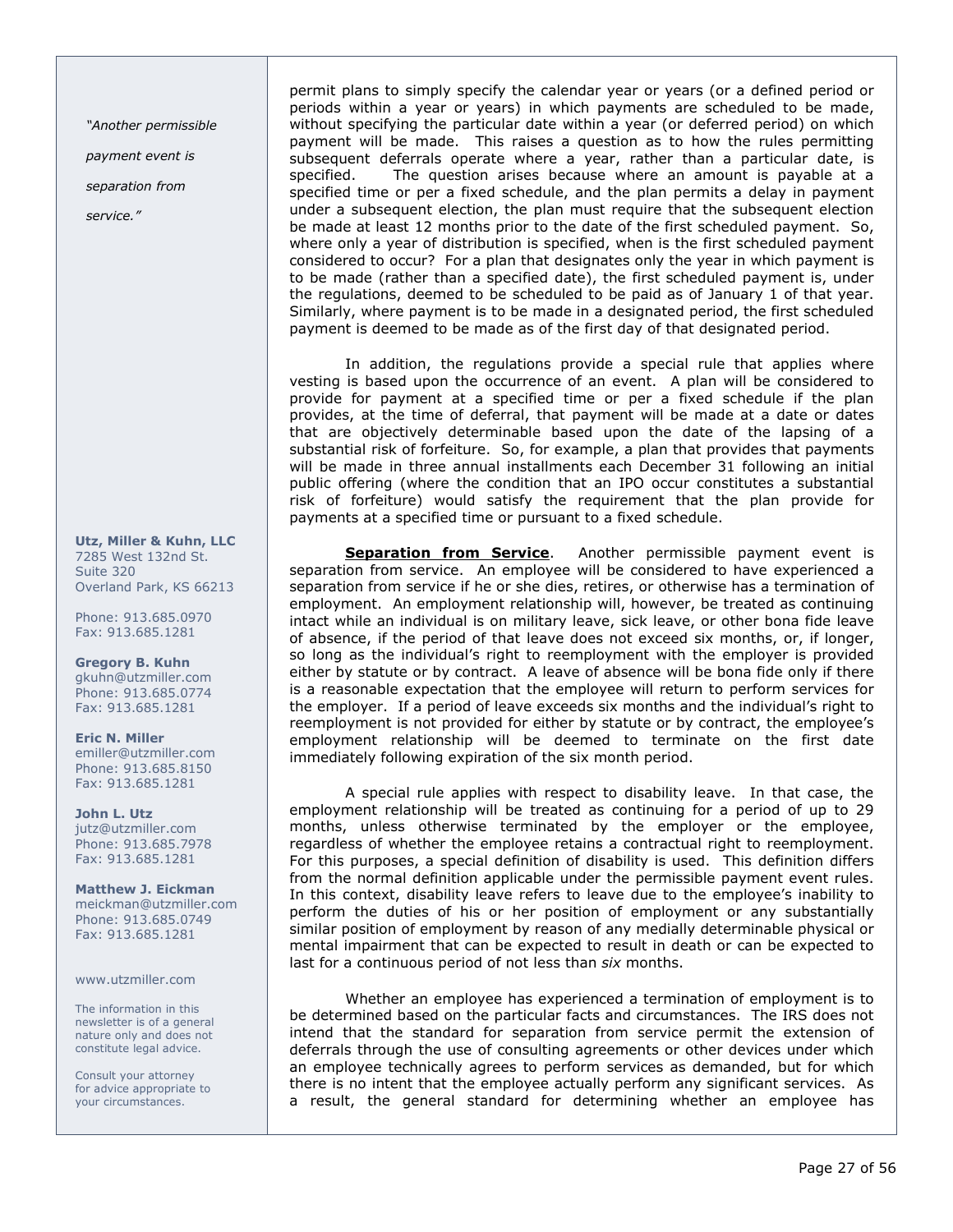"The regulations

apply a set of

rebuttable

presumptions in

determining whether

an employee has

separated from

service."

Utz, Miller & Kuhn, LLC 7285 West 132nd St. Suite 320 Overland Park, KS 66213

Phone: 913.685.0970 Fax: 913.685.1281

Gregory B. Kuhn gkuhn@utzmiller.com Phone: 913.685.0774 Fax: 913.685.1281

Eric N. Miller emiller@utzmiller.com Phone: 913.685.8150 Fax: 913.685.1281

John L. Utz jutz@utzmiller.com Phone: 913.685.7978 Fax: 913.685.1281

Matthew J. Eickman meickman@utzmiller.com Phone: 913.685.0749 Fax: 913.685.1281

www.utzmiller.com

The information in this newsletter is of a general nature only and does not constitute legal advice.

Consult your attorney for advice appropriate to your circumstances.

terminated employment is based on whether the facts and circumstances indicate that the employer and employee reasonably anticipated either that no further services would be performed after a certain date or that the level of bona fide services that the employee would perform after that date (whether as an employee or as an independent contractor) would permanently decrease to no more than 20 percent of the average level of bona fide services performed over the immediately preceding 36 month period (or the full period in which the employee provided services to the employer, whether as an employee or as an independent contractor, if the employee has been providing services for less than 36 months). For this purpose, periods during which the employee is on an unpaid bona fide leave of absence are disregarded (including for purposes of determining the relevant 36 month period), and periods during which the employee is on a paid bona fide leave of absence are treated as periods during which the employee provided services at the level at which the employee would have been required to perform services to receive the compensation if not on a bona fide leave of absence.

The facts and circumstances to be considered in determining whether an employee and employer reasonably anticipated that the employee's future services would be permanently reduced to less than 20 percent of the average level of bona fide service provided during the previous 36 month period include, but are not limited to, (a) whether the employee continues to be treated as an employee for other purposes (such as continuation of salary and participation in employee benefit programs), (b) whether similarly situated service providers have been treated consistently, and (c) whether the employee is eligible to perform services for, and realistically available to perform services for, other employers in the same line of business.

Just as the standard for separation from service is not intended to permit the extension of deferrals, it is not intended to permit the acceleration of deferrals. In particular, a formal termination of employment may be disregarded for 409A purposes. For example, where an employee continues to provide services to a prior employer in a capacity other than as an employee, such as continuing on as an independent contractor, a separation from service will be presumed as not having occurred if the former employee provides services at an annual rate that is 50 percent or more of the services rendered, on average, during the prior 36 months of employment (or, if the employee was employed for less than 36 months, that lesser period).

The regulations apply a set of rebuttable presumptions in determining whether an employee has separated from service. Those presumptions combine the general 20 percent standard for determining whether there has been a separation from service and the 50 percent presumption for concluding that there has been no separation from service. Specifically, the regulations provide that an employee generally will be presumed to have separated from service where the level of bona fide services performed (whether as an employee or as an independent contractor) decreases to a level equal to 20 percent or less of the average level of services provided during the previous 36 months (whether as an employee or as an independent contractor). An employee will be presumed not to have separated from service where the level of bona fide services rendered continues at a level that is 50 percent or more of the average level of services provided during the previous 36 months. No presumption applies to a decrease in the level of services to a level that is between 20 percent and 50 percent of the average level of services provided during the previous 36 months. For purposes of the presumption, the entire period during which the employee has provided services to the employer is substituted for 36 months if the employee has been providing services to the employer for less than 36 months. Periods during which the employee is on a bona fide leave of absence are treated in the same manner as those periods are treated for purposes of the general rule.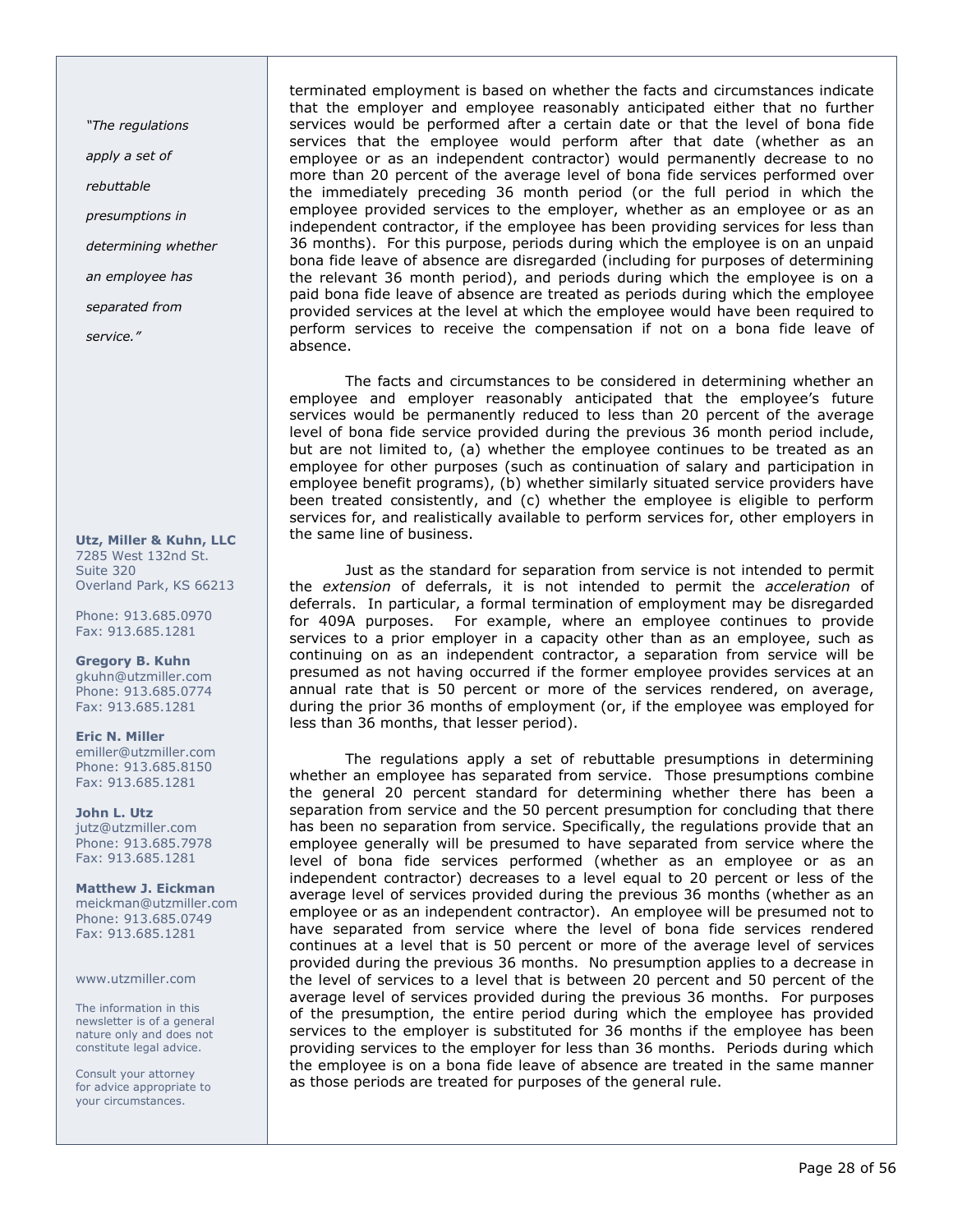"[T]he regulations allow plans a limited ability to choose the level of reduction in bona fide services that will constitute a separation from service."

Utz, Miller & Kuhn, LLC 7285 West 132nd St. Suite 320 Overland Park, KS 66213

Phone: 913.685.0970 Fax: 913.685.1281

Gregory B. Kuhn gkuhn@utzmiller.com Phone: 913.685.0774 Fax: 913.685.1281

Eric N. Miller emiller@utzmiller.com Phone: 913.685.8150 Fax: 913.685.1281

John L. Utz jutz@utzmiller.com Phone: 913.685.7978 Fax: 913.685.1281

Matthew J. Eickman meickman@utzmiller.com Phone: 913.685.0749 Fax: 913.685.1281

www.utzmiller.com

The information in this newsletter is of a general nature only and does not constitute legal advice.

Consult your attorney for advice appropriate to your circumstances.

As indicated, these presumptions are rebuttable. They may be rebutted by demonstrating that the employer and the employee reasonably anticipated that as of a certain date the level of bona fide services would be reduced permanently to a level less than or equal to 20 percent of the average level of services provided during the immediately preceding 36 month period (or that the level of bona fide services would not be so reduced). For example, an employee may demonstrate that the employer and employee anticipated that the employee would cease providing services, but that (subsequent to the original cessation of services) business circumstances such as termination of the employee's replacement caused the employee to return to employment. Although the employee's return to employment may cause the employee to be presumed to have continued in employment because he or she is providing services at a rate equal to the rate at which he was providing services before the termination of employment, the facts and circumstances in this case would demonstrate that at the time the employee terminated employment, the employee and the employer reasonably anticipated that the employee would not provide any services in the future.

Similarly, where the loss of a business client of the employer results in a permanent reduction in the level of bona fide services performed by the employee of more than 80 percent, so that the employee would be presumed to have separated from service, the employee may rebut the presumption that a separation from service occurred by showing that the employer and the employee reasonably anticipated that the level of services would not be so reduced. The separation from service would then be deemed to occur at the time the employer and employee reasonably anticipated that that reduction would continue.

Despite the rules just described, the regulations allow plans a limited ability to choose the level of reduction in bona fide services that will constitute a separation from service. In particular, the regulations provide that rather than treating a separation from service as requiring an anticipated permanent reduction in the level of bona fide services to 20 percent or less of the average level of bona fide services provided in the immediately preceding 36 months, a plan may treat another level of anticipated permanent reduction in the level of bona fide services as a separation from service, so long as (a) the level of permanent reduction required is set forth in the plan as a specific percentage, and (b) the anticipated permanently reduced level of bona fide services is greater than 20 percent but less than 50 percent of the average level of bona fide services provided in the immediately preceding 36 months. The plan must specify the definition of separation from service on or before the date on which a separation from service is designated as a time of payment of an amount deferred. Once designated, any change to the definition of separation from service with respect to such amount deferred will be subject to the 409A rules regarding subsequent deferrals and the acceleration of payments (described later in this newsletter).

For example, on or before the time at which a plan must designate a time and form of payment for a deferred amount, the plan may specify that a separation from service will be deemed to occur at any time the employee and employer reasonably anticipate that the bona fide level of services that the employee will perform (whether as an employee or an independent contractor) will be permanently reduced to a level that is less than 50 percent of the average level of bona fide services the employee performed during the immediately preceding 36 months (or the entire period the employee has provided services if the employee has been providing services to the employer less than 36 months).

In determining whether an employee has separated from service, the employer is considered to include all entities that are a part of its controlled group (or control group, in the case of noncorporate entities), but determined by substituting the 50 percent ownership level for the normal 80 percent ownership level that applies under the Tax Code's employee benefit provisions. A plan may,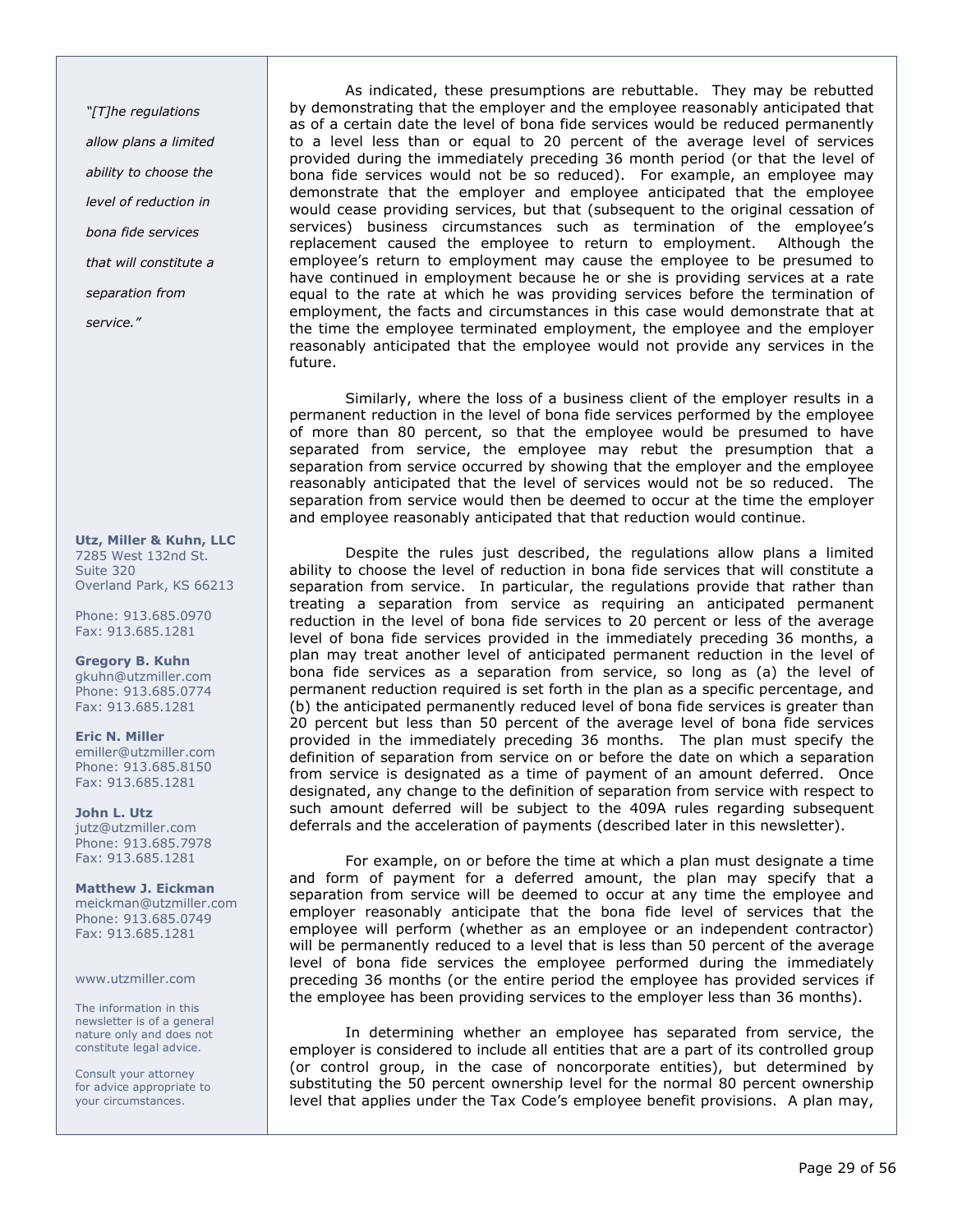"Where payments of

deferred

compensation have

begun upon

separation from

service, it would

generally not be

permissible to

suspend those

payments upon a

subsequent period of

reemployment . . .."

Utz, Miller & Kuhn, LLC 7285 West 132nd St. Suite 320 Overland Park, KS 66213

Phone: 913.685.0970 Fax: 913.685.1281

Gregory B. Kuhn gkuhn@utzmiller.com Phone: 913.685.0774 Fax: 913.685.1281

Eric N. Miller emiller@utzmiller.com Phone: 913.685.8150 Fax: 913.685.1281

John L. Utz jutz@utzmiller.com Phone: 913.685.7978 Fax: 913.685.1281

Matthew J. Eickman meickman@utzmiller.com Phone: 913.685.0749 Fax: 913.685.1281

www.utzmiller.com

The information in this newsletter is of a general nature only and does not constitute legal advice.

Consult your attorney for advice appropriate to your circumstances.

however, specify that a higher or lower percentage ownership level will be used, so long as the ownership level is not higher than 80 percent or lower than 20 percent, and provided further that an ownership level of less than 50 percent may be used only where that use is based only on legitimate business criteria. A plan doing so must specify the percentage chosen on or before the date at which a separation from service is designated as a time of payment. Where a plan changes the definition of separation from service with respect to amounts previously deferred, that change will be subject to the rules governing changes to the time and form of payment, including the anti-acceleration rules described later in this newsletter.

Where payments of deferred compensation have begun upon separation from service, it would generally not be permissible to suspend those payments upon a subsequent period of reemployment or other service. Such a suspension generally would violate the rules governing the changes in the time and form of payment (because of the resulting delay in payment).

The IRS has made clear that although Section 409A uses the phrase "separation from service," which is the same phrase used under the old "same desk rule" applicable to Section 401(k) plans, the same desk rule does not apply in determining what constitutes a separation from service for purposes of the 409A rules. Nevertheless, the regulations provide that where, as part of a sale of assets by one employer to an unrelated employer, an employee of the seller would otherwise experience a separation from service with the seller, the seller and the buyer may specify whether an employee providing services to the seller immediately before the asset purchase transaction and providing services to the buyer after and in connection with the asset purchase transaction has experienced a separation from service. This is permitted only where (a) the asset purchase transaction results from bona fide, arms-length negotiations, (b) all employees (and other service providers) providing services to the seller immediately before the asset purchase transactions and providing services the buyer after and in connection with the asset purchase transaction are treated consistently (regardless of position at the seller) for purposes of applying the provisions of any plan, and (c) this treatment is specified no late than the closing date of the asset purchase transaction. For this purpose, a sale of assets refers to a transfer of substantial assets, such as a plant or division, or substantially all of the assets of a trade or business.

**Directors.** Where an individual provides services to an employer both as an employee and as an independent contractor, the individual must separate from service both as an employee and as an independent contractor to be treated as having separated from service. But where an individual provides services both as an employee and a member of the board of directors of a corporate employer, the services provided as a director are not taken into account for purposes of determining whether the individual has a separation from service as an employee for purposes of a plan in which the individual participates as an employee that is not aggregated with any plan in which the individual participates as a director. Accordingly, where an employee-director participates in a separate plan as an employee, his or her termination of services as an employee will constitute a separation from service for purposes of the employee plan, regardless of whether he or she continues providing services as a director (and vice versa). If, however, a non-employee director is also providing additional services as an independent contractor, he or she cannot have a separation from service until he or she has separated from service both as a director and as an independent contractor.

Delay for Specified Employees. Payments upon a separation from service of a "specified employee" must be delayed at least six months following that separation (or, if earlier, to the date of death of the employee). In general, a specified employee is a key employee of a corporation where any stock of the corporation is publicly traded on an established securities market or otherwise.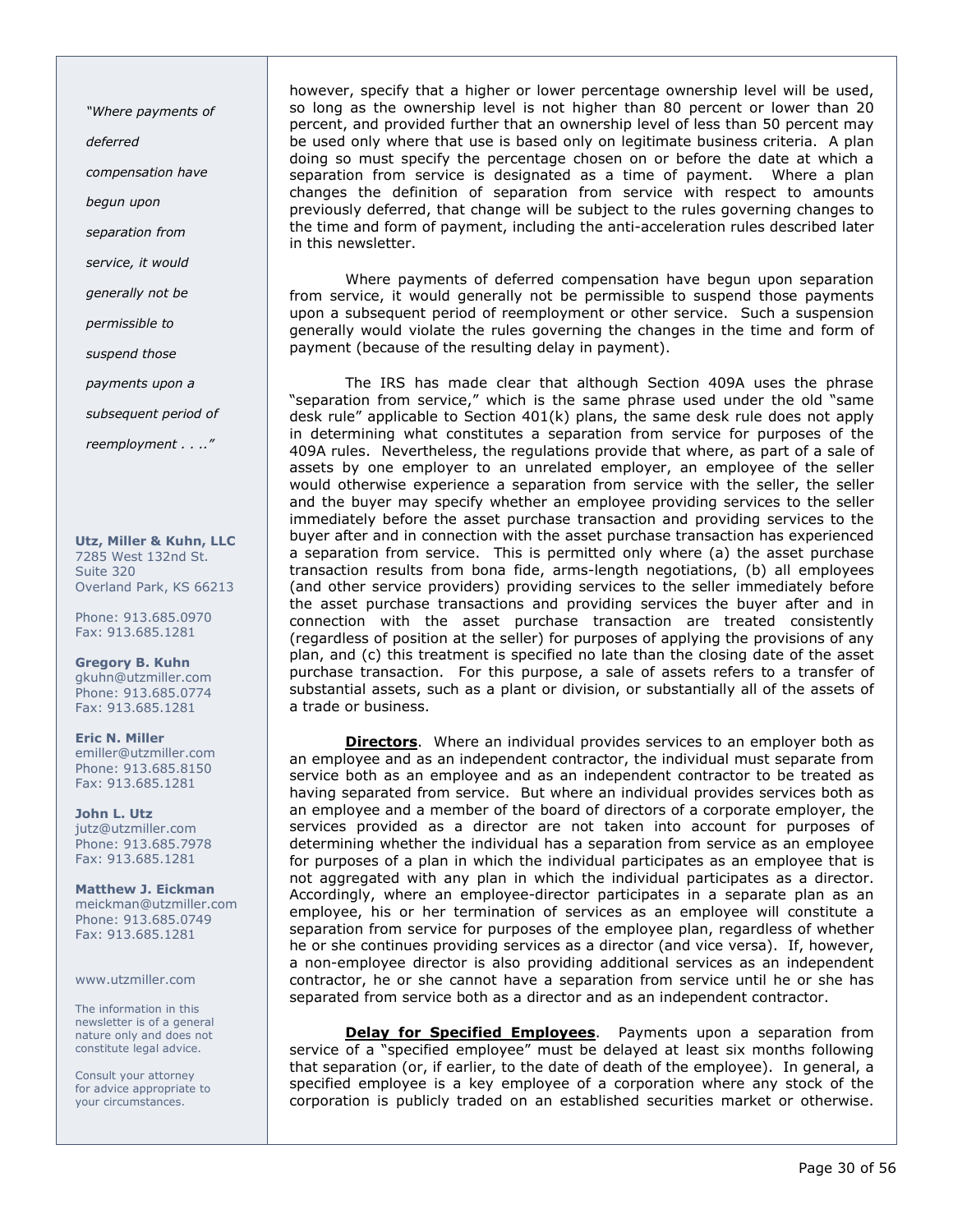"Payments upon a separation from service of a "specified employee" must be delayed at least six months following that separation . . .."

Utz, Miller & Kuhn, LLC 7285 West 132nd St. Suite 320 Overland Park, KS 66213

Phone: 913.685.0970 Fax: 913.685.1281

Gregory B. Kuhn gkuhn@utzmiller.com Phone: 913.685.0774 Fax: 913.685.1281

Eric N. Miller emiller@utzmiller.com Phone: 913.685.8150 Fax: 913.685.1281

John L. Utz jutz@utzmiller.com Phone: 913.685.7978 Fax: 913.685.1281

Matthew J. Eickman meickman@utzmiller.com Phone: 913.685.0749 Fax: 913.685.1281

www.utzmiller.com

The information in this newsletter is of a general nature only and does not constitute legal advice.

Consult your attorney for advice appropriate to your circumstances.

The term "key employee" means a key employee under the top-heavy rules applicable to qualified retirement plans. Under those top-heavy rules, key employees are (a) officers having annual compensation greater than \$145,000 (this is an inflation-adjusted number; this is the figure for 2007), (b) five percent owners, and (c) one percent owners having annual compensation from the employer of more than \$150,000. No more than 50 employees (or, if less, the greater of three or ten percent of the employees) are treated as officers for purposes of these rules. As a result, for most publicly-traded employers subject to the specified employee rules, there will be a maximum of 50 specified employees. In determining an employee's compensation, the definition of compensation under Tax Code Section 415 applies. More particularly, the general definition of compensation under Treasury Regulation Section 1.415(c)-2(a) is used, applied as if the employer were not using (a) any safe harbor provided under Treasury Regulation Section  $1.415(c)-2(d)$ , (b) any of the special timing rules provided in Treasury Regulation Section  $1.415(c)$ -2(e), or (c) any of the special rules provided in Treasury Regulation Section 1.415(c)-2(g). However, an employer may use any available definition of compensation under Tax Code Section 415 and the accompanying regulations, including any available safe harbor and any available election under the timing rules or special rules, so long as the definition is applied consistently to all employees of the employer for purposes of identifying specified employees. An employer may elect to use such a definition of compensation regardless of whether another definition is being used for purposes of a qualified plan of the employer. However, once a list of specified employees has become effective, the employer cannot change its definition of compensation for purposes of identifying specified employees for the period with respect to which that list is effective.

The identification of key employees is based on a 12 month period ending on an identification date chosen by the employer (the "specified employee identification date"). Persons who meet the requirements for being key employees during that 12 month period are considered key employees for the 12 month period commencing on the first day of the fourth month following the end of the 12 month period (the "specified employee effective date"). For example, if an employer chooses December 31 as an identification date, any key employees identified during the calendar year ending December 31 would be treated as key employees for the 12 month period commencing the following April 1. Employers may choose an identification date other than December 31, so long as the date chosen is used consistently (and with respect to all plans), and provided that any change in the identification date is not effective for a period of at least 12 months. An employer may designate a specified employee identification date in each plan or in a separate document applicable to all plans, provided that the employer will not be treated as designating a specified employee identification date before the designation is legally binding on the employer and all affected employees. Any designation of a specified employee identification date made on or before December 31, 2007, may be applied to any separation from service occurring on or after January 1, 2005, unless and until subsequently changed pursuant to the rules for changing identification dates.

The six month delay requirement applies only where the employee is a specified employee as of the date of separation from service, and does not become applicable if the employee is not a specified employee as of that date but subsequently would have become a specified employee had the separation not occurred.

Special rules apply to the identification of specified employees following a corporate transaction, such as a merger or spinoff. Where two public corporations merge and become one public corporation, or a public corporation becomes a subsidiary of another public corporation, the resulting employer's next specified employee identification date and the first specified employee effective date following the transaction are the specified employee identification date and specified employee effective date that the acquiring employer would have been required to use absent the merger. For the period after the date of the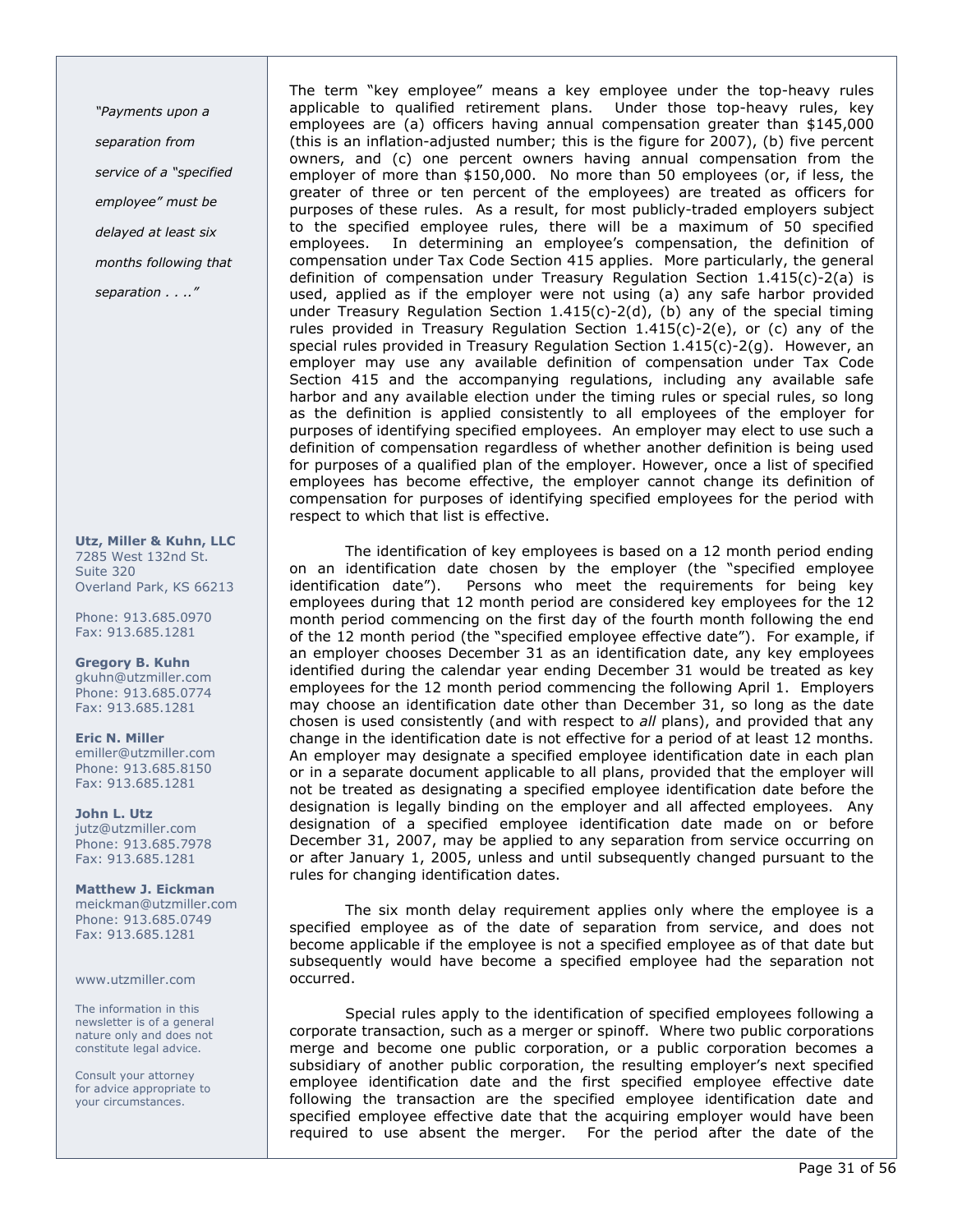"The regulations also

provide guidance on

initial public offerings

and other corporate

transactions where . . .

a private employer

becomes one or more

public employers."

Utz, Miller & Kuhn, LLC 7285 West 132nd St. Suite 320 Overland Park, KS 66213

Phone: 913.685.0970 Fax: 913.685.1281

Gregory B. Kuhn gkuhn@utzmiller.com Phone: 913.685.0774 Fax: 913.685.1281

Eric N. Miller emiller@utzmiller.com Phone: 913.685.8150 Fax: 913.685.1281

John L. Utz jutz@utzmiller.com Phone: 913.685.7978 Fax: 913.685.1281

Matthew J. Eickman meickman@utzmiller.com Phone: 913.685.0749 Fax: 913.685.1281

www.utzmiller.com

The information in this newsletter is of a general nature only and does not constitute legal advice.

Consult your attorney for advice appropriate to your circumstances.

transaction and before the next specified employee effective date, the specified employee list of the resulting employer consists of the 50 most highly compensated service providers appearing on the combined list of the two employers' specified employees in effect as of the date of the transaction, ranking those specified employees in order of the amount of compensation used to determine each specified employee's status as a specified employee, plus any one percent and five percent owners not otherwise included who would be treated as specified employees. Alternatively, the resulting employer may use any other reasonable method to determine its specified employees immediately after the transaction, provided that the method is adopted not later than 90 days after the merger and applied prospectively from the date of adoption.

Where a public corporation and a private corporation merge and become a public corporation, or where a private corporation becomes a subsidiary of a public corporation, the resulting employer's next specified employee identification date and specified employee effective date following the transaction will be the specified employee identification date and specified employee effective date that the pre-transaction public corporation would have been required to use absent the transaction. For the time period after the transaction and before the next specified employee effective date, the specified employees of the pre-transaction public employer immediately before the transaction will continue to be the specified employees of the resulting employer, and employees of the pre-merger private employer will not become specified employees until the next specified employee effective date. As a result, the plans in which employees of the formerly private employer participate will not be required to contain a plan term delaying a payment upon separation from service of those employees, or to delay such a payment, until the next specified employee effective date.

The regulations also address spinoff transactions. Where, as part of a corporate transaction, a public employer becomes two separate public employers, the next specified employee identification date and the specified employee effective date of each of the post-transaction employers are the specified employer identification date and specified employee effective date that the pretransaction employer would have been required to use absent the transaction. For the period after the date of the transaction and before the next specified employee effective date, the specified employees of the pre-transaction employer immediately before the transaction continue to be the specified employees of the post-transaction employers.

The regulations also provide guidance on initial public offerings and other corporate transactions where all or a part of a private employer becomes one or more public employers. In that case, each post-transaction public employer will generally have a December 31 specified employee identification date and an April 1 specified employee effective date. Alternatively, the new public employer may establish a different specified employee identification date and specified employee effective date, provided that the specified employee identification date and specified employee effective date must be established on or before the date of the initial public offering or other corporate transaction.

For the period between the date of the initial public offering or other corporate transaction and the first specified employee effective date, the list of specified employees of each post-transaction public employer comprises the employees that at the time of the corporate transaction or public offering would have been classified as specified employees of the former private employer, had that employer adopted the same specified employee identification date and specified employee effective date as selected by the post-transaction public employer, and had such former private employer been a public employer as of that specified employee identification date.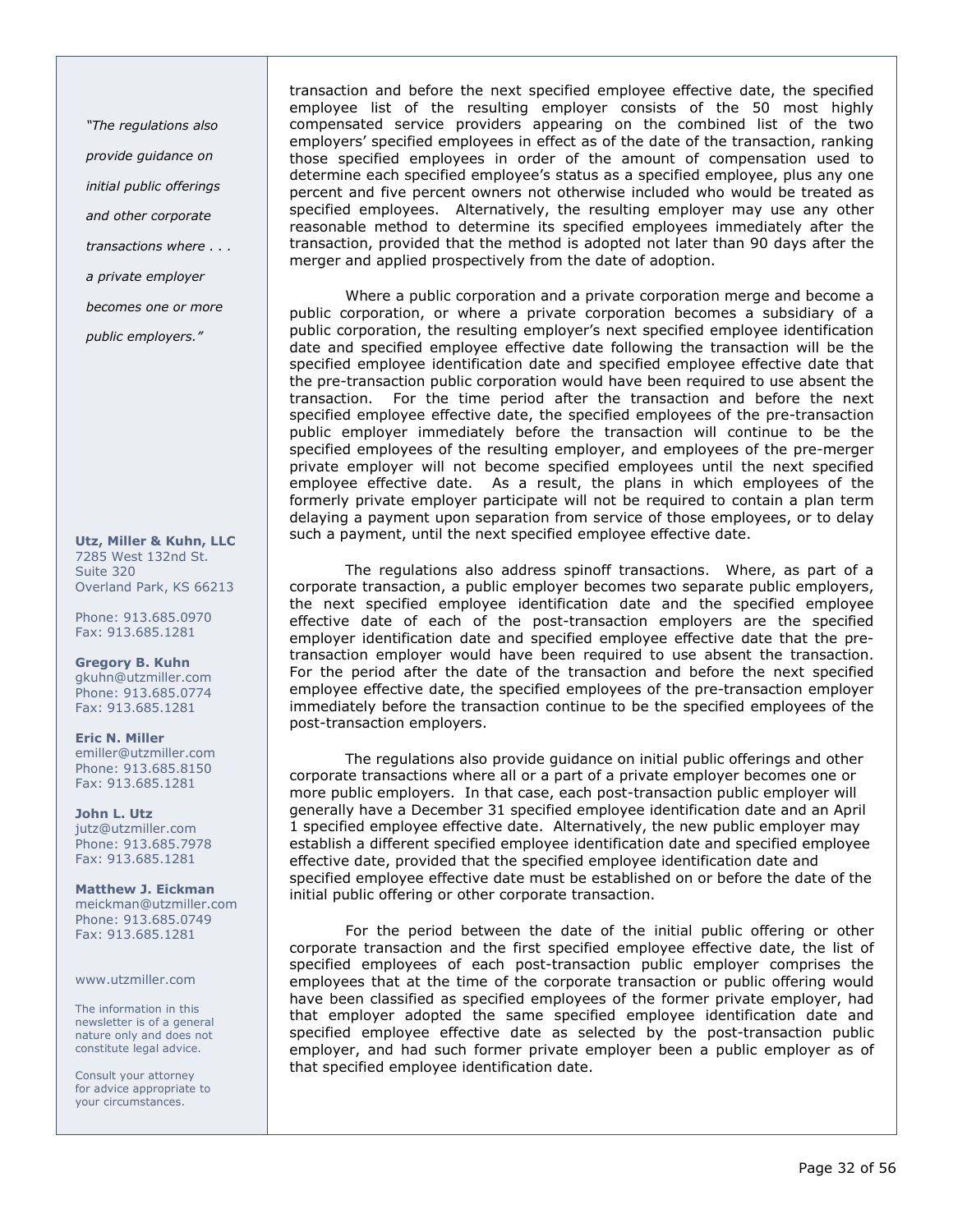"The regulations set default rules for identifying specified employees, where the employer has not adopted another definition."

Utz, Miller & Kuhn, LLC 7285 West 132nd St. Suite 320 Overland Park, KS 66213

Phone: 913.685.0970 Fax: 913.685.1281

Gregory B. Kuhn gkuhn@utzmiller.com Phone: 913.685.0774 Fax: 913.685.1281

Eric N. Miller emiller@utzmiller.com Phone: 913.685.8150 Fax: 913.685.1281

John L. Utz jutz@utzmiller.com Phone: 913.685.7978 Fax: 913.685.1281

Matthew J. Eickman meickman@utzmiller.com Phone: 913.685.0749 Fax: 913.685.1281

www.utzmiller.com

The information in this newsletter is of a general nature only and does not constitute legal advice.

Consult your attorney for advice appropriate to your circumstances.

The regulations set default rules for identifying specified employees, where the employer has not adopted another definition. These default rules include the following: (a) the specified employee identification date is December 31; (b) the specified employee effective date is April 1; (c) the general definition of compensation under Treasury Regulation Section 1.415(c)-2(a) will apply (without giving effect to any special timing rules under Treasury Regulation Section 1.415(c)-2(e) or the safe harbor definition of compensation under Section  $1.415(c) - 2(d)$ ; and (d) certain rules regarding the identification of specified employees after a merger of public employers or an initial public offering or other transaction involving a formerly nonpublic employer becoming a public employer will apply.

Alternatively, an employer may use other permissible rules and definitions, so long as those alternatives become effective only in accordance with certain rules and deadlines set forth in the regulations. In addition, the regulations permit an employer to use an alternative method for purposes of identifying specified employees, with certain limitations, and to make an election under Treasury Regulation Section  $1.415(c) - 2(q)(5)(i)$  regarding the treatment of certain compensation excludable from an employee's gross income due to the location of the services or the identity of the employer. For purposes of these rules, an employer may use one of these alternatives when all necessary corporate action has been taken to make the alternative binding for purposes of all affected deferred compensation plans in which the employees of the employer participate. Accordingly, as a practical matter, an employer may find it expedient to specify the definition of specified employee in all its plans, or to retain the discretion in all its plans to make such determinations and take any necessary corporate action in accordance with each such plan.

Under one of the most important alternatives, a plan may provide for an alternative method for identifying those employees subject to the six month delay rule, so long as (a) the alternative is reasonably designed to include all specified employees (determined without respect to any available employer elections), (b) the alternative method is an objectively determinable standard providing no direct or indirect election to any employee regarding its application, and (c) the alternative method results in either all employees or no more than 200 employees being identified in the class as of any date. Use of such an alternative method will not be treated as a change in the time and form of payment under the subsequent deferral rules described later in this newsletter, even if the employee is not a specified employee when the payment is delayed.

For any employee who is a specified employee as of the date of separation from service, payments may not be made before the date that is six months after the date of separation from service (or, if earlier than the end of the six month period, the date of death of the specified employee). An individual who is not a specified employee as of the date of a separation from service will not be treated as subject to this requirement even if he or she would have become a specified employee if he or she had continued to provide services through the next specified employee effective date. Similarly, an employee who is treated as a specified employee as of the date of his or her separation from service will be subject to the six month delay even if he or she would not have been treated as a specified employee after the next specified employee effective date had he or she continued providing services through that date. The regulations include certain exceptions from the requirement that payments be delayed, such as in the case of payments on account of a domestic relations order, certain conflicts of interest, or for the payment of employment taxes.

The required delay in payment is satisfied if payments to which a specified employee would otherwise be entitled during the first six months following the date of separation from service are accumulated and paid on the first day of the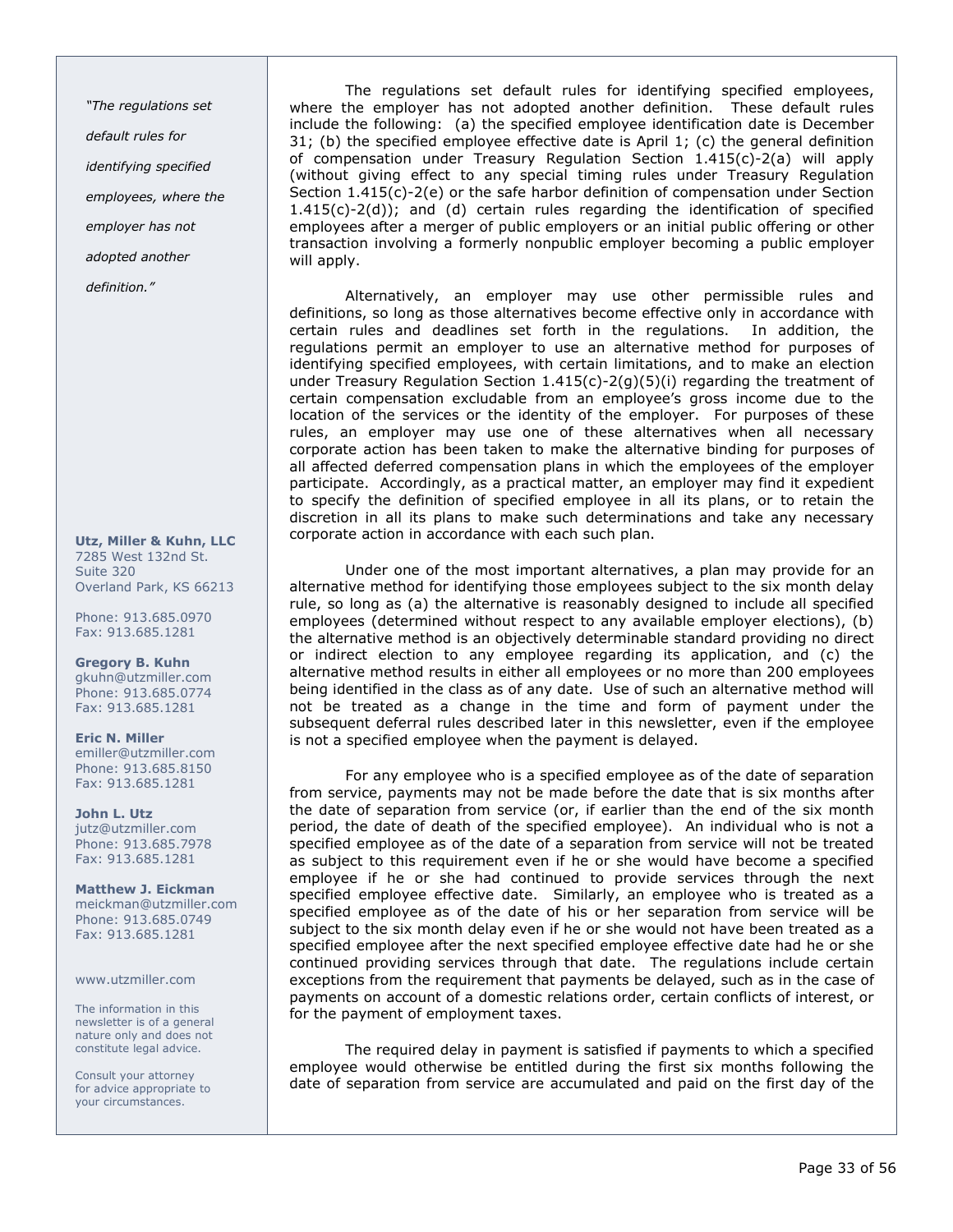"A plan may provide that payments will be made upon the earlier of, or the later of, two or more specified permissible payment events or times."

Utz, Miller & Kuhn, LLC 7285 West 132nd St. Suite 320 Overland Park, KS 66213

Phone: 913.685.0970 Fax: 913.685.1281

Gregory B. Kuhn gkuhn@utzmiller.com Phone: 913.685.0774 Fax: 913.685.1281

Eric N. Miller emiller@utzmiller.com Phone: 913.685.8150 Fax: 913.685.1281

John L. Utz jutz@utzmiller.com Phone: 913.685.7978 Fax: 913.685.1281

Matthew J. Eickman meickman@utzmiller.com Phone: 913.685.0749 Fax: 913.685.1281

www.utzmiller.com

The information in this newsletter is of a general nature only and does not constitute legal advice.

Consult your attorney for advice appropriate to your circumstances.

seventh month following the date of separation from service. Alternatively, each payment to which a specified employee is otherwise entitled upon separation from service be delayed by six months. An employer may maintain the discretion to choose which method will be implemented, provided that no direct or indirect election as to the method may be provided to the employee.

A plan may provide that a payment will be made, notwithstanding the six month delay, upon an employee's death. Where, however, a payment on account of a separation from service has been delayed because the employee is a specified employee, payment may not be accelerated due to disability, a change in control, or an unforeseeable emergency. Where payment is made to a specified employee on account of disability, a change in control, or an unforeseeable emergency, the payment need not, however, be delayed merely because the specified employee separates from service after incurring the disability or unforeseeable emergency, or after the change in control.

**Disability.** An employee will be disabled for purposes of the distribution rules if the employee (a) is unable to engage in any substantial gainful activity by reason of any medically determinable physical or mental impairment which can be expected to result in death or can be expected to last for a continuous period of not less than 12 months, or (b) is, by reason of any medically determinable physical or mental impairment which can be expected to result in death or can be expected to last for a continuous period of not less than 12 months, receiving income replacement benefits for a period of not less than three months under an accident or health plan covering employees of the employer. A plan may provide that an employee will be deemed disabled if he or she is determined to be totally disabled by the Social Security Administration. A plan may also provide that an employee will be deemed disabled if he or she is determined to be disabled in accordance with a disability insurance program, so long as the definition of disability applied under that program is consistent with the disability definition under Section 409A. A plan may provide for a payment upon any disability, and is not required to provide for a payment upon all disabilities.

Multiple Payment Events. A plan may provide that payments will be made upon the earlier of, or the later of, two or more specified permissible payment events or times. A different form of payment may be elected for each potential payment event. For example, a plan can provide that an employee will receive installment payments upon separation from service or, if earlier, a lump sum payment upon death.

Reimbursements and In-Kind Benefit Plans. Where rights to taxable reimbursements or in-kind benefits are subject to Section 409A, the regulations provide guidance on how those payments can be made consistent with the 409A fixed time and form requirements. A reimbursement plan subject to the 409A rules may only provide for the reimbursement of expenses incurred during an objectively prescribed period (which may include a period beginning or ending based upon an employee's death), where the amount of reimbursable expenses or in-kind benefits available in one calendar year cannot affect the amount of reimbursable expenses or in-kind benefits available in a different calendar year. In addition, any reimbursement payment must be made no later than the end of the calendar year following the year in which the expense is incurred. These reimbursement or in-kind benefit rights may not be subject to liquidation or exchange for another benefit. Under a special rule, arrangements reimbursing medical expenses may provide for an aggregate limit on the benefits provided, such as under a lifetime maximum.

As an example of these rules, a right to a reimbursement of membership fees incurred for each of three specified and consecutive calendar years by a former employee, where the former employee is entitled to reimbursement of the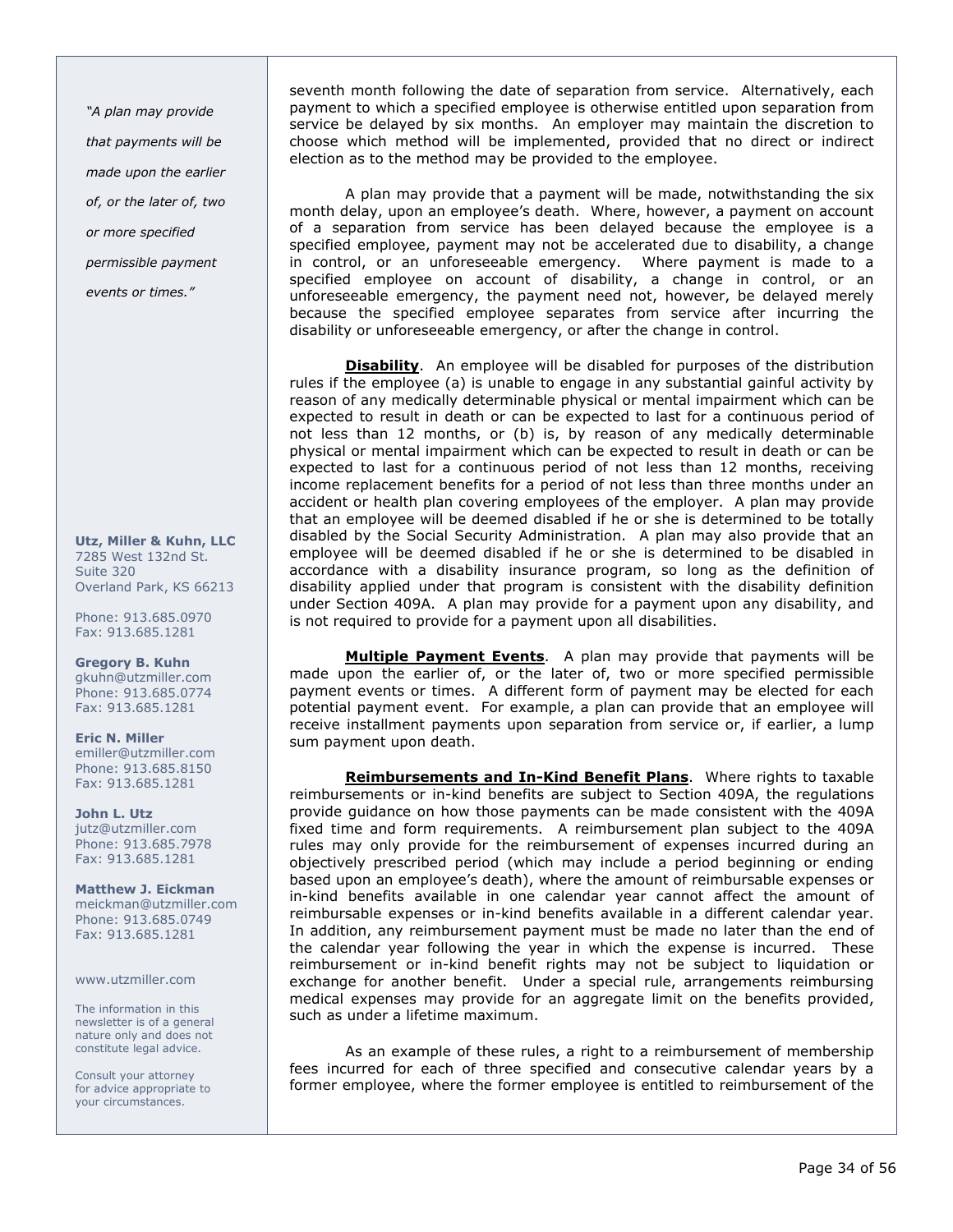"A reimbursement plan subject to the 409A rules may only provide for the reimbursement of expenses incurred during an objectively prescribed

period . . .."

Utz, Miller & Kuhn, LLC 7285 West 132nd St. Suite 320 Overland Park, KS 66213

Phone: 913.685.0970 Fax: 913.685.1281

Gregory B. Kuhn gkuhn@utzmiller.com Phone: 913.685.0774 Fax: 913.685.1281

Eric N. Miller emiller@utzmiller.com Phone: 913.685.8150 Fax: 913.685.1281

John L. Utz jutz@utzmiller.com Phone: 913.685.7978 Fax: 913.685.1281

Matthew J. Eickman meickman@utzmiller.com Phone: 913.685.0749 Fax: 913.685.1281

#### www.utzmiller.com

The information in this newsletter is of a general nature only and does not constitute legal advice.

Consult your attorney for advice appropriate to your circumstances.

expenses incurred each year without regard to the expenses incurred in a different year, and where the former employee cannot exchange the right for cash or any other benefit, generally will be treated as providing for a fixed time and form of payment, if the plan requires that the reimbursement payment be made by no later than the end of the calendar year following the year in which the expense is incurred. In contrast, a right to reimbursement of membership fees of up to \$30,000 over three years would not meet the requirement of a fixed time and form of payment, because the extent to which the former employee incurred the expense in the first year would affect the amount of available reimbursement in a subsequent year. This rule applies similarly to the provision of in-kind benefits, such as the right to use a corporate vehicle or aircraft.

Payment Schedules with Fixed or Formula Payment Limitations. Payment schedules with fixed or objective formula limitations on the amount that may be paid during any particular period can meet the requirement of a fixed schedule or time and form of payment. In particular, where (a) a fixed or formula

limitation is established on or before the date the time and form of payment is otherwise required to be set, (b) the limitation is based on a fixed or nondiscretionary, objectively determinable formula limitation on the amount that may be paid in a particular period and where all the factors relevant to the determination of that limit are beyond the control of the employee and not subject to any exercise of discretion by the employer, and (c) the plan specifies the time and form of payment of any additional amount due in excess of the fixed or formula limitation amount, the schedule will be deemed to be a fixed schedule of payments. For example, a plan may provide that all payments to all participants in a given year may not exceed \$1 million, so long as the plan provides an objective, nondiscretionary method of allocating the \$1 million in payments should the amounts otherwise exceed \$1 million (such as proportionately to each participant based on the amount otherwise payable absent the limit), and specifies the time and form of payment of any amount not paid currently because of the limitation (such as the earliest time possible without exceeding the applicable limitation for any subsequent year). However, a change in the limits or a change in the allocation method may constitute a subsequent deferral election or an acceleration of a payment.

Where the limit on a payment is calculated pursuant to a formula related to business performance, such as a specified percentage of cash flow for a period, a payment schedule may be conditioned on that formula limitation, so long as (a) the limitation is specified at the time the schedule of payments is otherwise required to be set, (b) the limitation is nondiscretionary and objectively determinable based on the business performance of the employer, and (c) the employee retains no control over the determination or application of the formula limitation. For this purpose, a formula limitation based on profits or other indicia of general business performance is not treated as discretionary or in the control of the employer. Therefore, a plan providing that the maximum payment during a year will equal no more than a set percentage of the employer's cash flow for the previous year generally would meet the requirement of a fixed time and form of payment. However, a change in the formula limitation may constitute a subsequent deferral election or an acceleration of a payment.

A scheduled payment also does not fail to be a fixed schedule where a plan provision reduces a schedule of periodic payments on a dollar-for-dollar basis by the amount of Social Security payments received or receivable, if that reduction does not otherwise affect the time of payment of the deferred compensation, including changes based on the employee's eligibility or elections related to Social Security benefits. Similarly, a plan provision that reduces a schedule of periodic payments on a dollar-for-dollar basis by the amount of bona fide disability pay received or receivable may be treated as a nondiscretionary objective formula limitation, if the disability payments are made pursuant to a plan sponsored by the employer that covers a substantial number of employees and was established before the employee became disabled, and if the reduction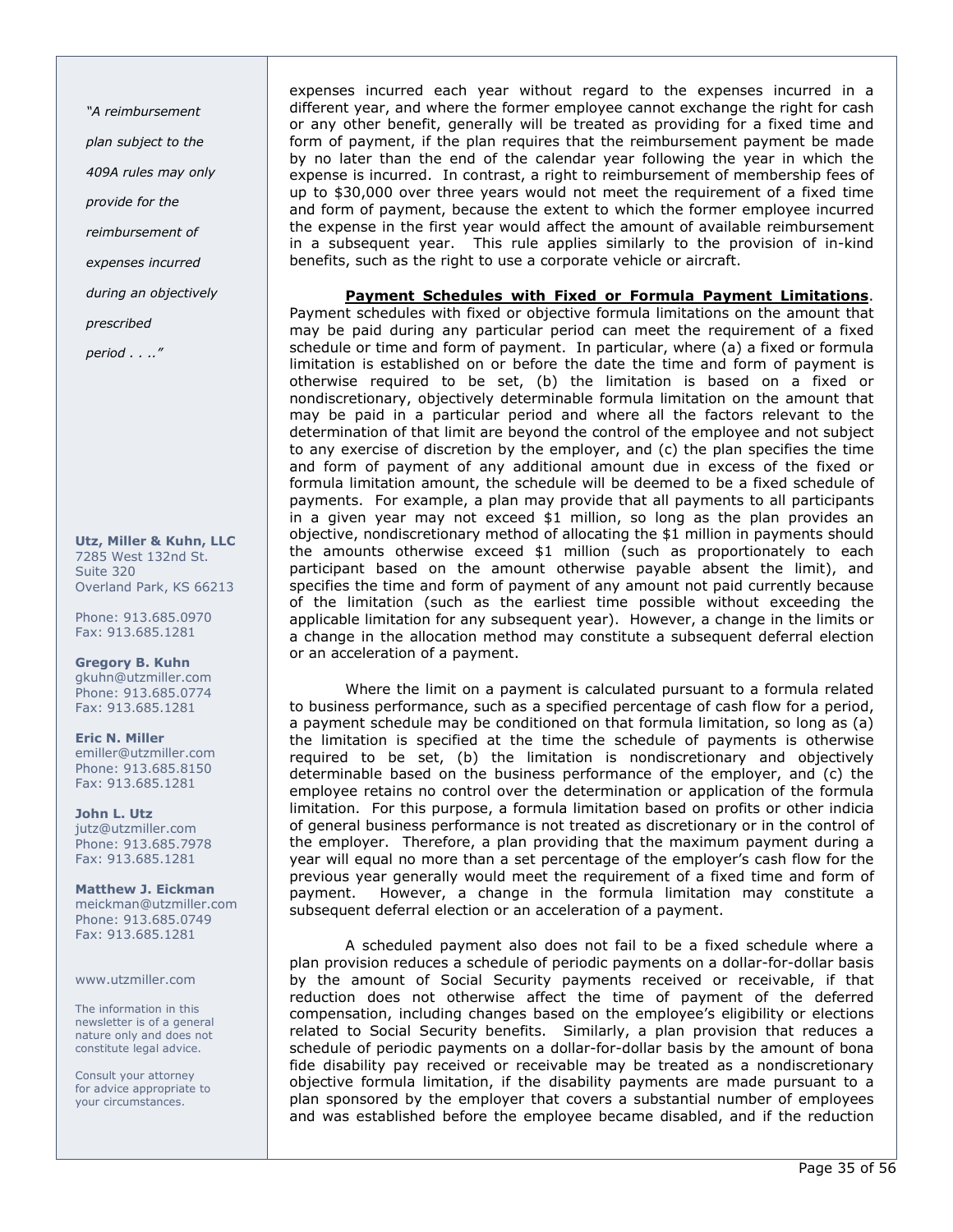"Payment schedules with . . . limitations on the amount that may be paid during any particular period can meet the requirement of a fixed schedule or time and form of payment."

Utz, Miller & Kuhn, LLC 7285 West 132nd St. Suite 320 Overland Park, KS 66213

Phone: 913.685.0970 Fax: 913.685.1281

Gregory B. Kuhn gkuhn@utzmiller.com Phone: 913.685.0774 Fax: 913.685.1281

Eric N. Miller emiller@utzmiller.com Phone: 913.685.8150 Fax: 913.685.1281

John L. Utz jutz@utzmiller.com Phone: 913.685.7978 Fax: 913.685.1281

Matthew J. Eickman meickman@utzmiller.com Phone: 913.685.0749 Fax: 913.685.1281

www.utzmiller.com

The information in this newsletter is of a general nature only and does not constitute legal advice.

Consult your attorney for advice appropriate to your circumstances.

does not otherwise affect the time of payment of the deferred compensation. Whether an amendment to, or other change to the benefit payable under, such a bona fide disability plan results in an acceleration of a payment or a subsequent election to delay the time or change the form of a payment will be determined based on all the relevant facts and circumstances.

Tax Gross-Up Payments. A right to a tax gross-up payment is a right to deferred compensation that satisfies the requirement of a fixed time and form of payment if the plan provides that the tax gross-up payment will be made, and the payment is made, by the end of the calendar year next following the year in which the related taxes are remitted to the taxing authority. In addition, a right to reimbursement of expenses incurred due to a tax audit or litigation satisfies the requirement of a fixed time and form of payment if the right provides that payment will be made, and the payment is made, by the later of the end of the calendar year next following the year in which the taxes that are the subject of the audit or litigation are remitted to the taxing authority, or, if no taxes are to be remitted, the end of the calendar year next following the year in which the audit or litigation is completed.

Payment Schedules Based on Payments to the Employer. In general, a payment schedule based upon the timing of payments to an employer is not a fixed schedule of payments and therefore does not satisfy the Section 409A requirements. Under the following conditions a plan may, however, qualify as having a fixed time and form of payment for those amounts. First, if the employer comprises more than one entity, the payments must be due from a person that is not one of those entities (in particular, the payment must not be due from a subsidiary corporation to a parent corporation). Second, the payments must stem from bona fide and routine transactions in the ordinary course of business of the employer, and the employee must not at the time those payments are due retain effective control over the employer, the person from whom the payments to the employer are due, or the collection of the payments. Third, the payment schedule must provide for a nondiscretionary, objective method of identifying the customer payments from which the amount of the payment is determined, and a nondiscretionary, objective schedule under which payments of the compensation will be made (for example, providing for a payment every March 1 of 10 percent of the accounts receivable collected during the previous calendar year). Finally, the sales to which the payment relates must be of a type that the employer is in the trade or business of making and makes frequently, and either all such sales must be taken into account or there must be a legitimate, nontax business purpose for limiting the sales taken into account.

## Examples: Specified Time or Fixed Schedule

**Example 1. (Payment by December 31 of Year of Separation)** Employee A provides services as an employee of Employer Z but is not a specified employee. Employee A participates in a nonqualified deferred compensation plan providing for a lump sum payment payable on or before December 31 of the calendar year in which Employee A separates from service. The plan provides for a payment upon a separation from service in compliance with this section.

Example 2. (Payment Within 90 Days Following Separation) Employee B provides services as an employee of Employer Y, but is not a specified employee. Employee B participates in a nonqualified deferred compensation plan providing for a lump sum payment payable on or before the 90th day immediately following the date upon which Employee B separates from service. Employer Y retains the sole discretion to determine when during the 90-day period the payment will be made. Although the plan does not specify a period during one calendar year in which the payment will be made, the plan provides for a payment upon a separation from service in compliance with this section because the period over which the payment may be made is not longer than 90 days.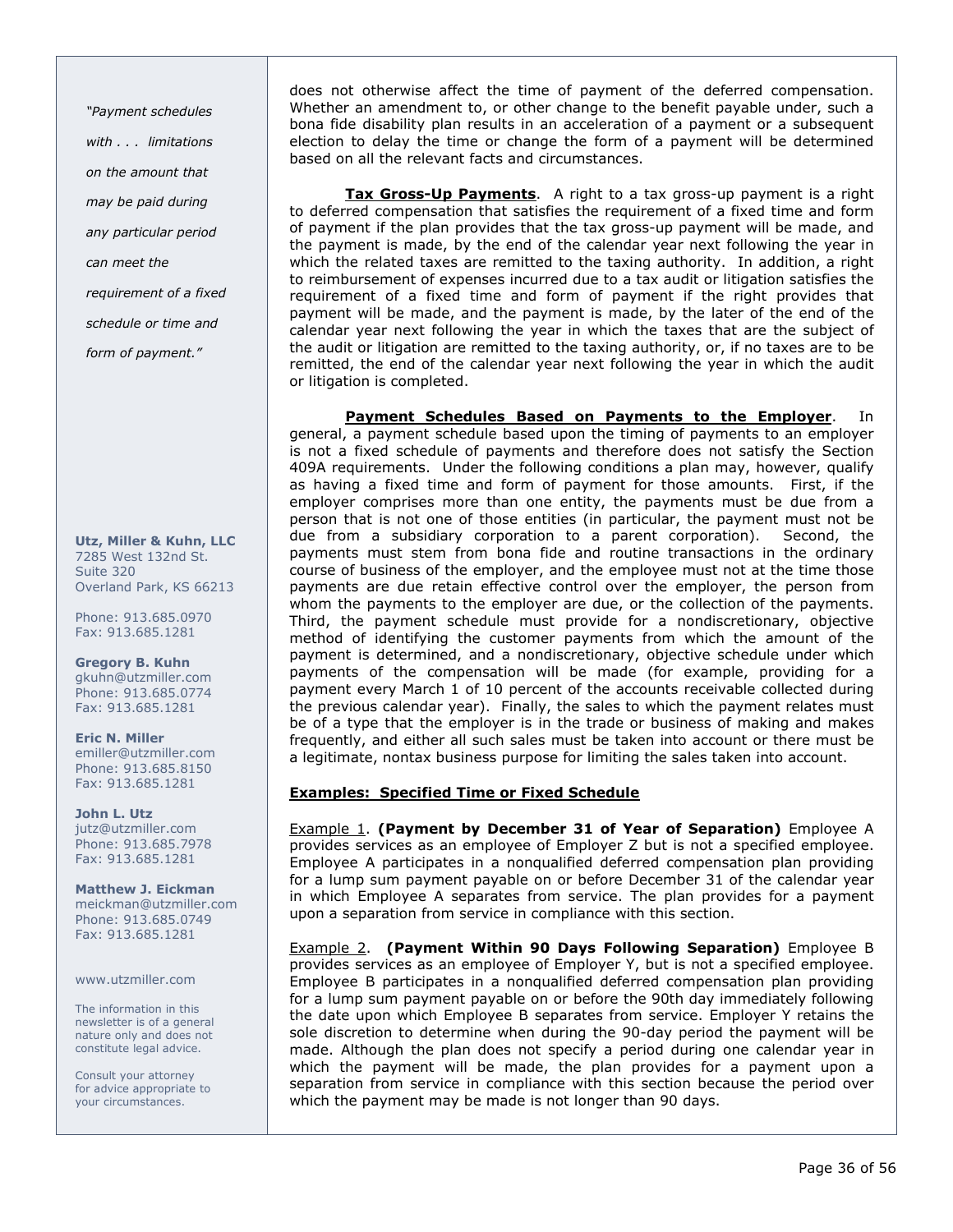"A right to a tax gross-up payment is a right to deferred compensation . . .."

Utz, Miller & Kuhn, LLC 7285 West 132nd St. Suite 320 Overland Park, KS 66213

Phone: 913.685.0970 Fax: 913.685.1281

Gregory B. Kuhn gkuhn@utzmiller.com Phone: 913.685.0774 Fax: 913.685.1281

Eric N. Miller emiller@utzmiller.com Phone: 913.685.8150 Fax: 913.685.1281

John L. Utz jutz@utzmiller.com Phone: 913.685.7978 Fax: 913.685.1281

Matthew J. Eickman meickman@utzmiller.com Phone: 913.685.0749 Fax: 913.685.1281

www.utzmiller.com

The information in this newsletter is of a general nature only and does not constitute legal advice.

Consult your attorney for advice appropriate to your circumstances.

Example 3. (Payment Within 180 Days Following Separation) Employee C provides services as an employee of Employer X, but is not a specified employee. Employee C participates in a nonqualified deferred compensation plan providing for a lump sum payment payable on or before the 180th day following the date upon which Employee C separates from service. Employer X retains the sole discretion to determine when during the 180-day period the payment will be made. Because the plan does not specify a period during one calendar year in which the payment will be made, and because the period over which the payment may be made is longer than 90 days, the plan does not provide for a payment upon a separation from service that complies with this section.

Example 4. (Individual Limit). Employee D provides services as an employee of Employer W, but is not a specified employee. Employee D participates in a nonqualified deferred compensation plan providing for 10 installment payments payable on the first 10 anniversaries of the date Employee D separates from service, provided that no installment payment in any year may be more than 1% of Employer W's net income for the previous calendar year, and provided further that the excess over such limit that would otherwise be payable but is not paid due to application of the limit will become payable as of the first installment payment date at which time such amount, in combination with any installment payment otherwise due Employee D, does not exceed 1% of Employer W's net income for the previous calendar year. Provided that Employee D does not retain effective control of the calculation of Employer W's net income or the amount that Employee D will not be paid due to application of the limit, the plan provides for a schedule of payments upon a separation from service that complies with this section.

Example 5. (**Aggregate Limit**) Employee E and Employee F provide services as employees of Employer V, but neither is a specified employee. Employee E and Employee F both participate in substantially identical nonqualified deferred compensation plans providing for 10 installment payment payable on the first 10 anniversaries of the date the respective employee separates from service, provided that the total amount of installment payments in any year may not be more than 1% of Employer V's net income for the previous year, that where any payments are not made due to application of the limit the determination of the amount not paid to a particular employee will be made by applying the overall limit proportionately based upon the installment payment due the employee that year, and that the excess over such limit that would otherwise be payable but is not paid due to application of the limit will become payable as of the first installment payment date at which time such amount, in combination with any installment payments otherwise due the participants, does not exceed 1% of Employer V's net income for the previous calendar year. Provided that neither Employee E nor Employee F retains effective control of the calculation of Employer V's net income or the amount that the respective employee will not be paid due to application of the limit, the plan provides for a schedule of payments upon a separation from service that complies with this section.

**Example 6.** (Payment Upon Receipt by Employer) Employee G provides services as an employee of Employer U, but is not a specified employee. As a bona fide part of this employment relationship, Employee G provides professional services to clients of Employer U as part of the bona fide, ordinary course of Employer U's trade or business. Under an arrangement between Employee G and Employer U, Employer U agrees to pay Employee G upon Employee G's separation from service an amount equal to 5% of any amount collected from Company T, a client of Employer U for which Employee G performed services during his employment with Employer U, during the 36 months following Employee G's separation from service. Under the arrangement, the amounts due to Employee G based upon payments received by Employer U during any calendar year are payable to Employee G on April 1 of the subsequent calendar year. Provided that Employee G does not have effective control of Employer U, Company T, or the collection of any amounts due Employer Y from Company T, the arrangement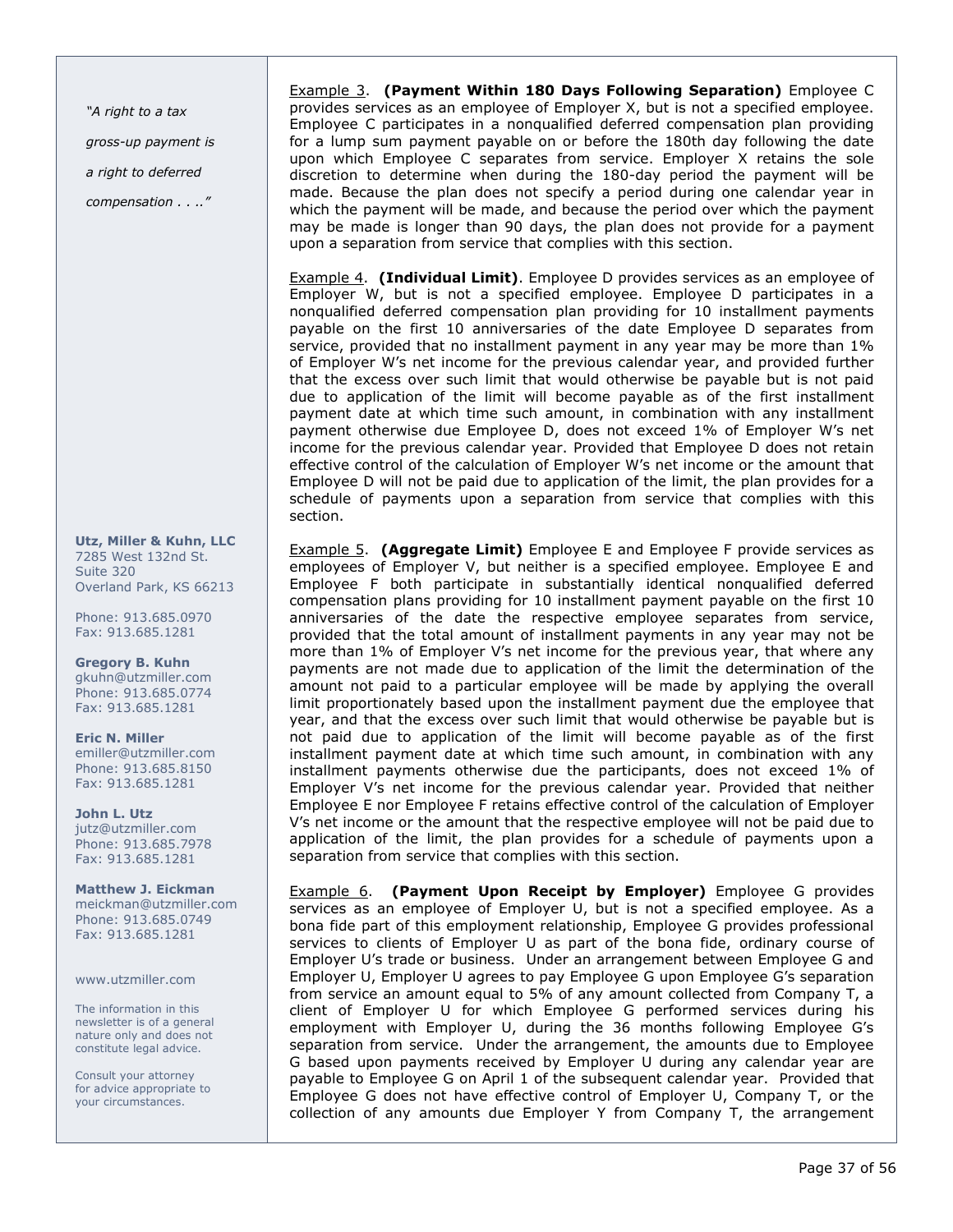"[T]he payment of an amount . . . proximate to [a] purported forfeiture . . . of . . . deferred compensation is presumed to be a substitute for the deferred compensation."

Utz, Miller & Kuhn, LLC 7285 West 132nd St. Suite 320 Overland Park, KS 66213

Phone: 913.685.0970 Fax: 913.685.1281

Gregory B. Kuhn gkuhn@utzmiller.com Phone: 913.685.0774 Fax: 913.685.1281

Eric N. Miller emiller@utzmiller.com Phone: 913.685.8150 Fax: 913.685.1281

John L. Utz jutz@utzmiller.com Phone: 913.685.7978 Fax: 913.685.1281

Matthew J. Eickman meickman@utzmiller.com Phone: 913.685.0749 Fax: 913.685.1281

### www.utzmiller.com

The information in this newsletter is of a general nature only and does not constitute legal advice.

Consult your attorney for advice appropriate to your circumstances.

provides for a schedule of payments upon a separation from service that complies with this section.

Example 7. (Country Club Dues – Annual Limit) Employee H provides services as an employee of Employer S, but is not a specified employee. Under a plan sponsored by Employer S, Employee H has a legally binding right upon a separation from service to the reimbursement of country club dues paid in the calendar year of the separation from service and each of the next 3 calendar years following the separation from service in an amount not to exceed \$30,000 in any calendar year, provided that the amount of dues paid in any calendar year that are eligible for reimbursement equals only the amount actually expended during such calendar year, and the maximum amount available for reimbursement in any calendar year will not be increased or decreased to reflect the amount expended or reimbursed in a prior or subsequent calendar year. The plan further provides that any reimbursement must be paid to Employee H by December 31 of the calendar year following the year in which Employee H pays the country club dues. The reimbursement plan provides for a schedule of payments upon a separation from service that complies with this section.

Example 8. (Country Club Dues – Aggregate Three Year Limit) Employee J provides services as an employee of Employer Q, but is not a specified employee. Under a plan sponsored by Employer Q, Employee J has a legally binding right upon a separation from service to the reimbursement of country club dues paid during the calendar year in which the separation from service occurs and the next 3 calendar years in a total amount not to exceed \$90,000. The plan further provides that any reimbursement must be paid to Employee J by December 31 of the calendar year following the year in which Employee J pays the country club dues. Because the reimbursement of a payment of country club dues in one calendar year may affect the amount of country club dues available for reimbursement in another calendar year, the plan does not provide for a schedule of payments upon a separation from service that complies with this section.

**Substitutions**. Generally, the payment of an amount as a substitute for a payment of deferred compensation is treated as a payment of the deferred compensation. In addition, where an employee's right to deferred compensation is made subject to anticipation, alienation, sale, transfer, assignment, pledge, encumbrance, attachment, or garnishment by creditors of the employee or the employee's beneficiary, the deferred compensation is treated as having been paid. Although forfeiture or voluntary relinquishment of an amount is not treated as a payment of the compensation, there is no forfeiture or voluntary relinquishment for this purpose if an amount is paid, or a legally binding right to a payment is created, that acts as a substitute for the forfeited or voluntarily relinquished amount.

Whether a payment or right to payment acts as a substitute for a payment of deferred compensation is determined based on all the facts and circumstances. Where, however, the payment of an amount results in an actual or potential reduction of, or current or future offset to, an amount of deferred compensation, the payment is a substitute for the deferred compensation. Similarly, if an employee receives a loan the repayment of which is secured by or may be accomplished through an offset of or a reduction in the amount deferred, the loan is a substitute for the deferred compensation.

Even where there is no explicit reduction or offset, the payment of an amount or creation of new right to a payment proximate to the purported forfeiture or voluntary relinquishment of a right to deferred compensation is presumed to be a substitute for the deferred compensation. This presumption is rebuttable by a showing that the compensation paid would have been received regardless of the forfeiture or voluntary relinquishment. Factors indicating that a payment would have been received regardless of the forfeiture or voluntary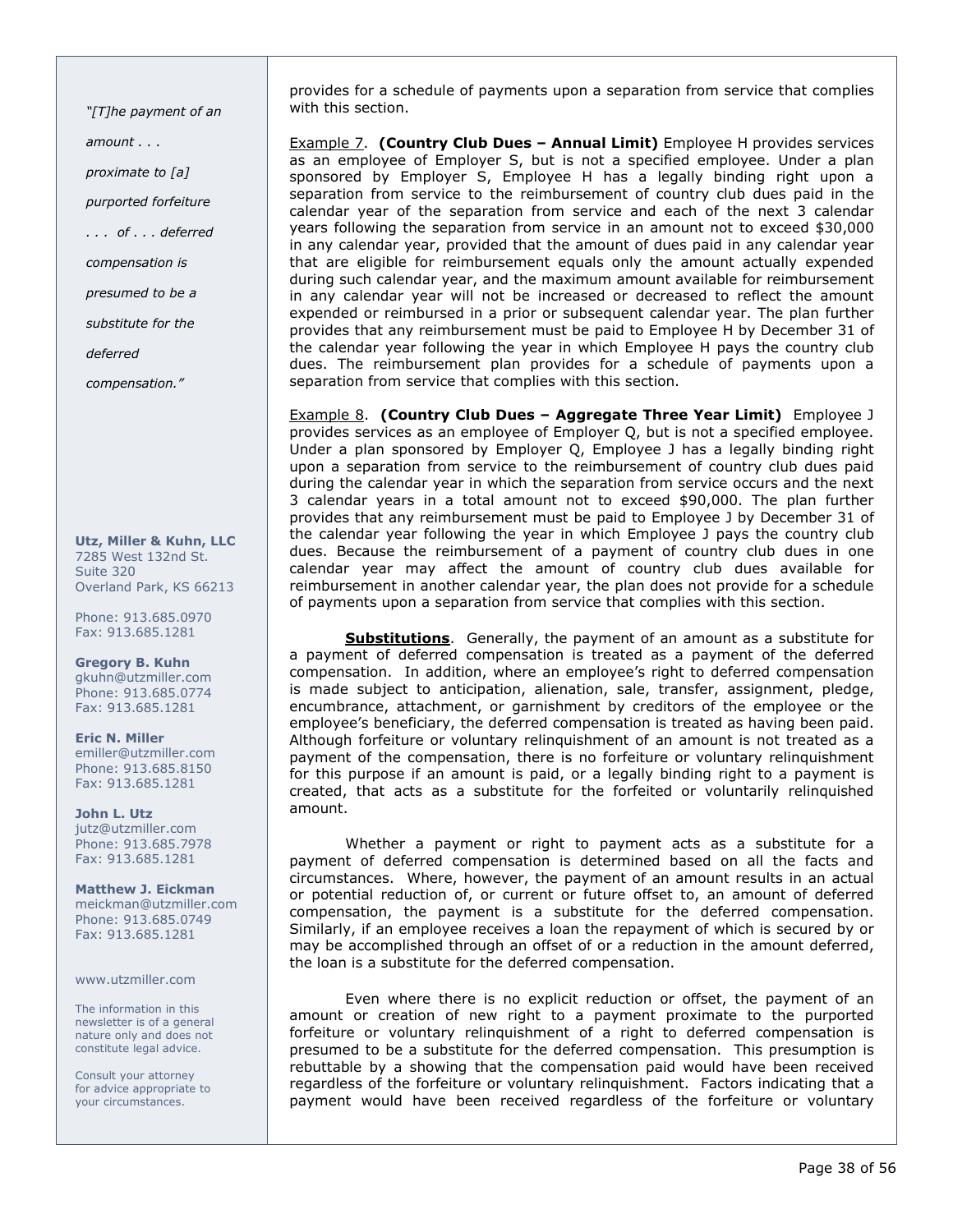"The regulations offer

employers a limited

ability to delay

payments . . . without

violating the

requirements of

Section 409A."

Utz, Miller & Kuhn, LLC 7285 West 132nd St. Suite 320 Overland Park, KS 66213

Phone: 913.685.0970 Fax: 913.685.1281

Gregory B. Kuhn gkuhn@utzmiller.com Phone: 913.685.0774 Fax: 913.685.1281

Eric N. Miller emiller@utzmiller.com Phone: 913.685.8150 Fax: 913.685.1281

John L. Utz jutz@utzmiller.com Phone: 913.685.7978 Fax: 913.685.1281

Matthew J. Eickman meickman@utzmiller.com Phone: 913.685.0749 Fax: 913.685.1281

www.utzmiller.com

The information in this newsletter is of a general nature only and does not constitute legal advice.

Consult your attorney for advice appropriate to your circumstances.

relinquishment include that the amount paid is materially less than the forfeited or relinquished amount, or consists of a type of payment customarily made in the ordinary course of business of the employer to employees who did not forfeit or relinquish deferred compensation (for example, a payment of accrued but unused leave or a payment for a release of actual or potential claims).

Delay in Payment by Employer. The regulations offer employers a limited ability to delay payments due under a nonqualified deferred compensation plan, without violating the requirements of Section 409A. In particular, the regulations provide generally that in the case of (a) payments the deduction for which would be limited or eliminated by the \$1 million limitation of Tax Code Section 162(m), or (b) payments that would violate securities or other laws, the plan may provide that payment will be delayed. A plan may be amended to add a provision providing for such a delay, but the amendment cannot be effective for a period of at least 12 months. If a plan were amended to remove such a provision with respect to amounts previously deferred, the amendment would constitute a prohibited acceleration of payment. Where any scheduled payment to a specific employee in the employer's taxable year is delayed as a result of these rules, the delay in payment will be treated as a subsequent deferral election unless all scheduled payments to the employee that could be delayed in accordance with these rules are also delayed. Where payment is delayed to a date on or after the employee's separation from service, the payment will be considered to be a payment upon a separation from service for purposes of the six month delay required for specified employees.

In the case of amounts for which a deduction would be limited or reduced by application of the \$1 million limitation of Section 162(m), payment must be made either (a) in the first year in which the employer reasonably anticipates (or should reasonably anticipate) that Section 162(m) will not bar deduction of the payment, or (b) during the period beginning with the date the employee separates from service and ending on the last day of the calendar year in which the employee separates from service or the  $15<sup>th</sup>$  day of the third month following the separation from service. In the case of a specified employee, the date that is six months after the employee's separation from service is substituted for the date of separation from service for purposes of the deadline for making payment just described. With respect to amounts that would result in a violation of federal securities laws or other applicable laws, payment must be made at the earliest date at which the employer reasonably anticipates the payment would not result in a violation of federal securities laws or other applicable laws.

**Disputed Payments and Refusals to Pay.** The regulations address whether an employer's refusal to pay deferred compensation when due will result in a 409A violation. This refusal could occur either where the employer disputes the amount of the payment or simply refuses to pay. In either situation, the regulations generally provide that the payment will be deemed to be made on the date scheduled, if (a) the employee accepts the portion (if any) of the payment the employer is willing to make (unless that acceptance will result in a relinquishment of the employee's claim to all or part of the remaining amount), and (b) makes prompt and reasonable, good faith efforts to collect the remaining amount. Any further payment (including payment of a lesser amount that satisfies the obligation to make payment) must be made no later than the end of the first calendar year in which the employer and the employee enter into a legally binding settlement of the dispute, the employer concedes the amount is payable, or the employer is required to make the payment pursuant to a final and nonappealable judgment or other binding decision. This rule is intended to address not only intentional refusals to pay, but also inadvertent delays (but, in either case, only if there is no collusion between the employee and employer).

For example, where through oversight an employer fails to make a payment on the required payment date, the payment will be treated as made on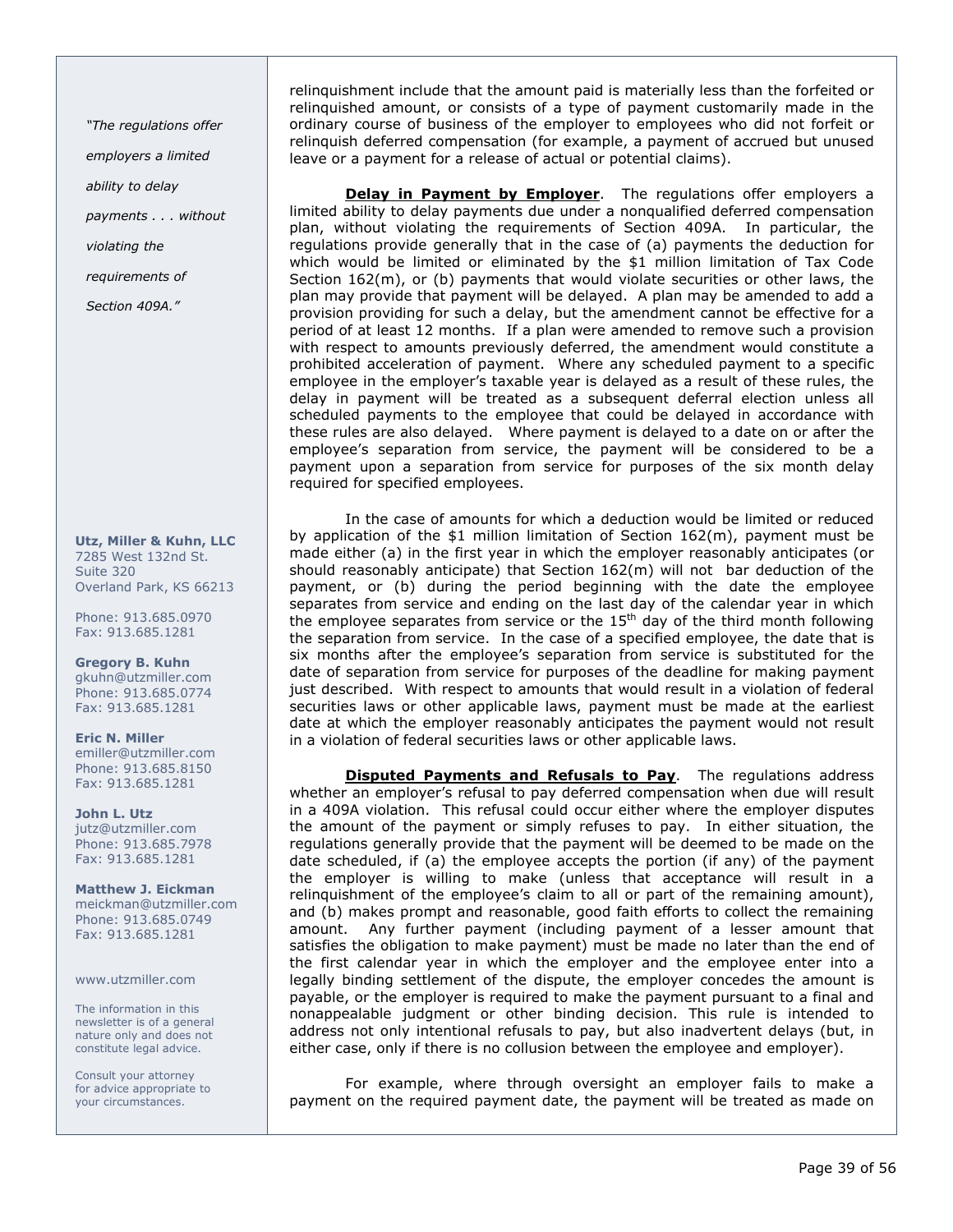"In general,

payments of deferred

compensation may

not be accelerated."

the specified date if the employee makes reasonable, good faith efforts to collect the payment, generally by providing timely notice to the employer that the payment is due and unpaid. For this purpose, efforts to collect the payment will be presumed not to be reasonable, good faith efforts unless (a) notice is given to the employer within 90 days of the latest date upon which the payment could have been timely made in accordance with the terms of the plan (and IRS regulations), and (b) if not paid, further measures to enforce the payment are taken within 180 days after that date. An employer will not be treated as having failed to make a payment where, pursuant to the terms of the plan, the employee is required to request payment, or otherwise provide information or take any other action, and the employee has failed to do so. An employee will be treated as having requested that a payment not be made, rather than the employer having refused to make payment, where the employer's decision not to make payment is made by the employee, or by any person or group of persons under the supervision of the employee at the time the decision is made.

**Acceleration**. In general, payments of deferred compensation may not be accelerated. IRS regulations do, however, list certain permissible payment accelerations, including:

- 1. payments necessary to comply with a domestic relations order,
- 2. payments necessary to comply with certain conflict of interest rules,
- 3. payments intended to pay employment taxes,
- 4. certain cash-out of small amounts related to termination of a participant's interest in the plan (where the amount does not exceed the Tax Code Section  $402(q)(1)(B)$  limit, which is \$15,500 for 2007),
- 5. payments intended to pay taxes on account of the failure to meet the requirements of Section 409A,
- 6. cancellation of deferrals following an unforeseeable emergency or 401(k) plan hardship distribution,
- 7. in the case of a 457(f) plan, payments intended to pay taxes upon a vesting event,
- 8. plan terminations and liquidations (as more fully discussed below),
- 9. certain distributions to avoid a nonallocation year for ESOPs under Tax Code Section 409(p),
- 10. distributions to pay state, local, or foreign tax obligations arising from participation in the plan,
- 11. cancellation of deferral elections due to disability (with the cancellation occurring by the later of the end of the calendar year in which the disability is incurred, or the  $15<sup>th</sup>$  day of the third month following the date the disability is incurred, and where "disability" refers to a medically determinable physical or mental impairment resulting in the employee's inability to perform the duties of his or her position or any substantially similar position, where that disability can be expected to result in death or can be expected to last for a continuous period of not less than six months),

Utz, Miller & Kuhn, LLC 7285 West 132nd St. Suite 320 Overland Park, KS 66213

Phone: 913.685.0970 Fax: 913.685.1281

Gregory B. Kuhn gkuhn@utzmiller.com Phone: 913.685.0774 Fax: 913.685.1281

Eric N. Miller emiller@utzmiller.com Phone: 913.685.8150 Fax: 913.685.1281

John L. Utz jutz@utzmiller.com Phone: 913.685.7978 Fax: 913.685.1281

Matthew J. Eickman meickman@utzmiller.com Phone: 913.685.0749 Fax: 913.685.1281

www.utzmiller.com

The information in this newsletter is of a general nature only and does not constitute legal advice.

Consult your attorney for advice appropriate to your circumstances.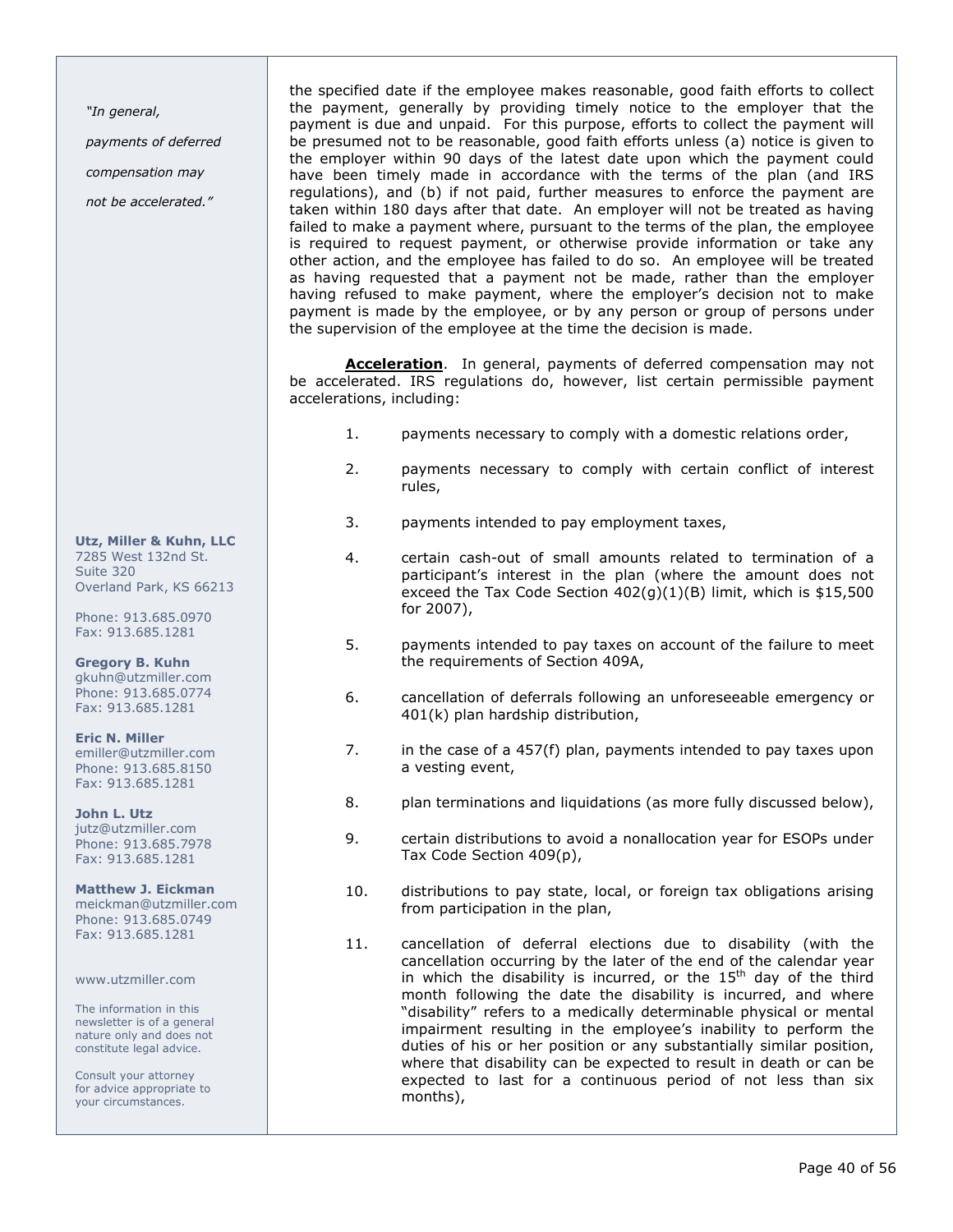"[T]he addition of a

permissible payment

event . . . results in

an acceleration if the

addition . . . could

result in the payment

being made at an

earlier date . . .."

Utz, Miller & Kuhn, LLC 7285 West 132nd St. Suite 320 Overland Park, KS 66213

Phone: 913.685.0970 Fax: 913.685.1281

Gregory B. Kuhn gkuhn@utzmiller.com Phone: 913.685.0774 Fax: 913.685.1281

Eric N. Miller emiller@utzmiller.com Phone: 913.685.8150 Fax: 913.685.1281

John L. Utz jutz@utzmiller.com Phone: 913.685.7978 Fax: 913.685.1281

Matthew J. Eickman meickman@utzmiller.com Phone: 913.685.0749 Fax: 913.685.1281

www.utzmiller.com

The information in this newsletter is of a general nature only and does not constitute legal advice.

Consult your attorney for advice appropriate to your circumstances.

- 12. offsets to satisfy certain debts of an employee to an employer, where the amount of the reduction in any calendar year does not exceed \$5,000, and
- 13. payments as part of a settlement between the employee and employer of an arms-length bona fide dispute as to the employee's right to the deferred amount.

With respect to these exceptions from the prohibition on acceleration, a plan may either provide for acceleration of a payment in accordance with these rules, or may provide the employer with discretion to accelerate payments in accordance with the rules. A plan may not, however, provide an employee discretion with respect to whether a payment will be accelerated, and an employer may not provide an employee a direct or indirect election as to whether the employer's discretion to accelerate a payment will be exercised. Generally, a plan need not set forth in writing these exceptions from the acceleration prohibition, and the making of such an accelerated payment or addition of a plan term permitting the making of such a payment generally will not constitute the acceleration of a payment. The failure to make a payment that could be accelerated under these rules, or the deletion or modification of a plan term permitting the making of such a payment, will not be subject to the rules regarding a change in the time and form of payment (the subsequent deferral rules).

Acceleration Upon Intervening Event. An impermissible acceleration does not occur if payment is made in accordance with plan provisions, or an election as to the time and form of payment in effect at the time of initial deferral (or added in accordance with the rules on subsequent deferral elections), pursuant to which payment is required to be made on an accelerated schedule as a result of an intervening event, where that event is the employee's separation from service, disability, death, change of control, or unforeseeable emergency. For example, a plan may provide that a participant will receive six installment payments commencing at separation from service, and also provide that if a participant dies after those payments commence but before all payments have been made, all remaining amounts will be paid in a lump sum payment.

Accelerating Vesting. It is not a prohibited acceleration if an employer waives or accelerates the satisfaction of a condition constituting a substantial risk of forfeiture, provided that the requirements of Section 409A (including the requirements that payment be made upon a permissible payment event) are otherwise satisfied. For example, if a plan provides for a lump sum payment of a vested benefit upon separation from service, and the benefit vests under the plan only after 10 years of service, it is not a violation of 409A if the employer reduces the vesting requirement to five years of service, even if the service provider becomes vested as a result and receives a payment in connection with a separation from service before the employee would have completed 10 years of service. However, if the plan had provided for a payment at a fixed date, rather than at separation from service, the date of payment could not be accelerated due to the accelerated vesting.

Application of Acceleration Rules to Multiple Payment Events.

Generally, the addition of a permissible payment event, the deletion of a permissible payment event, or the substitution of one permissible payment event for another, results in an acceleration if the addition, deletion, or substitution could result in the payment being made at an earlier date than the payment would have been made absent the addition, deletion, or substitution. However, the addition of death, disability, or an unforeseeable emergency as a potentially earlier alternative payment event to an amount previously deferred will not be treated as resulting in an acceleration of a payment, even if that addition results in the payment being paid at an earlier time than the payment would have been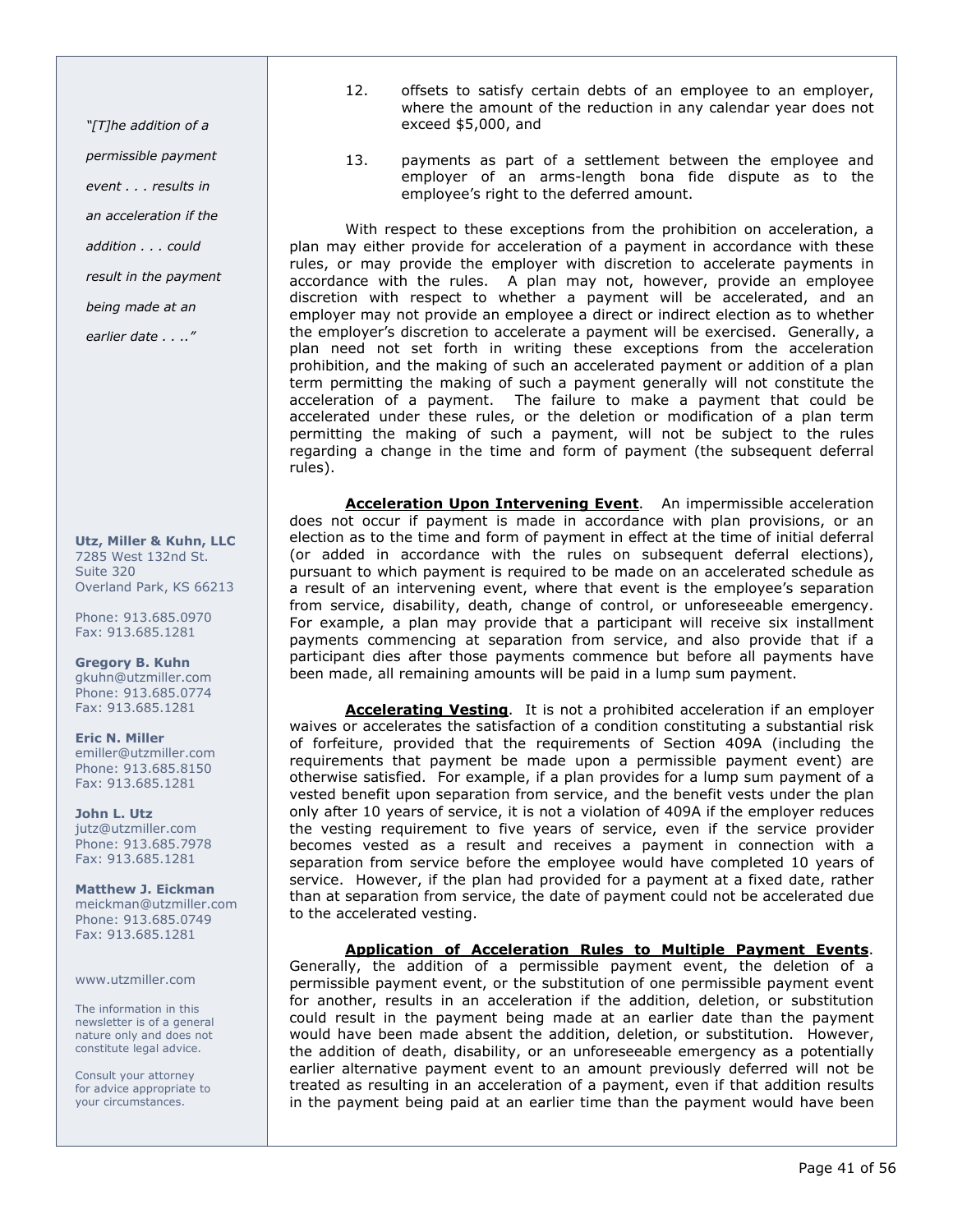"A plan can be terminated and liquidated [in certain

circumstances], with

distribution

accelerated . . .."

Utz, Miller & Kuhn, LLC 7285 West 132nd St. Suite 320 Overland Park, KS 66213

Phone: 913.685.0970 Fax: 913.685.1281

Gregory B. Kuhn gkuhn@utzmiller.com Phone: 913.685.0774 Fax: 913.685.1281

Eric N. Miller emiller@utzmiller.com Phone: 913.685.8150 Fax: 913.685.1281

John L. Utz jutz@utzmiller.com Phone: 913.685.7978 Fax: 913.685.1281

Matthew J. Eickman meickman@utzmiller.com Phone: 913.685.0749 Fax: 913.685.1281

www.utzmiller.com

The information in this newsletter is of a general nature only and does not constitute legal advice.

Consult your attorney for advice appropriate to your circumstances.

made absent the addition of the payment event. Note, however, that the addition of such a payment event as a potentially *later* alternative payment event generally is subject to the rules governing changes in the time and form of payment.

Acceleration: Beneficiaries. An election to change the identity of a beneficiary does not constitute an acceleration of a payment merely because the election changes the identity of the recipient of the payment, if the time and form of the payment is not otherwise changed. In addition, an election before the commencement of a life annuity to change the identity of a beneficiary does not constitute an acceleration of a payment if the change in the time of payments (a) stems solely from a different life expectancy of the new beneficiary, such as in the case of a joint and survivor annuity, and (b) does not change the commencement date of the life annuity.

Plan Termination. The regulations provide limited, though welcome, relief from the rules governing the time and form of payments where a nonqualified deferred compensation arrangement is terminated. A plan can be terminated and liquidated, with distribution accelerated, if (a) the termination and liquidation does not occur proximate to a downturn in the financial health of the employer, (b) all arrangements of the same type (under the plan aggregation rules) are terminated with respect to all participants, (c) no payments other than those otherwise payable under the terms of the plan absent a termination of the plan are made within 12 months of the termination, (d) all payments are made within 24 months of termination of the arrangement, and (e) the employer does not adopt a new arrangement that would be aggregated with any terminated arrangement for a period of three years following termination.

Under a second plan termination exception, a corporate employer may, during the 30 days preceding or 12 months following a change in control of the corporation, elect to terminate and liquidate a plan (and all plans of the same type under the plan aggregation rules). All employees who are participants in the plan or other plans of the same type (under the plan aggregation rules) must receive all amounts deferred under those plans within 12 months of the date the employer takes irrevocable action to terminate and liquidate the arrangements. The relevant entities comprising the employer for this purpose are determined immediately following the change of control. This rule permitting plan termination and distribution applies only with respect to employees for whom a change in control has occurred. For example, where a change in control consists of a sale of a subsidiary corporation, such that the subsidiary corporation is no longer treated as a single employer with the (former) parent corporation, the requirement to terminate and liquidate substantially similar arrangements applies only to the purchaser employer group of corporations that now owns the subsidiary corporation. In addition, the rule would apply only to those employees who had experienced a change in control, generally consisting only of employees of the subsidiary corporation. Where the change in control consists of an asset purchase, the applicable employer with discretion to terminate and liquidate the plan is deemed to be the entity retaining the deferred compensation liability after the transaction.

Under a third exception, a plan may provide for the acceleration of distribution pursuant to termination of the plan upon a corporate dissolution taxed under Section 331 of the Tax Code or with the approval of a bankruptcy court. The amounts deferred must, however, be included in participants' gross income by the latest of (a) the calendar year in which the plan termination occurs, (b) the calendar year in which the amounts are no longer subject to a substantial risk of forfeiture, or (c) the first calendar year in which the payments are administratively practicable.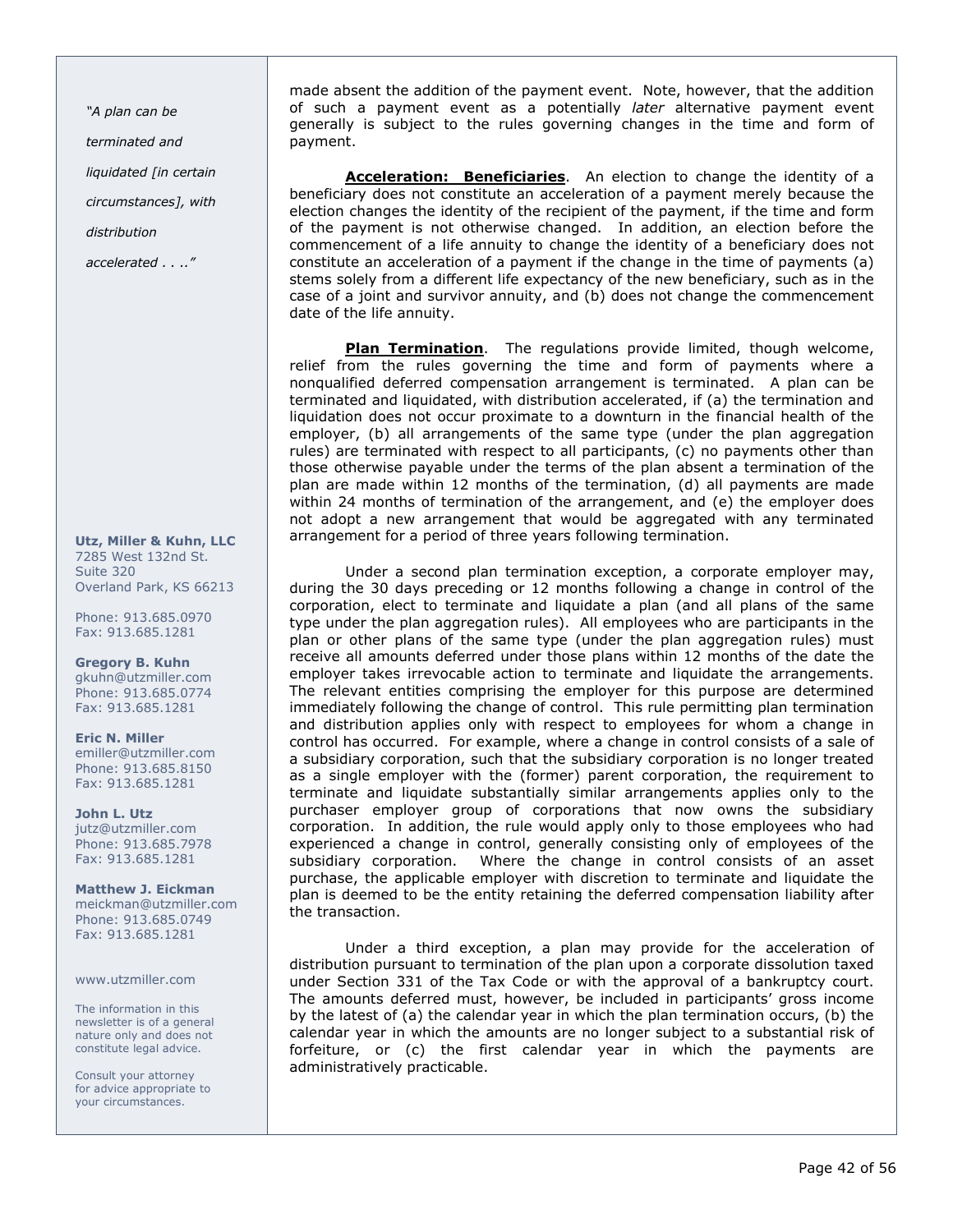"[A] plan may permit

an employee to make

a subsequent election

to further delay a

payment, or to

change the form of a

payment [, in certain

circumstances.]"

Utz, Miller & Kuhn, LLC 7285 West 132nd St. Suite 320 Overland Park, KS 66213

Phone: 913.685.0970 Fax: 913.685.1281

Gregory B. Kuhn gkuhn@utzmiller.com Phone: 913.685.0774 Fax: 913.685.1281

Eric N. Miller emiller@utzmiller.com Phone: 913.685.8150 Fax: 913.685.1281

John L. Utz jutz@utzmiller.com Phone: 913.685.7978 Fax: 913.685.1281

Matthew J. Eickman meickman@utzmiller.com Phone: 913.685.0749 Fax: 913.685.1281

www.utzmiller.com

The information in this newsletter is of a general nature only and does not constitute legal advice.

Consult your attorney for advice appropriate to your circumstances.

Subsequent Changes in the Time and Form of Payment. Although distributions may not be accelerated under Section 409A, a plan may permit an employee to make a subsequent election to further delay a payment, or to change the form of a payment. A subsequent election to do so will be permissible only if:

- The plan requires that the election not take effect until at least 12 months after the date on which the election is made
- In the case of an election related to a payment other than a payment on account of death, disability, or the occurrence of an unforeseeable emergency, the plan must require that the first payment with respect to which the election is made be deferred for a period of at least five years from the date the payment would otherwise have been made (the "five-year rule"), and
- The plan requires that any election related to a payment at a specified time or pursuant to a fixed schedule be made at least 12 months prior to the date of the first scheduled payment.

The regulations clarify the application of the five-year rule to distributions made in the form of a stream of payments, such as installment payments. The question is whether individual installments are treated as separate payments or as one payment. Under the regulations, each separately identified amount to which an employee is entitled on a determinable date is a separate payment. Therefore, if an amount is separately identified as a payment, either because the right arises under a separate arrangement or because the arrangement simply identifies the amount as a separate payment, the amount will not be aggregated with other amounts for purposes of the rules relating to subsequent changes in the time and form of payment and the prohibition on acceleration. For example, an arrangement may provide that 50 percent of a benefit is paid as a lump sum at separation from service, and the remainder is paid as a lump sum at age 60, which would identify each amount as a separate payment. Once a payment has been separately identified, the payment may only be aggregated with another payment if that aggregation would otherwise comply with rules relating to subsequent changes in the time and form of payment.

With respect to installment payments, an entitlement to a series of installment payments is generally to be treated as a single payment for purposes of the subsequent deferral rules. The regulations do, however, allow an The regulations do, however, allow an arrangement to instead specify that a series of installment payments will be treated as a series of separate payments. So, the plan terms will determine the treatment of installment payments. Generally, it would seem better to treat a series of installments as a single payment, as the following example illustrates. If a five-year installment payment is treated as a single payment and is scheduled to commence on July 1, 2010, the employee could, consistent with the five-year rule, change the time and form of the payment to a lump sum payment on July 1, 2015, provided the other conditions related to a change in the time and form of payment are met. In contrast, if a five-year installment payment is designated as five separate payments scheduled for the years 2010 through 2014, the employee could not change the time and form of the payment to a lump sum payable on July 1, 2015, because the separate payments scheduled for the years 2011 through 2014 would not have been deferred at least five years. Instead, the employee could change the time and form of payment to a lump sum only if the payment were scheduled to occur no earlier than 2019 (five years after the last of the originally scheduled payments).

The regulations also create a special rule for life annuities. Entitlement to a life annuity is treated as a single payment. Plans may not choose to treat a life annuity as a series of separate payments. The regulations do, however, treat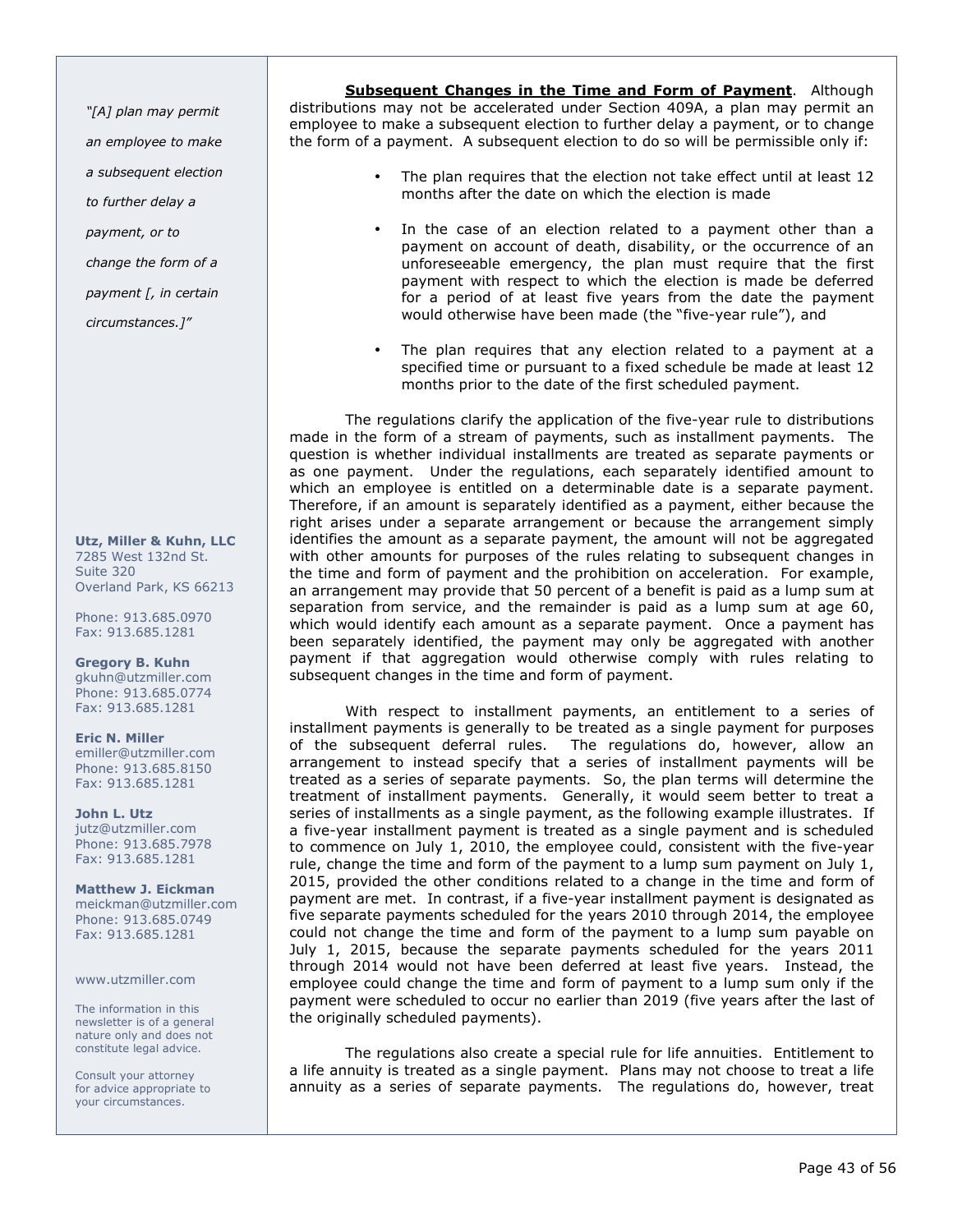"The regulations . . . treat actuarially equivalent life annuities as one form of payment, thereby allowing elections to be made among those annuity forms at any time before the initial annuity payment . . .."

Utz, Miller & Kuhn, LLC 7285 West 132nd St. Suite 320 Overland Park, KS 66213

Phone: 913.685.0970 Fax: 913.685.1281

Gregory B. Kuhn gkuhn@utzmiller.com Phone: 913.685.0774 Fax: 913.685.1281

Eric N. Miller emiller@utzmiller.com Phone: 913.685.8150 Fax: 913.685.1281

John L. Utz jutz@utzmiller.com Phone: 913.685.7978 Fax: 913.685.1281

Matthew J. Eickman meickman@utzmiller.com Phone: 913.685.0749 Fax: 913.685.1281

www.utzmiller.com

The information in this newsletter is of a general nature only and does not constitute legal advice.

Consult your attorney for advice appropriate to your circumstances.

actuarially equivalent life annuities as one form of payment, thereby allowing elections to be made among those annuity forms at any time before the initial annuity payment, without regard to the rules on subsequent deferral elections.

Certain features are ignored for purposes of determining whether a particular annuity is treated as a life annuity for purposes of the form of payment rules (but not for purposes of determining whether a life annuity with such a feature is actuarially equivalent to a life annuity without such a feature). The specified features include: (1) term certain features (under which annuity payments continue for the longer of the life of the annuitant or a fixed period of time); (2) pop-up provisions (under which payments increase upon the death of the beneficiary or another event that eliminates the right to a survivor annuity); (3) cash refund features (under which payment is provided upon the death of the last annuitant in an amount that is not greater than the excess of the present value of the annuity at the annuity starting date over the total payments before the death of the last annuitant); (4) Social Security or railroad retirement leveling features (including leveling features related to early retirement, survivor or disability benefits); and (5) features applying a permissible cost-of-living index. Accordingly, a life annuity with any of these specified features may be treated as a life annuity without regard to the fact that the features cause the annuity to fail to satisfy the general definition of a life annuity, for example because the periodic payments are not substantially equal. However, a life annuity with such a feature may only be treated as the same form of payment as a life annuity without such a feature if the two life annuities are actuarially equivalent (taking into account the feature) and have the same initial payment date.

For purposes of the definition of a time and form of payment, a subsidized joint and survivor annuity is treated as actuarially equivalent to a single life annuity, provided that neither the annual lifetime annuity benefit nor the annual survivor benefit available under the joint and survivor annuity is greater than the annual lifetime annuity benefit available under the single life annuity. For example, a single life annuity providing \$100 a month for the lifetime of the service provider may be treated as actuarially equivalent to a joint and survivor annuity providing up to \$100 a month for the lifetime of the employee and up to \$100 a month to the surviving joint annuitant.

The same actuarial assumptions and methods must be used in valuing each life annuity. This requirement applies over the entire term of an employee's participation in a plan, such that annuities must be actuarially equivalent at all times for the annuity options to be treated as one time and form of payment. However, provided the actuarial methods and assumptions are reasonable, there is no requirement that consistent actuarial assumptions and methods be used over the term of an employee's participation in a plan. Accordingly, a plan may change the actuarial assumptions and methods used to determine life annuity payments, provided that all of the actuarial assumptions and methods are reasonable. In addition, there is no requirement that the actuarial assumptions and methods used under a plan be the same as those used in a qualified plan sponsored by the employer.

Multiple Payment Events. As noted earlier, a plan may provide that a payment will be made upon the earlier of, or the later of, multiple specified permissible payment events. In addition, a plan may provide for a different form of payment depending upon the payment event. For example, a plan may provide that an employee is entitled to an annuity at age 65 or, if earlier, a lump sum payment upon separation from service.

Where there are multiple potential payment events, and possibly multiple forms of payment, the regulations apply the subsequent deferral rules for changing the time and form of payment (and the anti-acceleration rules) to each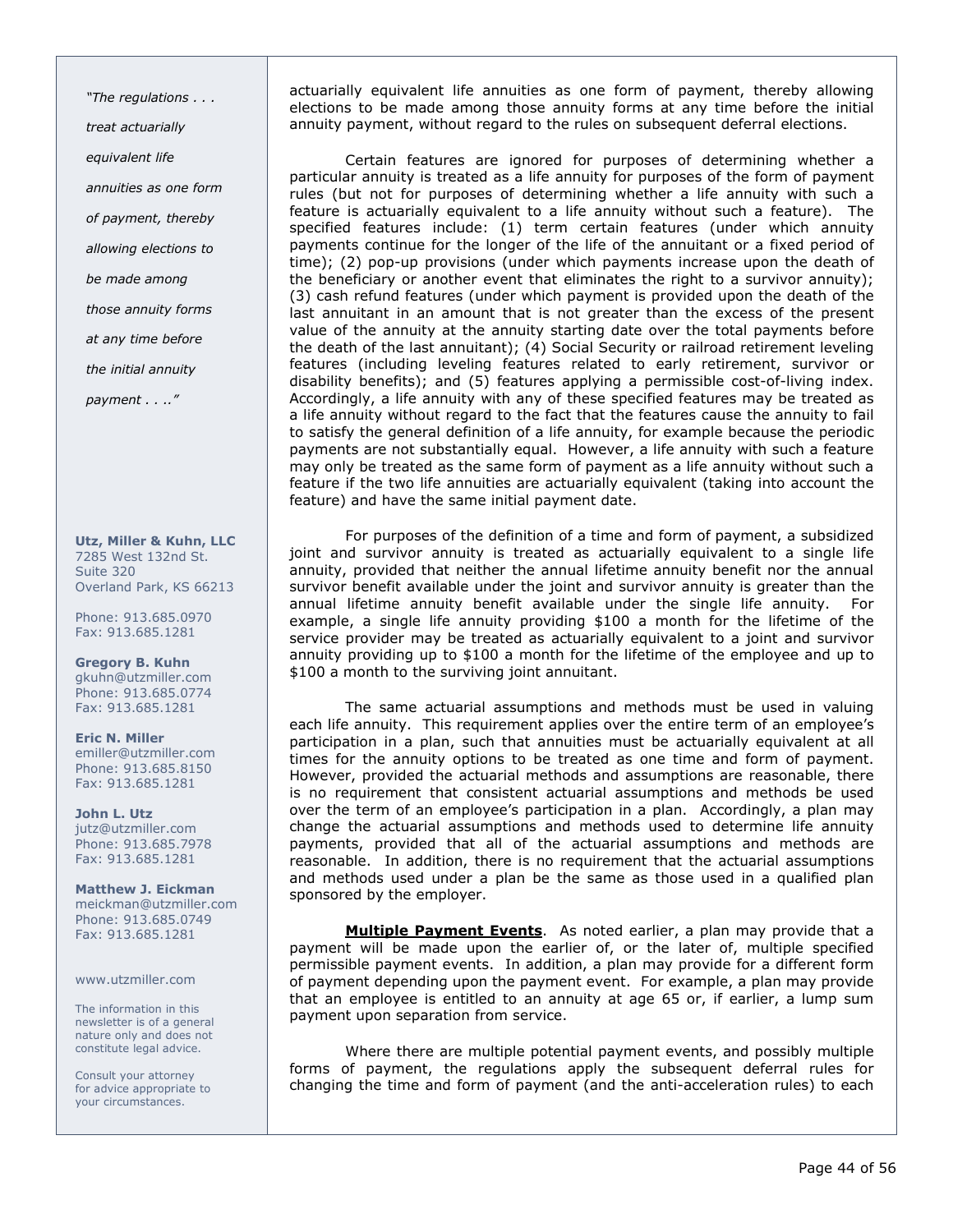"[A] plan may provide for a different form of payment depending upon the payment event."

Utz, Miller & Kuhn, LLC 7285 West 132nd St. Suite 320 Overland Park, KS 66213

Phone: 913.685.0970 Fax: 913.685.1281

Gregory B. Kuhn gkuhn@utzmiller.com Phone: 913.685.0774 Fax: 913.685.1281

Eric N. Miller emiller@utzmiller.com Phone: 913.685.8150 Fax: 913.685.1281

John L. Utz jutz@utzmiller.com Phone: 913.685.7978 Fax: 913.685.1281

Matthew J. Eickman meickman@utzmiller.com Phone: 913.685.0749 Fax: 913.685.1281

www.utzmiller.com

The information in this newsletter is of a general nature only and does not constitute legal advice.

Consult your attorney for advice appropriate to your circumstances.

payment event separately. So, in the example above, the rules would apply separately to the employee's entitlement to the installment payment at age 65 and his or her entitlement to a lump sum payment at separation from service. As a result, the employee could delay the annuity payment date (under the rules governing changes in the time and form of payment), while retaining a separate right to receive a lump sum payment at separation from service if that were to occur at an earlier date. In that case, the five-year rule would apply to the annuity payment date (delaying payment from age 65 to at least age 70), but not to the unchanged lump sum payment available upon separation from service before age 70.

In similar fashion, a plan may provide that an intervening event (that is a permissible payment event) may override an existing payment schedule already in pay status. For example, a plan could provide that a participant will receive six installment payments commencing at separation from service, but if the participant dies after payment commences, all remaining benefits will be paid in a lump sum.

Generally, the addition to a plan of a new payment event, or a fixed time or fixed schedule of payments, will be subject to the rule governing changes in the time and form of payment and the anti-acceleration rules. As a result, no fixed time of payment can be added that does not defer payment for at least five years from the date the fixed time is added. Similarly, payment due to any added payment event generally cannot be made within five years of the addition of the event. So, for example, an employee entitled to a payment only on January 1, 2050, could not make a subsequent deferral election to be paid on the later of January 1, 2050, or separation from service, but could make a subsequent deferral election to be paid on the later of separation from service or January 1, 2055.

The anti-acceleration provisions (rather than the subsequent deferral rules) apply where a payment event is removed from a plan that requires payment upon the latest of two or more payment events. The provisions governing subsequent deferral elections apply to the substitution of one payment event for another. As a result, the substitution of a change in control payment event for a separation from service event would only be permissible if the change were not effective for one year, and if the payment would occur only upon the later of a change in control event or five years following a separation from service.

The addition of death, disability, or an unforeseeable emergency as a potentially earlier payment event is a permissible acceleration. In contrast, the addition of death, disability, or an unforeseeable emergency as a potentially later payment event, such as through the addition of death as a payment event to a plan providing for a payment of deferred compensation on a fixed date (so payment would be due on the later of the fixed date or death) would be subject to the subsequent deferral election rules. Similarly, a plan amendment substituting an employee's death as a new payment event, in place of a fixed payment date, would be subject to the subsequent deferral rules. The substitution of death as a payment event will not cause the plan to be treated as a death benefit plan not subject to Section 409A. In contrast, the substitution or addition of a payment event other than death in a death benefit plan may, however, result in that plan being treated as providing for deferred compensation, and thereby becoming subject to the 409A rules.

The rules governing changes in the time and form of payment do not apply to changes in the time and form of payment under the terms of a domestic relation order, to the extent the change in time and form applies to a payment to be made to an alternate payee and not the employee. Accordingly, a domestic relations order generally may provide for a new time and form of payment to a spouse or former spouse of an employee, or provide a spouse or former spouse the discretion to determine the time and form of payment to him or her.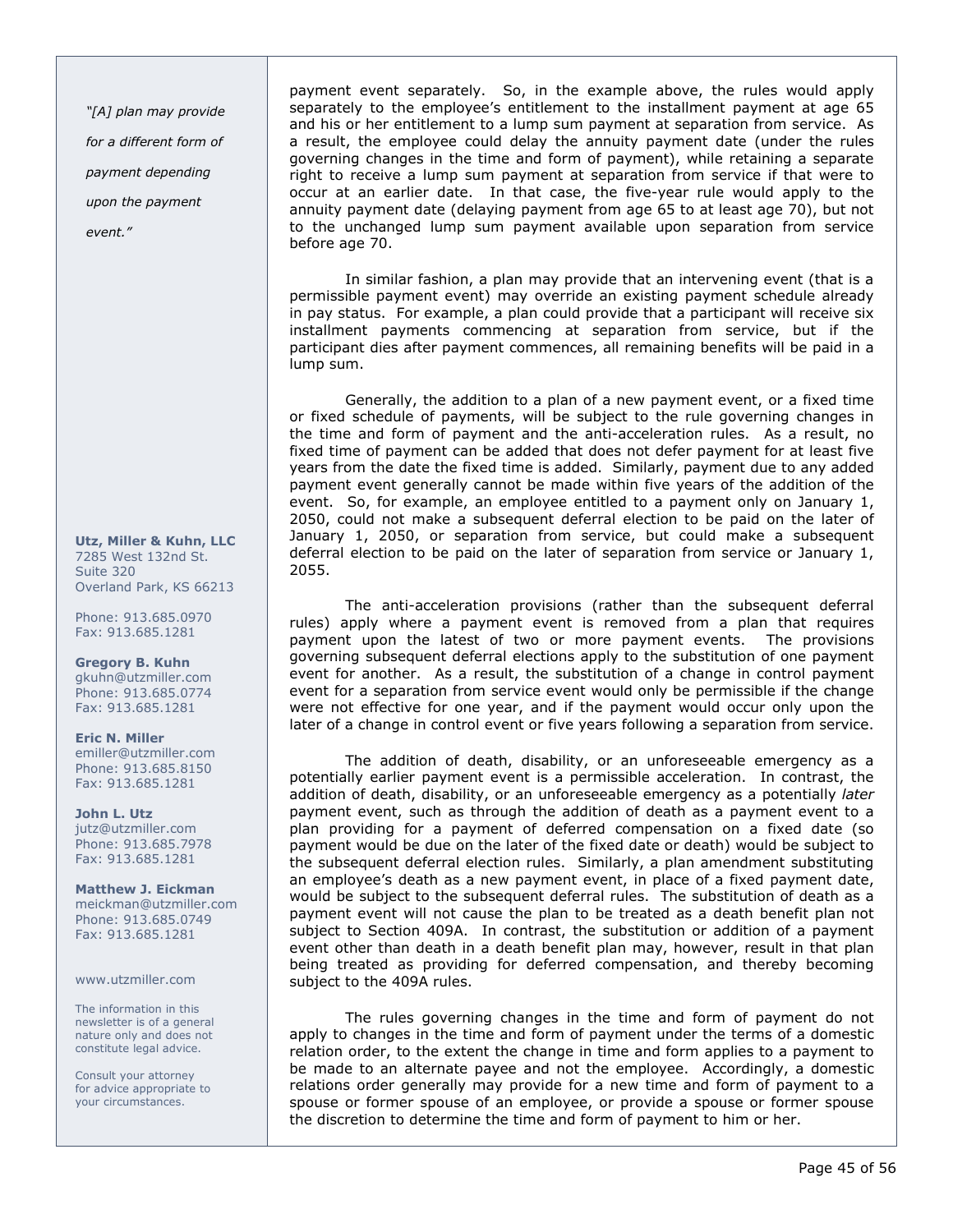"Generally, the addition to a plan of a new payment event . . . will be subject to the rule governing changes in the time and form of payment and the anti-acceleration  $rule<sub>s</sub>$ 

Utz, Miller & Kuhn, LLC 7285 West 132nd St. Suite 320 Overland Park, KS 66213

Phone: 913.685.0970 Fax: 913.685.1281

Gregory B. Kuhn gkuhn@utzmiller.com Phone: 913.685.0774 Fax: 913.685.1281

Eric N. Miller emiller@utzmiller.com Phone: 913.685.8150 Fax: 913.685.1281

John L. Utz jutz@utzmiller.com Phone: 913.685.7978 Fax: 913.685.1281

Matthew J. Eickman meickman@utzmiller.com Phone: 913.685.0749 Fax: 913.685.1281

www.utzmiller.com

The information in this newsletter is of a general nature only and does not constitute legal advice.

Consult your attorney for advice appropriate to your circumstances.

## Examples: Deferral Election Rules, Including Subsequent Deferral Elections

**Example 1.** (Initial Election to Defer Salary) Employer ZZ sponsors a plan under which Employee A may elect to defer a percentage of Employee A's salary. Employee A has participated in the plan in prior years. To satisfy the requirements of this section with respect to salary earned in calendar year 2008, if Employee A elects to defer any amount of such salary, the deferral election (including an election as to the time and form of payment) must be made no later than December 31, 2007.

Example 2. (Designation of Time and Form of Payment Where an Initial Deferral Election is Not Provided) Employer YY has a taxable year ending September 30. On July 1, 2008, Employer YY enters into a legally binding obligation to pay Employee B a \$10,000 bonus. The amount is not subject to a substantial risk of forfeiture and does not qualify as performance-based compensation as described in §1.409A-1(e). Employer YY does not provide Employee B an election as to the time and form of payment. Unless the amount is to be paid in accordance with the short-term deferral rule of  $\S1.409A-1(b)(4)$ , Employer YY must specify the time and form of payment on or before July 1, 2008, to satisfy the requirements of this section.

Example 3. (Initial Election to Defer Bonus Payable Based on Services **During Calendar Year)** Employer XX has a taxable year ending September 30. Employee C participates in a bonus plan under which Employee C is entitled to a bonus for services performed during the calendar year that, absent an election by Employee C, will be paid on March 15 of the following year. The amount is not subject to a substantial risk of forfeiture and does not qualify as performancebased compensation as described in §1.409A-1(e). If Employee C elects to defer the payment of the bonus with respect to services rendered during calendar year 2008, Employee C must elect the time and form of payment not later than December 31, 2007, to satisfy the requirements of this section.

Example 4. (Initial Election to Defer Bonus Payable Based on Services During Fiscal Year Other Than Calendar Year) Employer WW has a taxable year ending September 30. Employee D participates in a bonus plan under which Employee D is entitled to a bonus for services performed during Employer WW's fiscal year that, absent an election by Employee D, will be paid on December 15 of the calendar year in which the fiscal year ends. The amount is not subject to a substantial risk of forfeiture and does not qualify as performance-based compensation as described in §1.409A-1(e). The amount qualifies as fiscal year compensation. If Employee D elects to defer the payment of the amount related to the fiscal year ending September 30, 2009, to satisfy the requirements of this section Employee D must elect the time and form of payment not later than September 30, 2008.

**Example 5.** (Initial Election to Defer Bonus Payable Only if Service Provider Completes at Least 12 Months of Services After the Election) Employer VV has a calendar year taxable year. On March 1, 2008, Employer VV grants Employee E a \$10,000 bonus, payable on March 1, 2010 (with reasonable interest), provided that Employee E continues performing services as an employee of Employer VV through March 1, 2010. The amount does not qualify as performance-based compensation as described in §1.409A-1(e), and Employee E already participates in another account balance nonqualified deferred compensation plan. Employee E may make an initial deferral election on or before March 31, 2008 (within 30 days after obtaining a legally binding right), because at least 12 months of additional services are required after the date of election for the risk of forfeiture to lapse.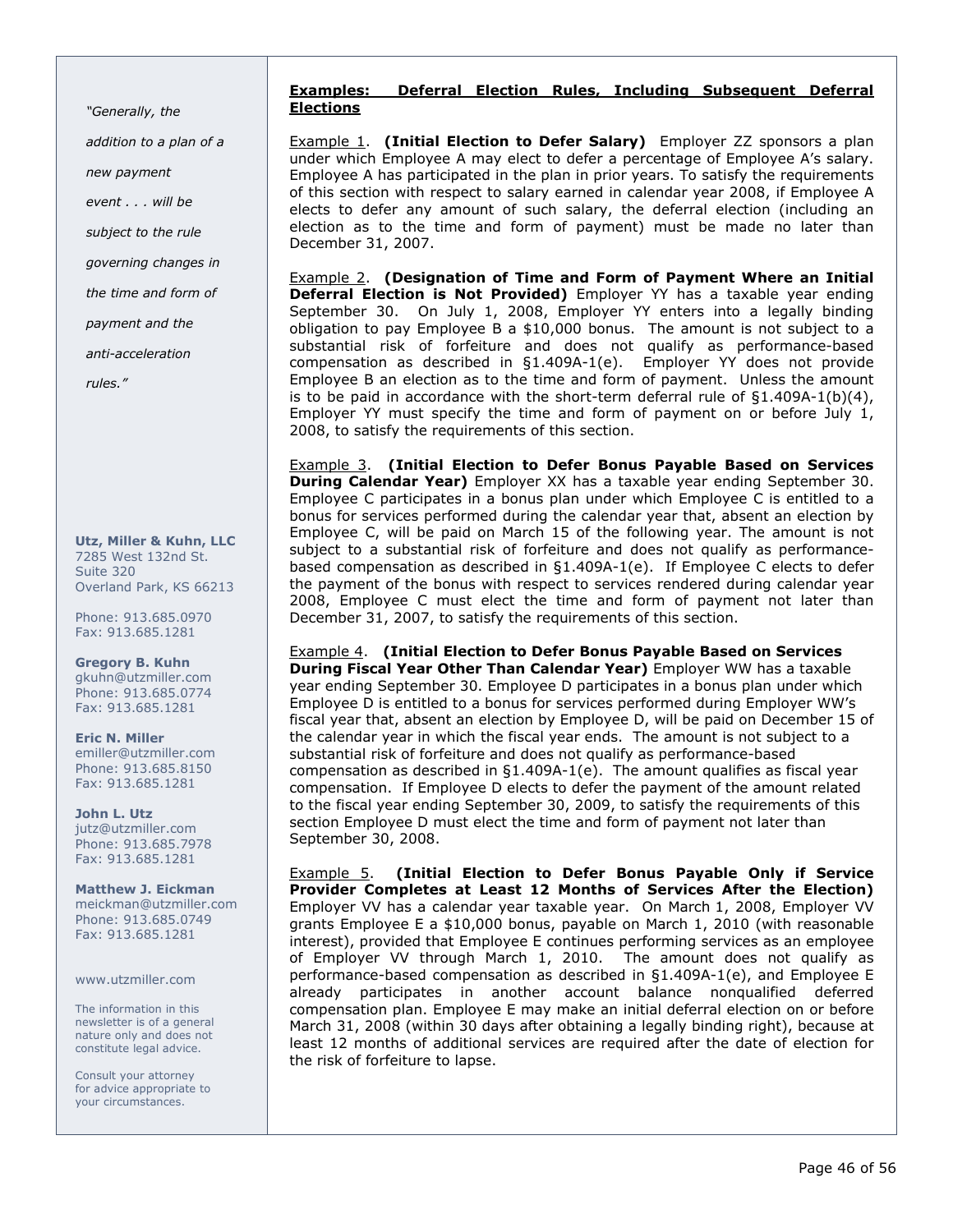"[P]ayment due to any added payment event generally cannot be made within five years of the addition of the

event."

Utz, Miller & Kuhn, LLC 7285 West 132nd St. Suite 320 Overland Park, KS 66213

Phone: 913.685.0970 Fax: 913.685.1281

Gregory B. Kuhn gkuhn@utzmiller.com Phone: 913.685.0774 Fax: 913.685.1281

Eric N. Miller emiller@utzmiller.com Phone: 913.685.8150 Fax: 913.685.1281

John L. Utz jutz@utzmiller.com Phone: 913.685.7978 Fax: 913.685.1281

Matthew J. Eickman meickman@utzmiller.com Phone: 913.685.0749 Fax: 913.685.1281

www.utzmiller.com

The information in this newsletter is of a general nature only and does not constitute legal advice.

Consult your attorney for advice appropriate to your circumstances.

Example 6. (Initial Election to Defer Bonus that Would Otherwise Constitute a Short-Term Deferral) The same facts as Example 5, except that Employee E does not make an initial deferral election on or before March 31, 2008. Because the right to the compensation would not be treated as a deferral of compensation pursuant to §1.409A-1(b)(4) absent a deferral election (because the arrangement would be treated as a short-term deferral), Employee E may make an initial deferral election provided that the election may not become effective for 12 months and must defer the payment at least 5 years from March 1, 2010 (the first date the payment could become substantially vested). Accordingly, Employee E may make an election before March 1, 2009, provided that the election defers the payment to a date on or after March 1, 2015 (other than a payment due to death, disability, unforeseeable emergency, or a change in control event).

Example 7. (Initial Election to Defer Sales Commissions) Employer UU has a calendar year taxable year. As part of Employee F's services for Employer UU, Employee F sells refrigerators to customers unrelated to Employee F or Employer UU. Under the employment arrangement, Employee F is entitled to 10% of the sales price of any refrigerator Employee F sells, payable only upon the receipt of payment from the customer who purchased the refrigerator. For purposes of the initial deferral rule, Employee F is treated as performing the services related to each refrigerator sale in the calendar year in which each customer pays for the refrigerator.

Example 8. (Initial Election to Defer Renewal Sales Commissions) The same facts as Example 7, except that Employee F also sells warranties related to the refrigerators sold. Under the warranty arrangement, refrigerator warranty customers are entitled in a future year to extend the warranty for an additional cost to be paid at the time of the extension. Under Employee F's arrangement with Employer UU, Employee F is entitled to 10% of the amount paid for an extension of any warranty, payable upon the receipt of payment from the customer extending the warranty. For purposes of the initial deferral election rule, Employee F is treated as performing the services related to the amount paid for the extension of the warranty in the taxable year in which the customer pays for the warranty extension.

Example 9. (Initial Election to Defer Investment Commissions) Employer TT is in the trade or business of managing financial assets for customer accounts. Customers who deposit funds in an account with Employer TT are entitled to remove the account balance of such account upon 60 days notice to Employer TT. Employee G sells financial products and provides continuing customer service to certain unrelated customers involving the deposit and maintenance of funds in customer accounts managed by Employer TT. Under the employment arrangement, Employee G is entitled to a set percentage of the aggregate value of the assets held in the accounts of customers to whom Employee G sold financial products and provides customer service. Under the arrangement, the aggregate value of the assets held in the accounts is determined as of June 30 of each year, and unless Employee G elects to defer the payment, the amount is payable to Employee G in a lump sum on December 31 of the year in which the valuation is made. Employee G has no control over the valuation of the assets held in the accounts, or the calculation of the amount due Employee G. For purposes of the initial deferral rule, Employee G is treated as providing the services to which a payment relates during the July 1 through June 30 period ending on the June 30 date as of which the assets held in the account are valued.

Example 10. (Initial Election to Defer Part-Year Compensation) Employee H provides services as a teacher to Employer SS, a school system. The period of services routinely begins on the second Monday of August of one year and ends on the first Friday of June of the subsequent year. Employer SS provides an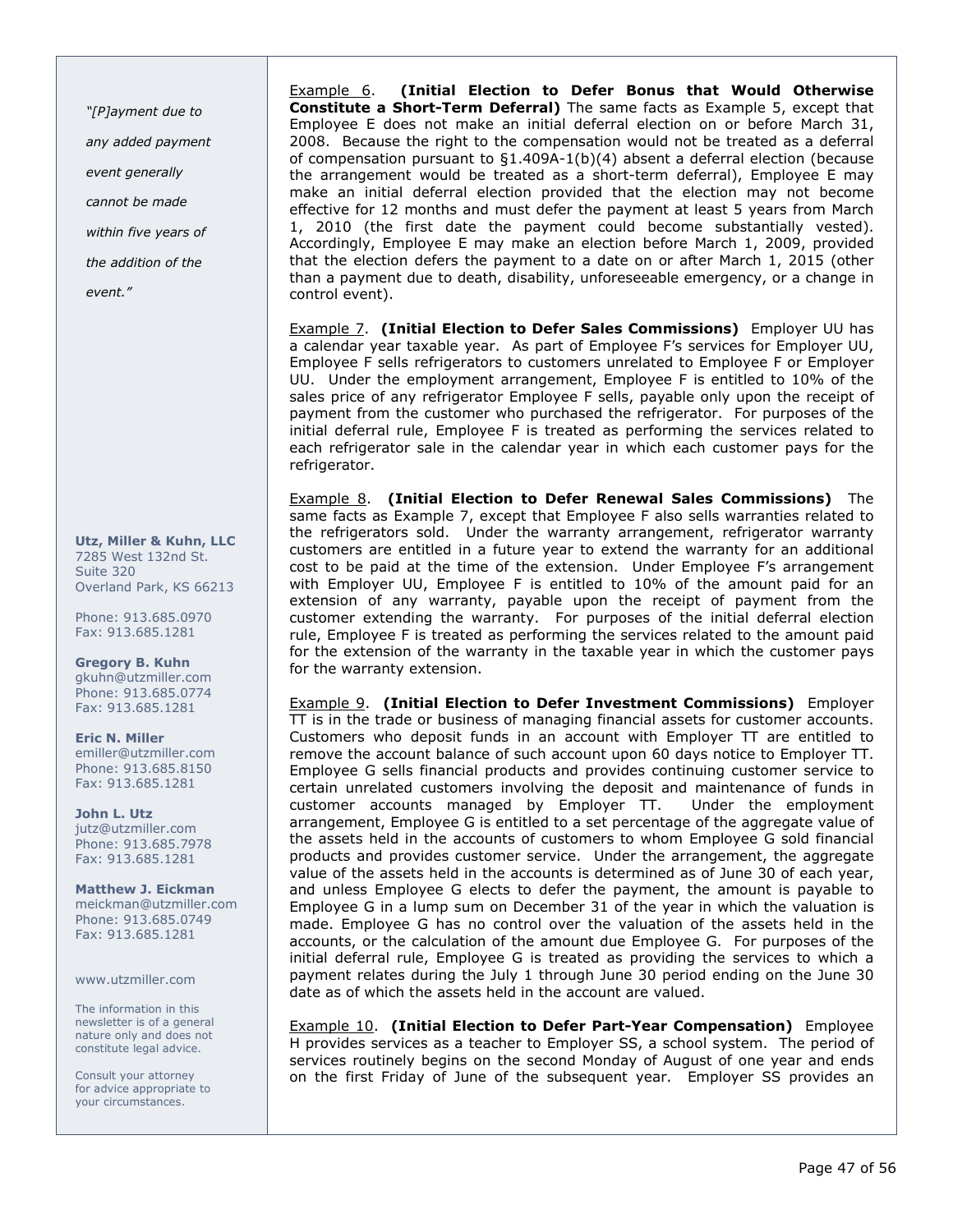"The anti-acceleration provisions . . . apply where a payment event is removed from a plan that requires payment upon the latest of two or more payment events."

Utz, Miller & Kuhn, LLC 7285 West 132nd St. Suite 320 Overland Park, KS 66213

Phone: 913.685.0970 Fax: 913.685.1281

Gregory B. Kuhn gkuhn@utzmiller.com Phone: 913.685.0774 Fax: 913.685.1281

Eric N. Miller emiller@utzmiller.com Phone: 913.685.8150 Fax: 913.685.1281

John L. Utz jutz@utzmiller.com Phone: 913.685.7978 Fax: 913.685.1281

Matthew J. Eickman meickman@utzmiller.com Phone: 913.685.0749 Fax: 913.685.1281

www.utzmiller.com

The information in this newsletter is of a general nature only and does not constitute legal advice.

Consult your attorney for advice appropriate to your circumstances.

election to Employee H to receive the compensation for the period of services ratably over the period beginning on the second Monday of August of one year and ending on the last day of August of the subsequent year. Because the compensation constitutes recurring part-year compensation, as defined in paragraph (a)(14) of this section, and because the schedule will provide that all of the recurring part-year compensation is paid no later than September 30 of the subsequent year, Employee H will be deemed to have made a timely deferral election with respect to such recurring part-year compensation if Employee H elects before the first day of the service period to have the recurring part-year compensation paid under such schedule.

Example 11. (Initial Election to Defer Negotiated Separation Pay) Employer RR decides to terminate Employee J's employment involuntarily. As part of the process of terminating Employee J, Employer RR enters into bona fide, arm's length negotiations with respect to the terms of Employee J's termination of employment. As part of the process, Employer RR offers Employee J an amount that is in addition to any amounts to which Employee J is otherwise entitled, payable either as a lump sum payment at the end of 3 years or in 3 annual payments starting at the date of termination of employment. The election of the time and form of payment by Employee J may be made at any time before Employee J accepts the offer and obtains a legally binding right to the additional amount. The election may not apply to any amount to which Employee J already had a legally binding right.

Example 12. (Election of Time and Form of Payments Under a Window Program) Employer QQ establishes a window program, as defined in §1.409A- $1(b)(9)(vi)$ . Individuals who elect to terminate employment under the window program are entitled to receive an amount equal to 2 weeks pay multiplied by every year of service with Employer QQ. The individuals participating in the window program may elect to receive the payment as either a lump sum payment payable on the first day of the month after making the election to participate in the window program, or as a payment of 3 equal annual installments on each January 1 of the first 3 years following the election to participate in the window program. Employee K is eligible to participate in the window program. Employee K will be treated as making a timely deferral election if the election as to the time and form of payment is made on or before the date Employee K's election to participate in the window program becomes irrevocable.

Example 13. (Initial Election to Defer Salary Earned During Final Payroll Period Beginning in One Calendar Year and Ending in the Subsequent Calendar Year) Employer PP pays the salary of its employees, including Employee L, on a bi-weekly basis. One bi-weekly payroll period runs from December 24, 2008, through January 6, 2009, with a scheduled payment date of January 13, 2009. Employer PP sponsors, and Employee L participates in, a nonqualified deferred compensation plan under which Employee L may defer a specified percentage of his annual salary. The plan does not specify that any salary compensation paid for the payroll period in which falls January 1 is to be treated as compensation for services performed during the year preceding the year in which falls that January 1. For purposes of applying the initial deferral election rules, Employee L is deemed to have performed the services for the payroll period December 24, 2008, through January 6, 2009, during the calendar year 2009.

Example 14. (Application of Deferral Election Rules and Anti-Acceleration Rules to a Nonqualified Deferred Compensation Plan Linked to a Qualified **Plan)** Employee M participates in a qualified retirement plan that is a defined benefit plan that offers a subsidized early retirement benefit to employees who have attained age 55 and completed 30 years of service. Employee M, who has attained age 55 and completed 30 years of service, also participates in a nonqualified deferred compensation plan, under which the benefit payable is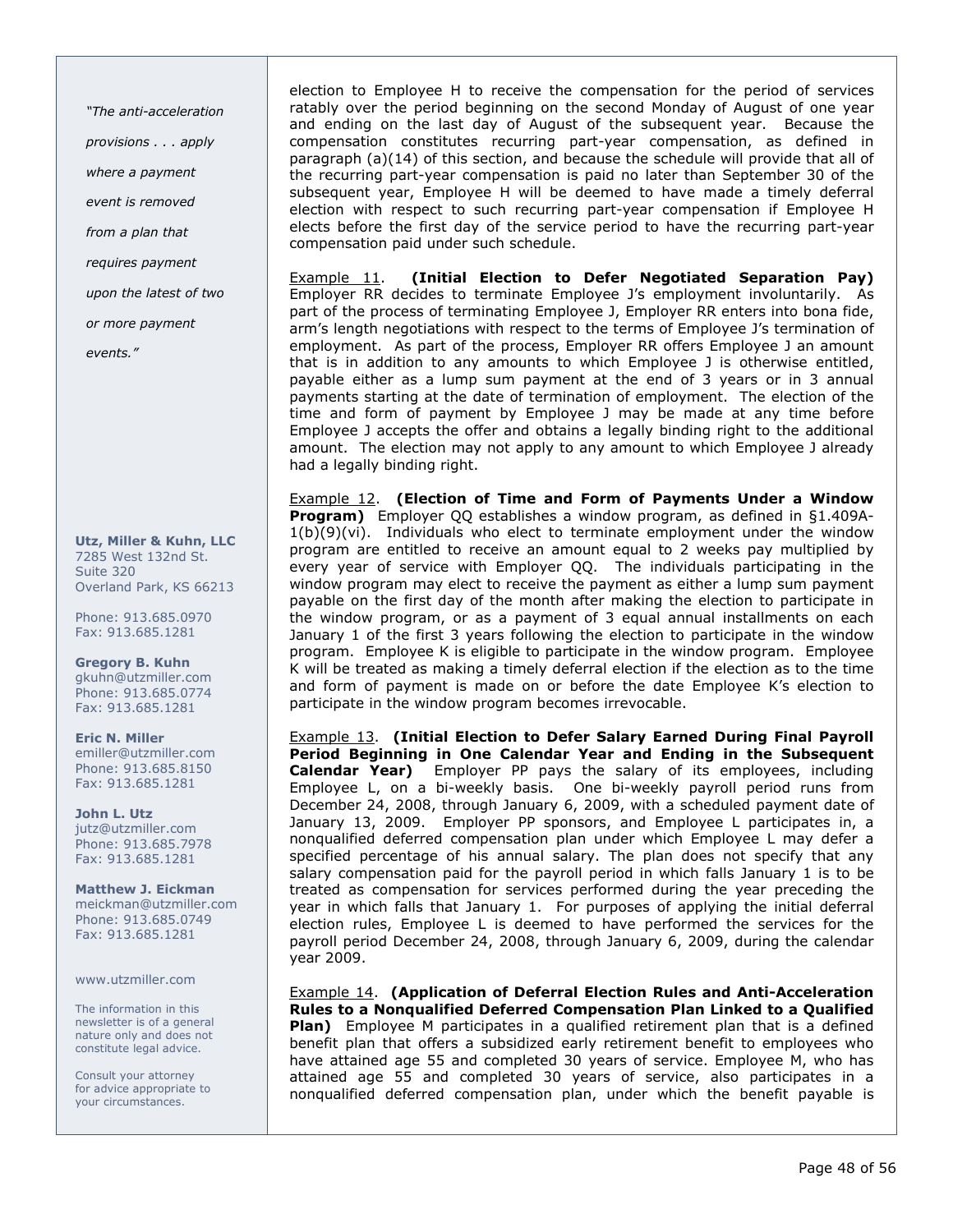"The addition of

death, disability, or

an unforeseeable

emergency as a

potentially earlier

payment event is a

permissible

acceleration."

Utz, Miller & Kuhn, LLC 7285 West 132nd St. Suite 320 Overland Park, KS 66213

Phone: 913.685.0970 Fax: 913.685.1281

Gregory B. Kuhn gkuhn@utzmiller.com Phone: 913.685.0774 Fax: 913.685.1281

Eric N. Miller emiller@utzmiller.com Phone: 913.685.8150 Fax: 913.685.1281

John L. Utz jutz@utzmiller.com Phone: 913.685.7978 Fax: 913.685.1281

Matthew J. Eickman meickman@utzmiller.com Phone: 913.685.0749 Fax: 913.685.1281

www.utzmiller.com

The information in this newsletter is of a general nature only and does not constitute legal advice.

Consult your attorney for advice appropriate to your circumstances.

calculated under a formula, with that benefit then reduced by any benefit that Employee M has accrued under the qualified retirement plan. In 2008, Employee M fails to elect the subsidized early retirement benefit under the qualified retirement plan, with the effect that the amounts payable under the nonqualified deferred compensation plan are increased by an amount equal to the reduction in the benefit payable under the qualified plan. In 2009, Employer NN amends the qualified retirement plan to increase benefits under the plan, resulting in a decrease in the amounts payable under the nonqualified deferred compensation plan equal to the increase in the benefit payable under the qualified plan. Neither of these actions constitutes a deferral election or an acceleration of a payment under the nonqualified deferred compensation plan.

**Example 15.** (Subsequent Deferral Election) Employee N participates in a nonqualified deferred compensation plan. Employee N elects to be paid in a lump sum payment at the earlier of age 65 or separation from service. Employee N anticipates that he will work after age 65, and wishes to defer payment to a later date. Provided that Employee N continues in employment and makes the election by his 64th birthday, Employee N may elect to receive a lump sum payment at the earlier of age 70 or separation from service.

Example 16. (Subsequent Deferral Election Rule – Change in Form of Payment from Lump Sum Payment to Life Annuity) Employee P participates in a nonqualified deferred compensation plan. Employee P elects to be paid in a lump sum payment at age 65. Employee P wishes to change the payment form to a life annuity. Provided that Employee P makes the election on or before his 64th birthday, Employee P may elect to receive a life annuity commencing at age 70.

Example 17. (Subsequent Deferral Election Rule – Change in Form of Payment from Life Annuity to Lump Sum Payment) Employee Q participates in a nonqualified deferred compensation plan. Employee Q elects to be paid in a life annuity at age 65. Employee Q wishes to change the payment form to a lump sum payment. Provided that Employee Q makes the election on or before his 64th birthday, Employee Q may elect to receive a lump sum payment at age 70.

Example 18. (Subsequent Deferral Election Rule – Installment Payments **Designated as Separate Payments)** Employee R, whose taxable year is the calendar year, participates in a nonqualified deferred compensation plan that provides for payment in a series of 5 equal annual amounts, each designated as a separate payment. The first payment is scheduled to be made on January 1, 2010. Provided that Employee R makes the election on or before January 1, 2009, Employee R may elect for the first payment scheduled to be made on January 1, 2010, to be made on January 1, 2015. If Employee R makes that election, but does not elect to defer the remaining payments, the remaining payments continue to be due upon January 1 of the 4 consecutive calendar years commencing on January 1, 2011.

Example 19. (Subsequent Deferral Election Rule – Change in Form of Payment from Installment Payments Not Designated as Separate Payments to Lump Sum Payment) Employee S participates in a nonqualified deferred compensation plan that provides for payment in a series of 5 equal annual amounts that are not designated as a series of 5 separate payments. The first amount is scheduled to be paid on January 1, 2010. Employee S wishes to receive the entire amount equal to the sum of all 5 of the amounts to be paid as a lump sum payment. Provided that Employee S makes the election on or before January 1, 2009, Employee S may elect to receive a lump sum payment on or after January 1, 2015.

Example 20. (Subsequent Deferral Election Rule – Change in Form of Payment from Installment Payments Designated as Separate Payments to Lump Sum Payment) Employee T participates in a nonqualified deferred compensation plan that provides for payment in a series of 5 equal annual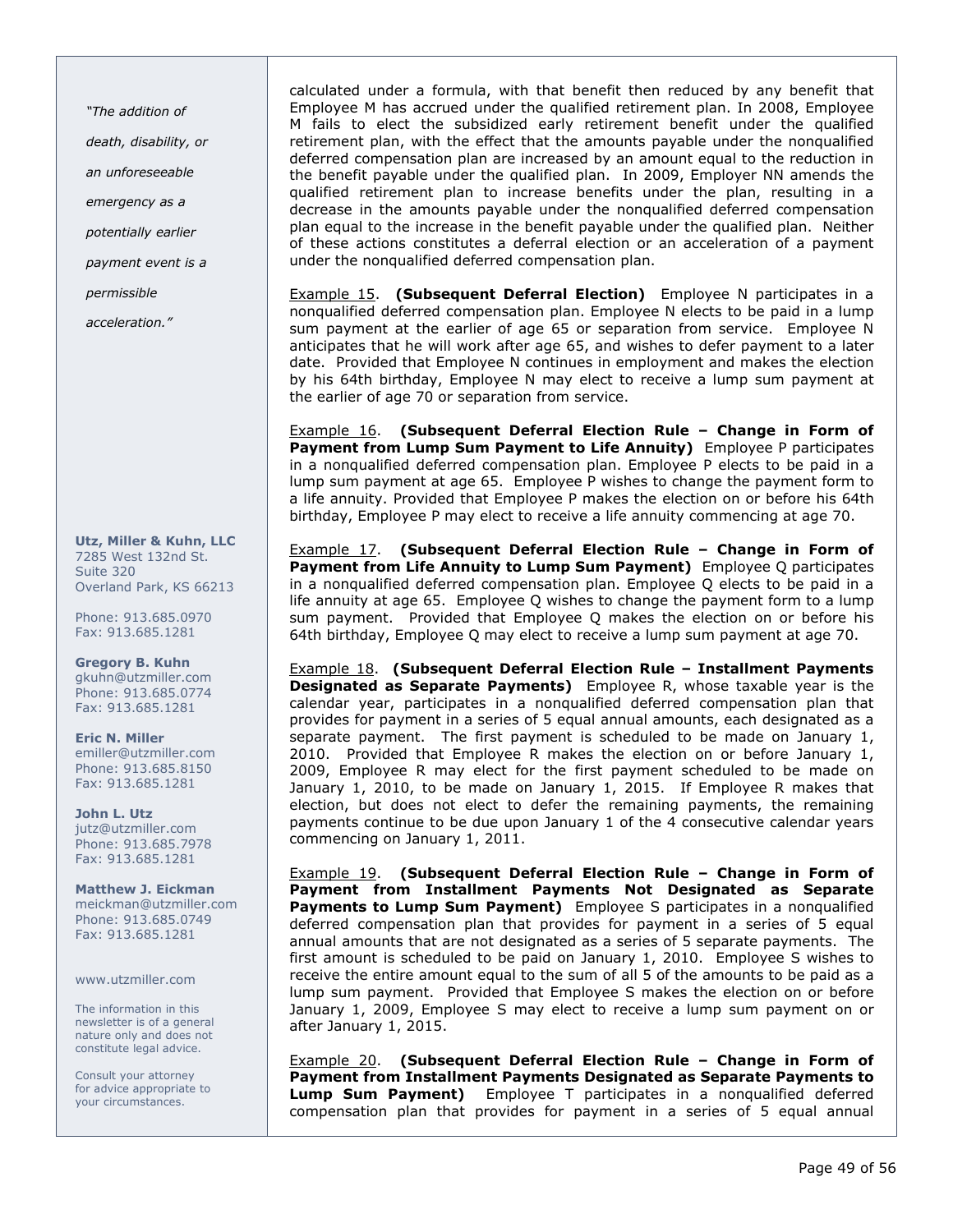"The rules governing changes in the time and form of payment do not apply to changes in the time and form of payment under the terms of a domestic relation order . . .."

Utz, Miller & Kuhn, LLC 7285 West 132nd St. Suite 320 Overland Park, KS 66213

Phone: 913.685.0970 Fax: 913.685.1281

Gregory B. Kuhn gkuhn@utzmiller.com Phone: 913.685.0774 Fax: 913.685.1281

Eric N. Miller emiller@utzmiller.com Phone: 913.685.8150 Fax: 913.685.1281

John L. Utz jutz@utzmiller.com Phone: 913.685.7978 Fax: 913.685.1281

Matthew J. Eickman meickman@utzmiller.com Phone: 913.685.0749 Fax: 913.685.1281

www.utzmiller.com

The information in this newsletter is of a general nature only and does not constitute legal advice.

Consult your attorney for advice appropriate to your circumstances.

amounts each of which is designated as a separate payment. The first amount is scheduled to be paid on January 1, 2010. Employee T wishes to receive the entire amount equal to the sum of all 5 of the amounts in a single lump sum payment. Provided that Employee T makes the election on or before January 1, 2009, Employee T may elect to receive a lump sum payment on or after January 1, 2019.

Example 21. (Subsequent Deferral Election Rule – Change in Form of Payment from One Life Annuity Form to Another Life Annuity Form) Employee U participates in a nonqualified deferred compensation plan that permits Employee U to elect before Employee U's separation from service whether to be paid in the form of a single life annuity beginning on the first day of the month following Employee U's separation from service, or an annuity beginning on the first day of the month following Employee U's separation from service under which annuity payments continue for Employee U's lifetime but not less than 10 years. The two types of annuities are actuarially equivalent at all times applying reasonable actuarial methods and assumptions. For purposes of this section, the two types of annuities are treated as a single form of payment. Accordingly, the election provided under the plan is not treated as providing a subsequent deferral election or accelerated payment, and an election by Employee U under the plan between the two annuity options made before the first scheduled payment date for an annuity payment is not treated as a subsequent deferral election or an acceleration of a payment.

Example 22. (Subsequent Deferral Election Rule – Change in Time of Payment from Payment at Specified Age to Payment at Later of Specified Age or Separation from Service) Employee V participates in a nonqualified deferred compensation plan that provides for a lump sum payment at age 65. Employee V wishes to modify the plan so that the deferred amount will be payable upon the later of Employee V's attainment of a specified age or separation from service. Provided that Employee V makes such election on or before his 64th birthday, Employee V may modify the plan so Employee V will receive a lump sum payment upon the later of age 70 or separation from service.

Example 23. (Subsequent Deferral Election Rule – Change in Time of Payment from Payment at Separation from Service to Payment at Later of Separation from Service or Specified Age) Employee W participates in a nonqualified deferred compensation plan that provides for a lump sum payment at separation from service. Employee W wishes to make the payment payable upon the later of separation from service or a predetermined age. Provided that Employee W makes such election on or before the date 1 year before a separation from service, Employee W may elect to receive a lump sum payment upon the later of the date 5 years following a separation from service or at a specified age.

Example 24. (Subsequent Deferral Election Rule – Change in Time of Payment from Payment at Separation from Service to Payment at a **Change in Control Event)** Employee X participates in a nonqualified deferred compensation plan that provides for a lump sum payment at separation from service. Employee X wishes to change the payment provision such that the payment is payable upon a change in control event. A change in the distribution provision to provide for a payment only upon a change in control event will violate the rules governing payment provisions, because the change could result in an acceleration if the change in control event occurs before Employee X separates from service, or a subsequent deferral if the change in control does not occur until after Employee X separates from service. However, provided that Employee X makes such election on or before the date 1 year before a separation from service, Employee X may elect to receive a payment upon the later of a change in control event or 5 years following a separation from service.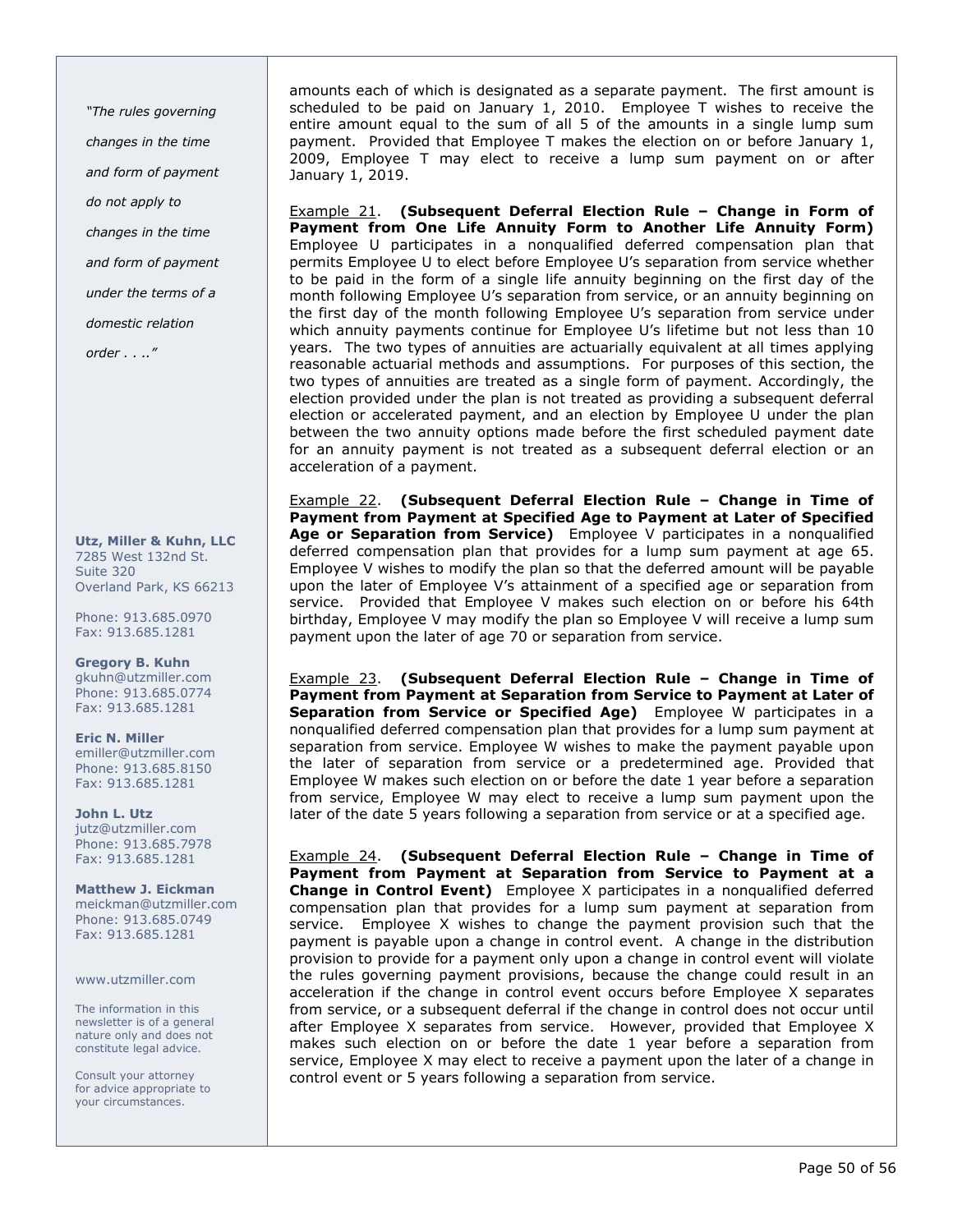"The regulations . . . provide limited relief with respect to nonqualified plans linked to qualified

retirement plans . . .."

Utz, Miller & Kuhn, LLC 7285 West 132nd St. Suite 320 Overland Park, KS 66213

Phone: 913.685.0970 Fax: 913.685.1281

Gregory B. Kuhn gkuhn@utzmiller.com Phone: 913.685.0774 Fax: 913.685.1281

Eric N. Miller emiller@utzmiller.com Phone: 913.685.8150 Fax: 913.685.1281

John L. Utz jutz@utzmiller.com Phone: 913.685.7978 Fax: 913.685.1281

Matthew J. Eickman meickman@utzmiller.com Phone: 913.685.0749 Fax: 913.685.1281

www.utzmiller.com

The information in this newsletter is of a general nature only and does not constitute legal advice.

Consult your attorney for advice appropriate to your circumstances.

## What Rules Apply to Wrap 401(k) Plans and Other Plans Linked to Qualified Plans?

Early comments from IRS and Treasury officials caused many to worry that 401(k) wrap plans could not operate consistent with the Section 409A rules. The regulations, however, make limited accommodation for these programs. Specifically, the regulations provide that a change in an employee's 401(k) deferral election which would affect the amount deferred under a wrap program will not be treated as either a deferral election or an acceleration of payment under the wrap plan. This means a change in an employee's 401(k) deferral election will not result in violation of the Section 409A rules with respect to the wrap plan. This relief applies, however, only if, for any given calendar year, the employee's action or inaction in making 401(k) elections does not cause the total amounts deferred under all nonqualified deferred compensation plans in which the employee participates to increase or decrease by an amount exceeding the Tax Code Section 402(g) limit (\$15,500 in 2007, not counting catch-up contributions), plus the amount of any catch-up contributions the employee would be entitled to make (\$5,000 in 2007).

Similar relief is provided with respect to matching contributions. In particular, an employee's election as to the amount he or she chooses to contribute as an elective deferral or after-tax contribution to a qualified plan that affects matching or other contingent contributions to be made under a nonqualified plan will not be treated as a deferral election or an acceleration. This relief applies, however, only if the total of the matching or contingent amounts does not exceed 100 percent of the matching or contingent amounts that would be provided under the qualified plan absent any plan-based restrictions reflecting Tax Code limits on qualified plan contributions.

The regulations also provide limited relief with respect to nonqualified plans linked to qualified retirement plans other than in a wrap 401(k) arrangement. In particular, the regulations provide that where the amount deferred under a nonqualified plan is an amount determined under a qualified retirement plan's benefit formula, but disregarding one or more Tax Code limitations applicable to qualified plans (such as the Section 415 benefit limitations, the Section  $401(a)(17)$  compensation limitation, or the Section  $402(q)$ elective deferral dollar limitations), or is determined as an amount offset by some or all of the benefits provided under a qualified retirement plan, the operation of the qualified plan with respect to changes in the Tax Code benefit limitations will not constitute a prohibited acceleration of payment under the nonqualified arrangement. This will be the case even though an increase in those Tax Code limitations may effectively result in a decrease in amounts deferred under the nonqualified plan. Similarly, any increase in deferrals under such a nonqualified plan that results directly from changes in benefit limitations applicable to the qualified plan will not constitute a deferral election.

With respect to these same nonqualified plans (that are linked to a qualified plan's benefit formula as described above), there will be no prohibited acceleration of payment, nor deferral of compensation, on account of the following actions or failures, even if the result is to decrease or increase amounts deferred under the nonqualified arrangement:

- The amendment of the qualified plan to increase or decrease benefits
- The cessation of future accruals under the qualified plan
- The addition, removal, increase, or reduction of a subsidized benefit or ancillary benefit under the qualified plan, or a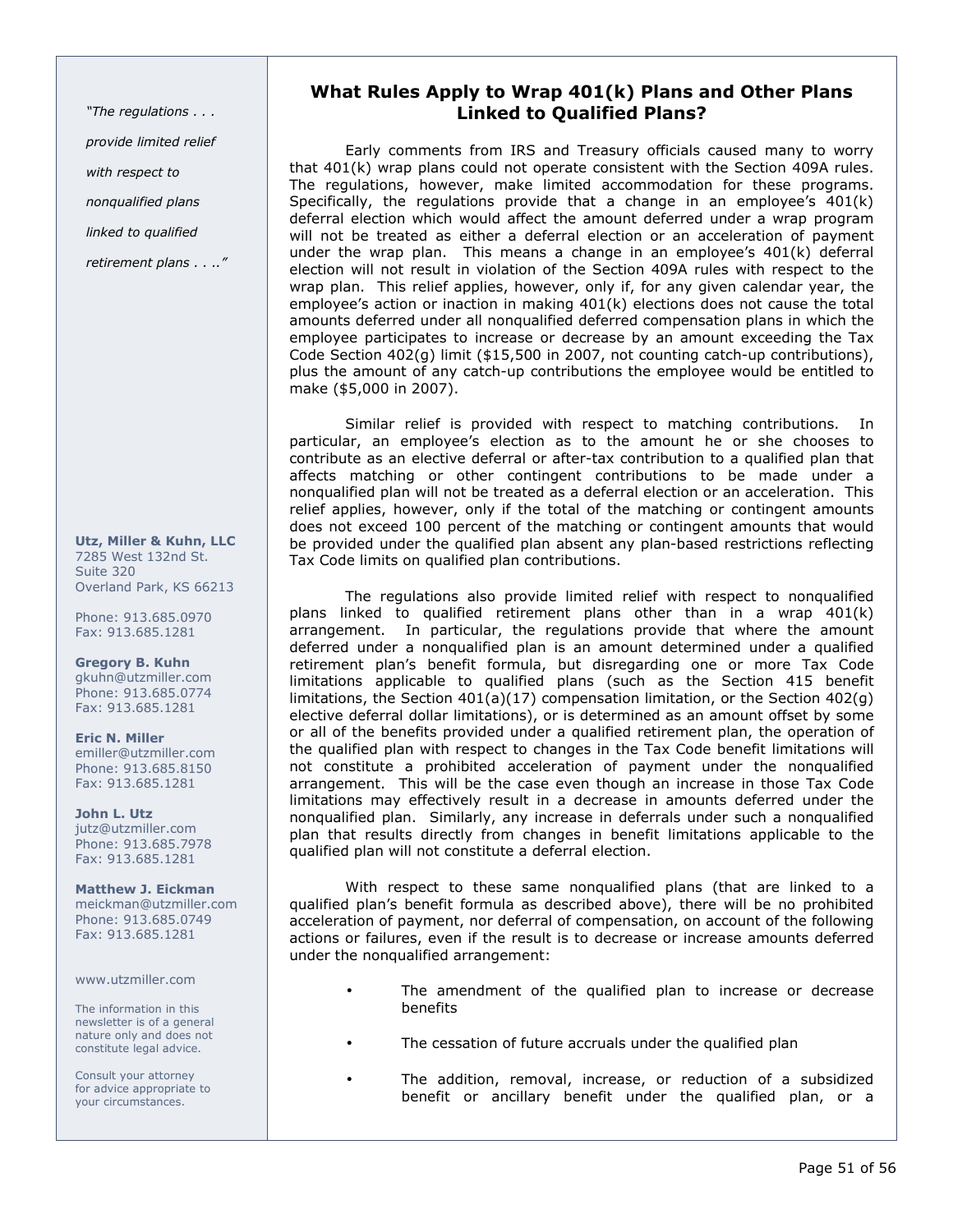"The new 409A rules generally apply to amounts deferred on or after January 1,

2005."

Utz, Miller & Kuhn, LLC 7285 West 132nd St. Suite 320 Overland Park, KS 66213

Phone: 913.685.0970 Fax: 913.685.1281

Gregory B. Kuhn gkuhn@utzmiller.com Phone: 913.685.0774 Fax: 913.685.1281

Eric N. Miller emiller@utzmiller.com Phone: 913.685.8150 Fax: 913.685.1281

John L. Utz jutz@utzmiller.com Phone: 913.685.7978 Fax: 913.685.1281

Matthew J. Eickman meickman@utzmiller.com Phone: 913.685.0749 Fax: 913.685.1281

www.utzmiller.com

The information in this newsletter is of a general nature only and does not constitute legal advice.

Consult your attorney for advice appropriate to your circumstances.

participant's election whether to receive a subsidized benefit or ancillary benefit under the qualified plan.

This relief is, however, available only if the change in the amount deferred under the nonqualified plan does not exceed the change in the amounts deferred under the related qualified plan.

Although the regulations provide accommodation for nonqualified plans linked with qualified plans in the circumstances described above, the regulations prohibit tying the time and form of distribution under a nonqualified plan to the time and form of benefit payment elected under a qualified retirement plan. As a result, it remains impermissible for distributions under nonqualified plans to be paid at the time and in the form an employee later chooses for receiving his or her qualified retirement plan benefits.

In a fashion akin to the rules applicable to nonqualified plans linked to qualified retirement plans, the regulations address changes in elections under cafeteria plans. In particular, a change in an election under a cafeteria plan will not constitute a deferral election under a nonqualified plan to the extent any change in the amount deferred under the nonqualified plan results solely from a change in eligible compensation. This relief applies only if the benefit formula under the nonqualified plan is based upon the employee's eligible compensation, and only to the extent the change in compensation applies in the same manner as would any other increase or decrease in compensation.

## What Effective Date and Transition Rules Apply?

The new 409A rules generally apply to amounts deferred on or after January 1, 2005. An amount is considered deferred before January 1, 2005, and therefore not subject to Section 409A, if the employee (a) had a legally binding right to be paid the amount, and (b) the right to the amount was earned and vested as of December 31, 2004. A right to an amount will be considered earned and vested only if the amount is not subject to either a substantial risk of forfeiture or a requirement to perform further services.

The regulations clarify when a stock right or similar right to compensation will be treated as earned and vested. Stock rights often terminate upon separation from service. Commentators had asked whether this meant such a right will not have been earned and vested, since future services would be required to *retain* the right. The regulations clarify that a stock right (or similar right) will be treated as earned and vested by December 31, 2004, if on or before that date the right was either immediately exercisable for a payment of cash or substantially vested property, or was not forfeitable. As a result, stock options that on or before December 31, 2004, were immediately exercisable for substantially vested stock generally would not be subject to Section 409A. In contrast, a nonstatutory stock option that was immediately exercisable on or before December 31, 2004, but only for substantially nonvested stock, generally would be subject to Section 409A.

Calculation of Grandfathered Amounts. For account balance plans, the grandfathered amount not subject to Section 409A generally will be an employee's vested account balance as of December 31, 2004, plus any earnings with respect to those amounts. For equity-based compensation, the grandfathered amount generally will be the payment that would be available if the right were exercised on December 31, 2004, plus any earnings with respect to that amount. Earnings generally would include, for this purpose, any increase in the payment available due to appreciation in the underlying stock.

As to nonaccount balance plans, the grandfathered amount is the present value as of December 31, 2004, of the amount to which the employee would be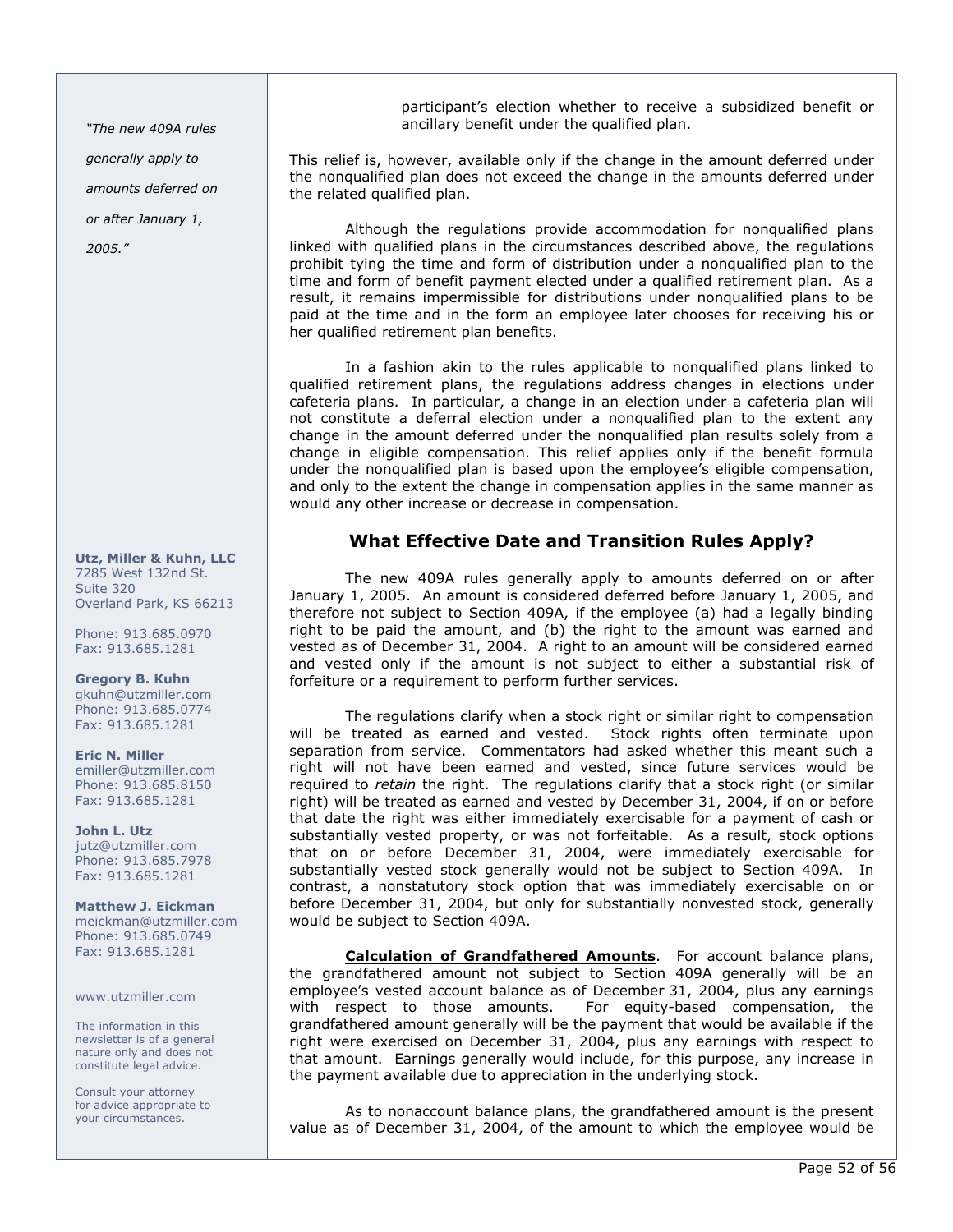"Grandfathered plans will become subject

to Section 409A upon

any material

modification, even if

that modification

occurs many years in

the future."

Utz, Miller & Kuhn, LLC 7285 West 132nd St. Suite 320 Overland Park, KS 66213

Phone: 913.685.0970 Fax: 913.685.1281

Gregory B. Kuhn gkuhn@utzmiller.com Phone: 913.685.0774 Fax: 913.685.1281

Eric N. Miller emiller@utzmiller.com Phone: 913.685.8150 Fax: 913.685.1281

John L. Utz jutz@utzmiller.com Phone: 913.685.7978 Fax: 913.685.1281

Matthew J. Eickman meickman@utzmiller.com Phone: 913.685.0749 Fax: 913.685.1281

www.utzmiller.com

The information in this newsletter is of a general nature only and does not constitute legal advice.

Consult your attorney for advice appropriate to your circumstances.

entitled if he or she voluntarily terminated services without cause on December 31, 2004, and received a payment of benefits with the maximum value available from the plan, on the earliest possible date allowed under the plan for receiving benefit payments following termination of services. This rule will effectively take into account the value of any subsidized benefit to which the employee was eligible on December 31, 2004. For any subsequent calendar year, the grandfathered amount may, however, increase to equal the present value of the benefit the employee actually becomes entitled to, in the form and at the time actually paid, determined under the terms of the plan (including any applicable limits under the Tax Code) as in effect on October 3, 2004, without regard to any further services rendered by the employee after December 31, 2004, or any other events affecting the amount of or the entitlement to benefits (other than the participant's survival or election with respect to the time or form of benefit).

Material Modifications to Grandfathered Plan. Grandfathered plans will become subject to Section 409A upon any material modification, even if that modification occurs many years in the future. Generally, a modification is material if a benefit or right existing as of October 3, 2004, is materially enhanced or a new material benefit or right is added, and that material enhancement or addition affects amounts earned and vested before January 1, 2005. A material benefit enhancement or addition is a material modification whether it occurs pursuant to an amendment or instead through the employer's exercise of discretion under the terms of the plan. For example, an amendment to a plan to provide that payments of deferred amounts earned and vested before January 1, 2005, will be allowed upon request if the employee forfeits 20 percent of the amount of the payment (a haircut) will be a material modification to the plan. It is not, however, a material modification for an employer to exercise discretion over the time and manner of payment of a benefit to the extent that discretion is provided under the terms of the plan as of October 3, 2004. In addition, it is not a material modification for an employee to exercise a right permitted under the plan as in effect on October 3, 2004.

The amendment of a plan to bring the plan into compliance with Section 409A will not be treated as a material modification. However, a plan amendment or the exercise of discretion under the terms of the plan that materially enhances an existing benefit or right or adds a new material benefit or right will be considered a material modification even if the enhanced or added benefit would be permitted under Section 409A. For example, the addition of a right to a payment upon an unforeseeable emergency of an amount earned and vested before January 1, 2005, would be considered a material modification.

The reduction of an existing benefit is not a material modification. For example, the removal of a haircut provision generally would not constitute a material modification. In addition, the following modifications are not material modifications:

- 1. the establishment of, or contributions to, a trust or other arrangement from which benefits are to be paid, so long as the contribution to the trust or other arrangement would not otherwise cause an amount to be includible in the employee's gross income;
- 2. the modification of a provision requiring the immediate cancellation of a current deferral election, to require the cancellation of deferrals for the same length of time beginning with the first date at which the application of the cancellation would not violate Section 409A (for example, January 1 of the calendar year following the cancellation);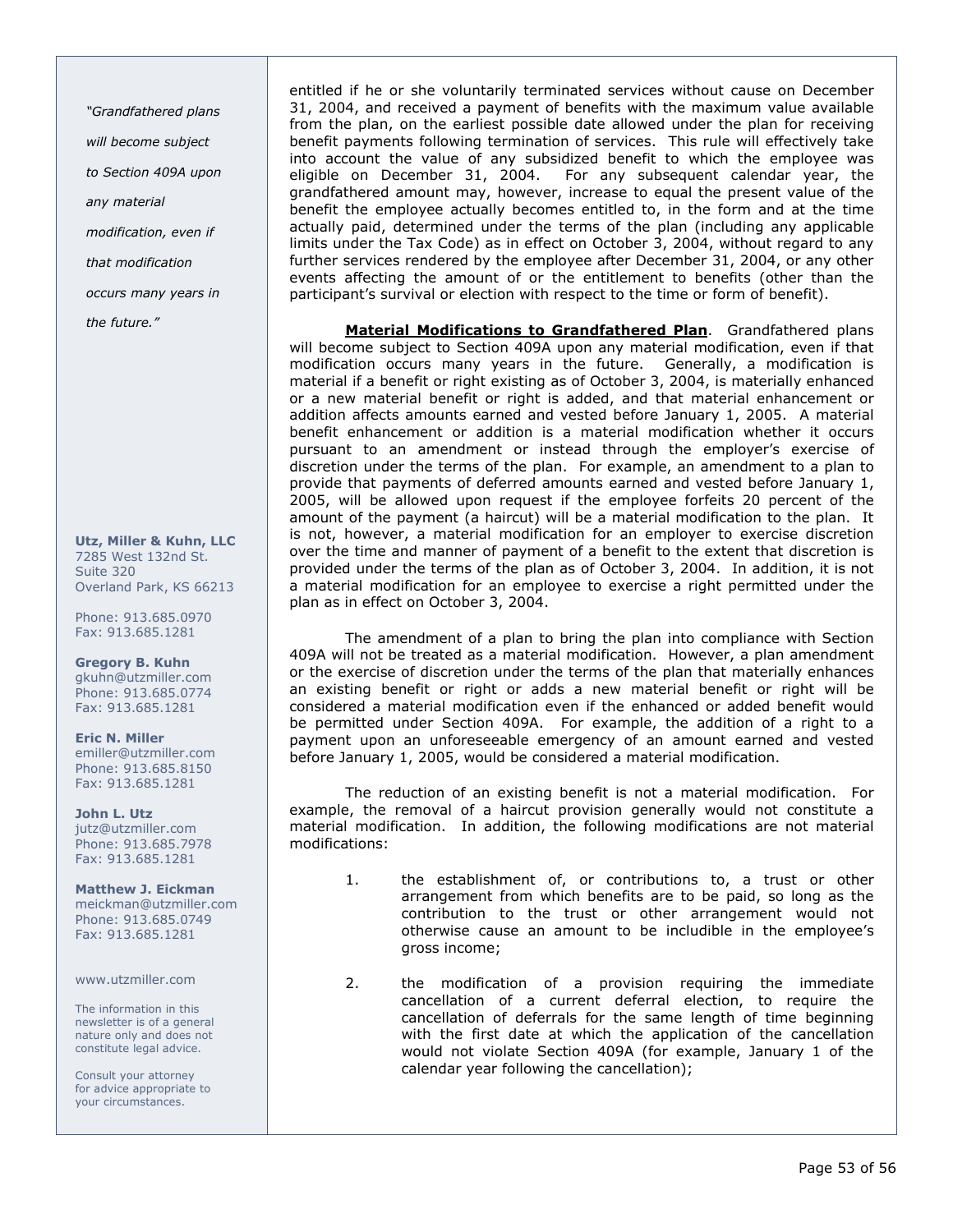"The IRS has offered

various forms of

transition relief for

the periods 2005

through 2007."

Utz, Miller & Kuhn, LLC 7285 West 132nd St. Suite 320 Overland Park, KS 66213

Phone: 913.685.0970 Fax: 913.685.1281

Gregory B. Kuhn gkuhn@utzmiller.com Phone: 913.685.0774 Fax: 913.685.1281

Eric N. Miller emiller@utzmiller.com Phone: 913.685.8150 Fax: 913.685.1281

John L. Utz jutz@utzmiller.com Phone: 913.685.7978 Fax: 913.685.1281

Matthew J. Eickman meickman@utzmiller.com Phone: 913.685.0749 Fax: 913.685.1281

### www.utzmiller.com

The information in this newsletter is of a general nature only and does not constitute legal advice.

Consult your attorney for advice appropriate to your circumstances.

- 3. compliance with a domestic relations order with respect to payments to an individual other than the employee, or an amendment to a plan to require compliance with a domestic relations order with respect to payments to an individual other than the employee;
- 4. the modification of a plan providing a life annuity form of payment to permit an election between the existing life annuity form of payment and other forms of annuity payments that would be treated as a single form of payment with the existing life annuity form of payment under the subsequent deferral rules described earlier in this newsletter; or
- 5. the modification of a grandfathered plan to add a limited cash-out feature consistent with the involuntary cash-out rule exception to the prohibition on acceleration of payments, as described earlier in this newsletter.

The grant of an additional benefit under an existing plan that consists of a deferral of additional compensation not otherwise provided under the plan as of October 3, 2004, will be treated as a material modification of the plan only as to the additional deferral of compensation, if the plan explicitly identifies the additional deferral of compensation and provides that the additional deferral of compensation is subject to Section 409A. Accordingly, amendments to conform a plan to the requirements of Section 409A with respect to deferrals under a plan occurring after December 31, 2004, will not constitute a material modification of the plan with respect to amounts deferred that are earned and vested on or before December 31, 2004, provided that there is no concurrent material modification with respect to the amount of, or rights to, amounts deferred that were earned and vested on or before December 31, 2004.

A cessation of deferrals under, or termination of, a plan, pursuant to the provisions of that plan, is not a material modification. Amending a plan to provide participants an election whether to terminate participation in a plan generally does, however, constitute a material modification.

The regulations provide some very limited relief to avoid an inadvertent loss of grandfathered status. In particular, to the extent a modification is rescinded before the earlier of (a) the date any additional right granted under the modification is exercised (if the change grants a discretionary right), or (b) the end of the calendar year in which the modification was made, the modification will not be treated as material. For example, if a subsequent deferral feature is added to a nonqualified plan that allows a participant to extend the time and form of payment of a grandfathered deferred amount, and if that right is removed before the earlier of the time the participant exercises the right or the end of the calendar year, the modification will not be treated as a material modification of the plan. This exception is not, however, intended to cover a material modification that is made with the knowledge that the modification will cause the plan to lose its grandfathered status, but is then rescinded.

Transition Relief. The IRS has offered various forms of transition relief for the periods 2005 through 2007. Some of that relief was available only during 2005, or during 2005 and 2006, and is therefore no longer available. Final IRS regulations become effective January 1, 2008. For periods prior to that date, a plan must follow a good faith, reasonable interpretation of the statute, and, to the extent not consistent therewith, the plan's terms.

Although the requirements of Section 409A are currently in effect, the deadline for amending plan documents to conform with those requirements and the regulations thereunder is December 31, 2007. The required plan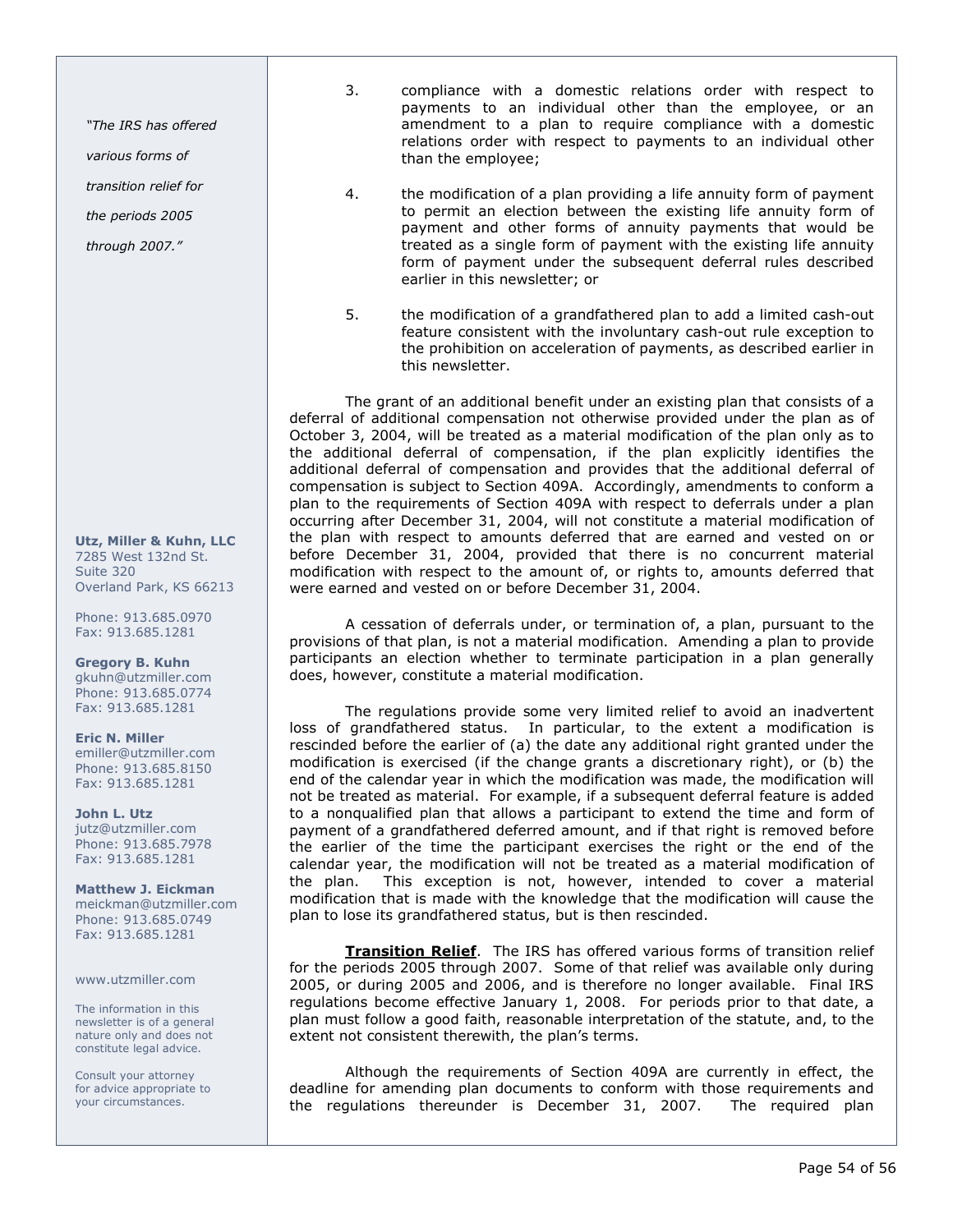"Final IRS regulations become effective

January 1, 2008."

Utz, Miller & Kuhn, LLC 7285 West 132nd St. Suite 320 Overland Park, KS 66213

Phone: 913.685.0970 Fax: 913.685.1281

Gregory B. Kuhn gkuhn@utzmiller.com Phone: 913.685.0774 Fax: 913.685.1281

Eric N. Miller emiller@utzmiller.com Phone: 913.685.8150 Fax: 913.685.1281

John L. Utz jutz@utzmiller.com Phone: 913.685.7978 Fax: 913.685.1281

Matthew J. Eickman meickman@utzmiller.com Phone: 913.685.0749 Fax: 913.685.1281

www.utzmiller.com

The information in this newsletter is of a general nature only and does not constitute legal advice.

Consult your attorney for advice appropriate to your circumstances.

amendments need only bring the document into compliance effective January 1, 2008. This means they are not required to reflect any amendments made or actions taken under the transition rules, to the extent those amendments or actions do not affect the plan's compliance with Section 409A for periods on or after January 1, 2008. For example, if a plan contains a haircut provision permitting an immediate distribution contingent on the forfeiture of a certain portion of a deferred amount, the haircut provision need not be removed retroactively for periods before January 1, 2008, where the plan has been operated in compliance with the applicable transition guidance (and thus no payment pursuant to the haircut provision has been made after December 31, 2004). In addition, a plan need not be amended to be made compliant with Section 409A with respect to amounts deferred under the plan that were paid on or before December 31, 2007, where those amounts were paid in compliance with the transition guidance. Taxpayers (such as employers and employees) must, however, be able to demonstrate that the plan was operated in compliance with the transition guidance. This includes a requirement that they be able to demonstrate that amounts were deferred or paid in compliance with the transition rules. For example, where payments were made in conjunction with elections of payment dates by either the employer or employee during the transition period, the taxpayer must be able to demonstrate that the elections were provided and made in accordance with the transition rules.

A plan will not be considered to operate in good faith compliance if the employer exercises its discretion under the terms of the plan, or an employee exercises discretion with respect to the employee's benefits, in a manner that causes the plan to fail to meet the requirements of Section 409A. For example, if an employer retains discretion under the terms of the plan to delay or extend payments and exercises that discretion, the plan will not be in good faith compliance with respect to any plan participant. An exercise of a right under the terms of the plan by an employee solely with respect to that employee's benefits in a manner that causes the plan to fail Section 409A will not, however, be considered to result in the plan failing to be operated in good faith compliance with respect to other participants. So, for example, if an employee were to request and receive a distribution under the terms of the plan's haircut provision, under which the employee can receive an immediate payment if he or she forfeits 20 percent of his or her benefits, this acceleration would be considered a failure of the plan to meet the requirements of Section 409A with respect to that employee, but not with respect to other employees.

Changes in Payment Elections. With respect to amounts subject to Section 409A and amounts that would be treated as short-term deferrals (under the rules described earlier), a plan may be amended to permit a participant to make a new payment election, without violating the subsequent deferral and antiacceleration rules, if the plan is amended to so provide and the participant makes his or her election on or before December 31, 2007. A participant may not, however, in 2007 change a payment election with respect to payments the participant would otherwise receive in 2007, or cause payments to be made in 2007 that would not otherwise be payable in 2007.

Payments Tied to Qualified Plan Distributions. As noted earlier, Section 409A does not permit the time and form of payment under a nonqualified deferred compensation plan to be controlled by the time and form of payment elected by an employee under a qualified retirement plan. Nevertheless, for periods ending on or before December 31, 2007, an election as to the timing and form of payment under a nonqualified plan that is controlled by a payment election made by an employee or beneficiary of the employee under a qualified plan will not be considered to violate Section 409A. This relief applies only if the determination of the timing and form of the payment is made in accordance with the terms of the nonqualified plan governing payment, as those terms were in effect as of October 3, 2004. So, if a nonqualified plan provides as of October 3,